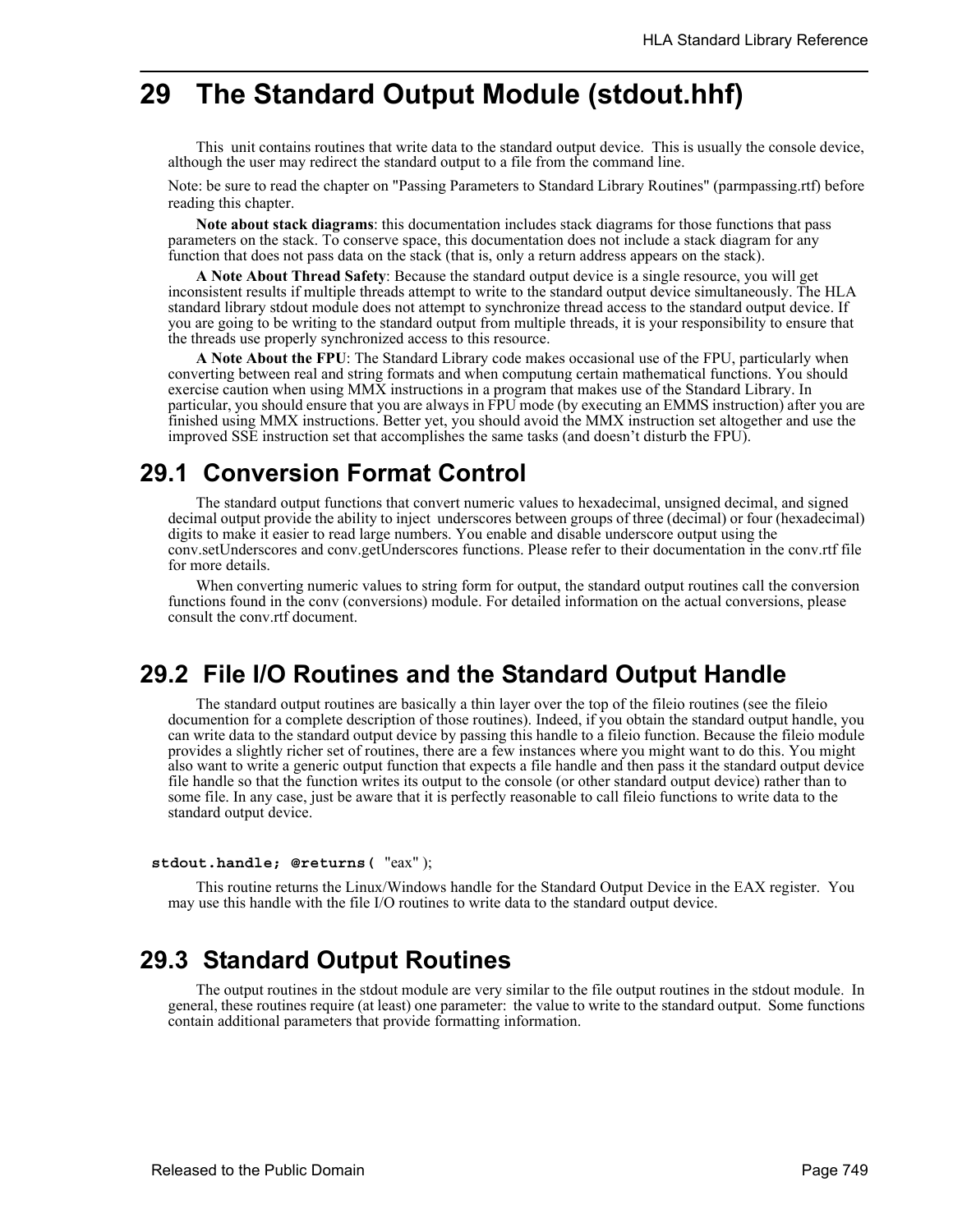# **29.4 Miscellaneous Output Routines**

#### **stdout.write( var buffer:var; count:uns32 );**

This procedure writes the number of bytes specified by the count variable to the standard output device. The bytes starting at the address of the buffer variable are written to the standard out. No range checking is done on the buffer, it is your responsibility to ensure that the buffer contains at least count valid data bytes. Because the buffer parameter is passed by untyped reference, a high-level style call to this function will take the address of whatever object you supply as the buffer parameter. *This includes pointer variables* (which is probably not what you want to do). Use the VAL keyword in a high-level style call if you want to use the value of a pointer variable rather than the address of that pointer variable (see the examples that follow).

```
HLA high-level calling sequence examples:
stdout.write( buffer, count );
// If "bufPtr" is dword containing the address of the buffer, then
// use the following code:
stdout.write( val bufPtr, bufferSize );
// If you actually want to write out the four bytes held by
// bufPtr (an unusual thing to do), you would use the
// following code:
stdout.write( bufPtr, 4 );
HLA low-level calling sequence examples:
// Assumes buffer is a static object at a fixed
// address in memory:
pushd( &buffer );
push( count );
call stdout.write;
  // If a 32-bit register is available and buffer
  // isn't at a fixed, static, address:
lea( eax, buffer );
push( eax );
push( count );
call stdout.write;
  // If a 32-bit register is not available and buffer
  // isn't at a fixed, static, address:
sub( 4, esp );
push( eax );
lea( eax, buffer );
mov( eax, [esp+4] );
pop( eax );
push( count );
call stdout.write;
```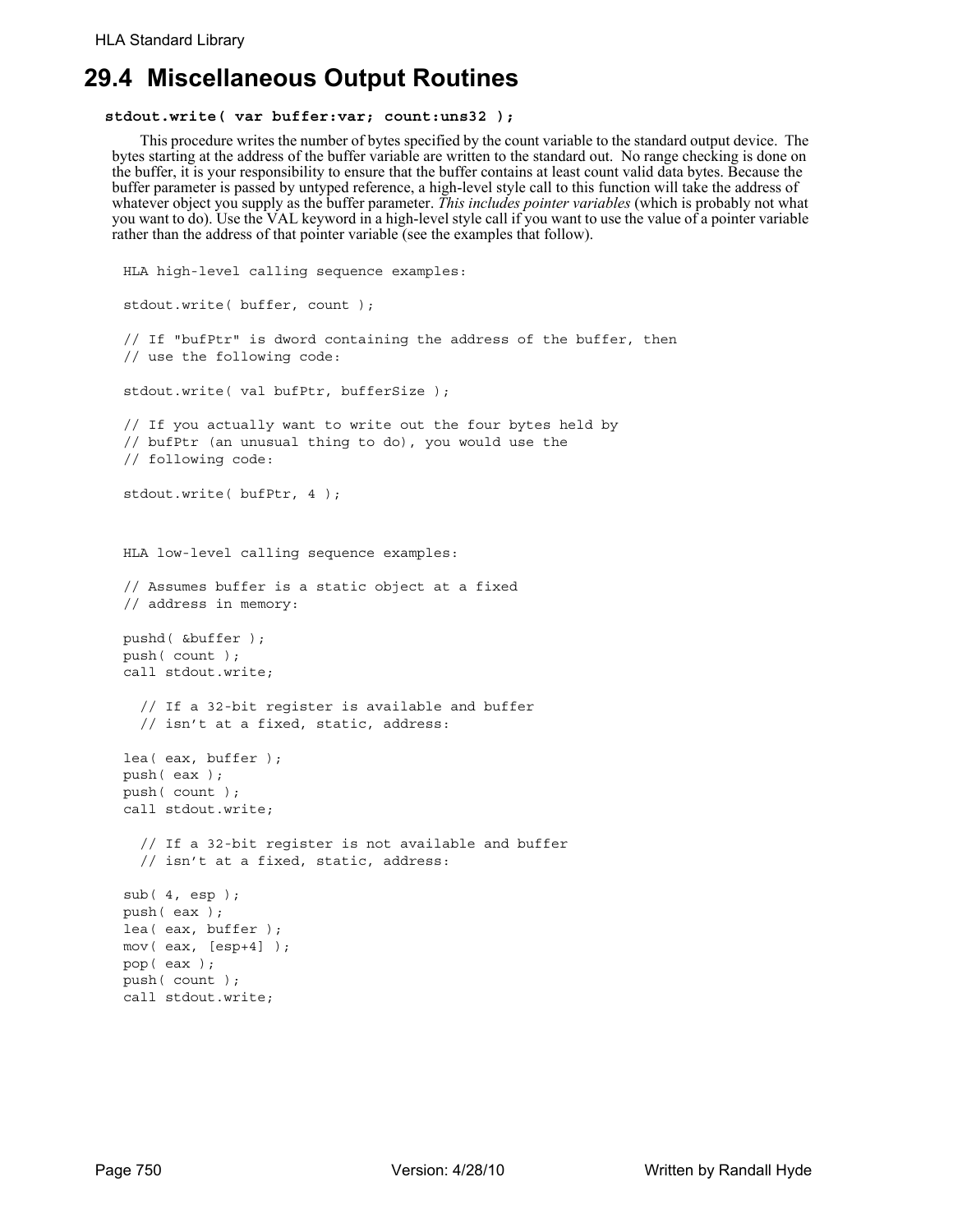|            | stdout.write stack diagram |                       |             |   |                 |  |  |  |  |  |
|------------|----------------------------|-----------------------|-------------|---|-----------------|--|--|--|--|--|
|            |                            |                       |             |   |                 |  |  |  |  |  |
|            | 3                          | $\overline{2}$        | <b>Byte</b> | 0 |                 |  |  |  |  |  |
|            |                            |                       |             |   |                 |  |  |  |  |  |
|            |                            |                       |             |   |                 |  |  |  |  |  |
| $ESP+8$    |                            |                       |             |   | count uns32     |  |  |  |  |  |
| $ESP+4$    |                            |                       |             |   | buffer :pointer |  |  |  |  |  |
| <b>ESP</b> |                            | <b>Return Address</b> |             |   |                 |  |  |  |  |  |
|            |                            |                       |             |   |                 |  |  |  |  |  |
|            |                            |                       |             |   |                 |  |  |  |  |  |

#### **stdout.newln()**

This function writes a newline sequence (e.g., carriage return/line feed under Windows or line feed under Linux) to the output.

```
HLA high-level calling sequence examples:
stdout.newln();
```
HLA low-level calling sequence examples:

call stdout.newln;

# **29.5 Boolean Output**

```
stdout.putbool( b:boolean );
```
This procedure writes the string "true" or "false" to the standard output depending on the value of the b parameter.

```
HLA high-level calling sequence examples:
stdout.putbool( boolVar );
// If the boolean is in a register (AL):
stdout.putbool( al );
HLA low-level calling sequence examples:
  // If "boolVar" is not one of the last three
  // bytes on a page of memory, you can do this:
```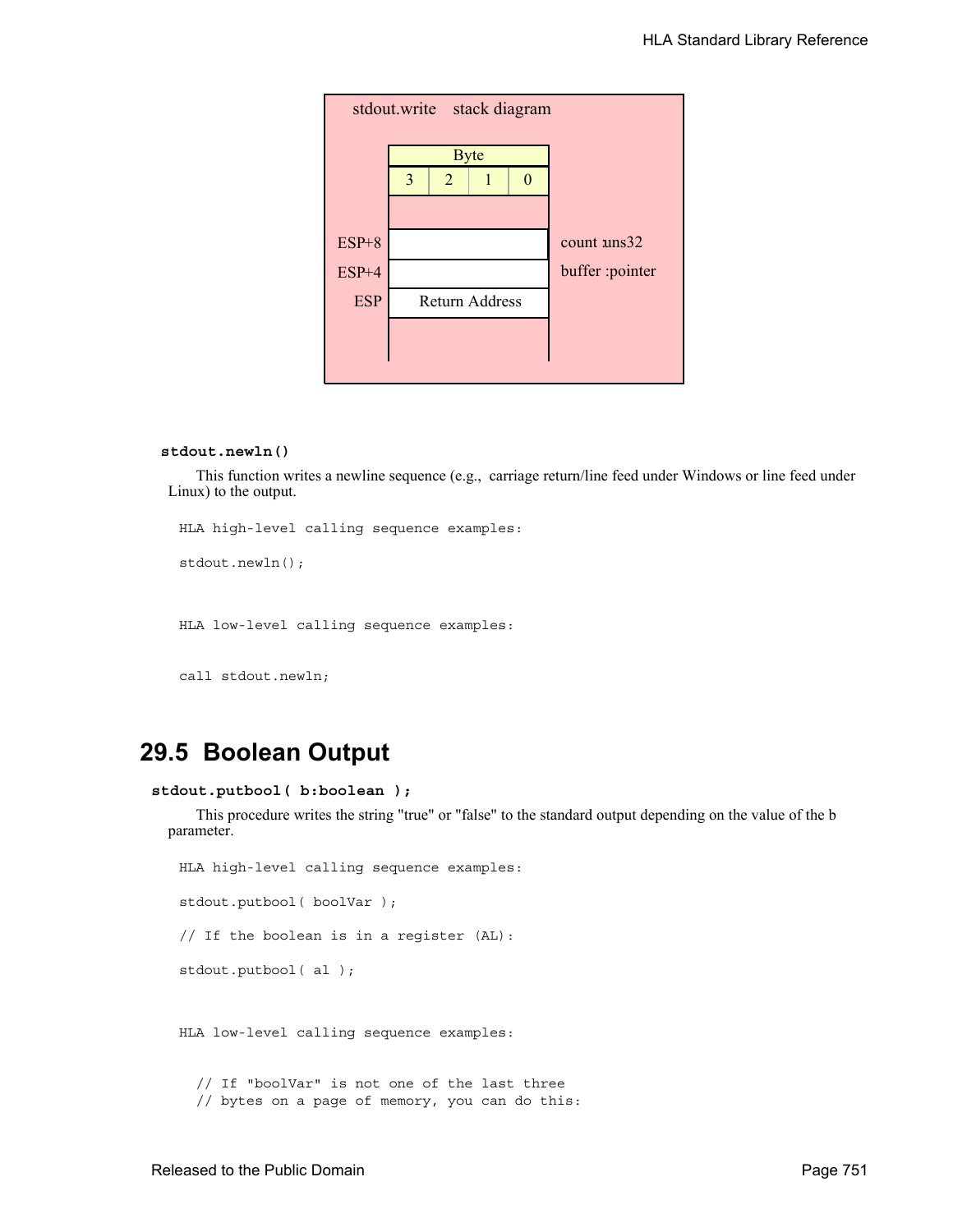```
push( (type dword boolVar ) );
call stdout.putbool;
// If you can't guarantee that the previous code
// won't generate an illegal memory access, and a
// 32-bit register is available, use code like
// the following:
movzx( boolVar , eax ); // Assume EAX is available
push( eax );
call stdout.putbool;
// If no register is available, do something
// like the following code:
sub(4, esp);push( eax );
movzx( boolVar , eax );
mov( eax, [esp+4] );
pop( eax );
call stdout.putbool;
// If the boolean value is in al, bl, cl, or dl
// then you can use code like the following:
push( eax ); // Assume boolVar is in AL
call stdout.putbool;
// If the Boolean value is in ah, bh, ch, or dh
// you'll have to use code like the following:
xchg( al, ah ); // Assume boolVar is in AH
push( eax ); // It's now in AL
xchg( al, ah ); // Restore al/ah
call stdout.putbool;
```


# **29.6 Character, String, and Character Set Output Routines**

```
 stdout.putc( c:char );
```
Writes the character specified by the c parameter to the standard output device.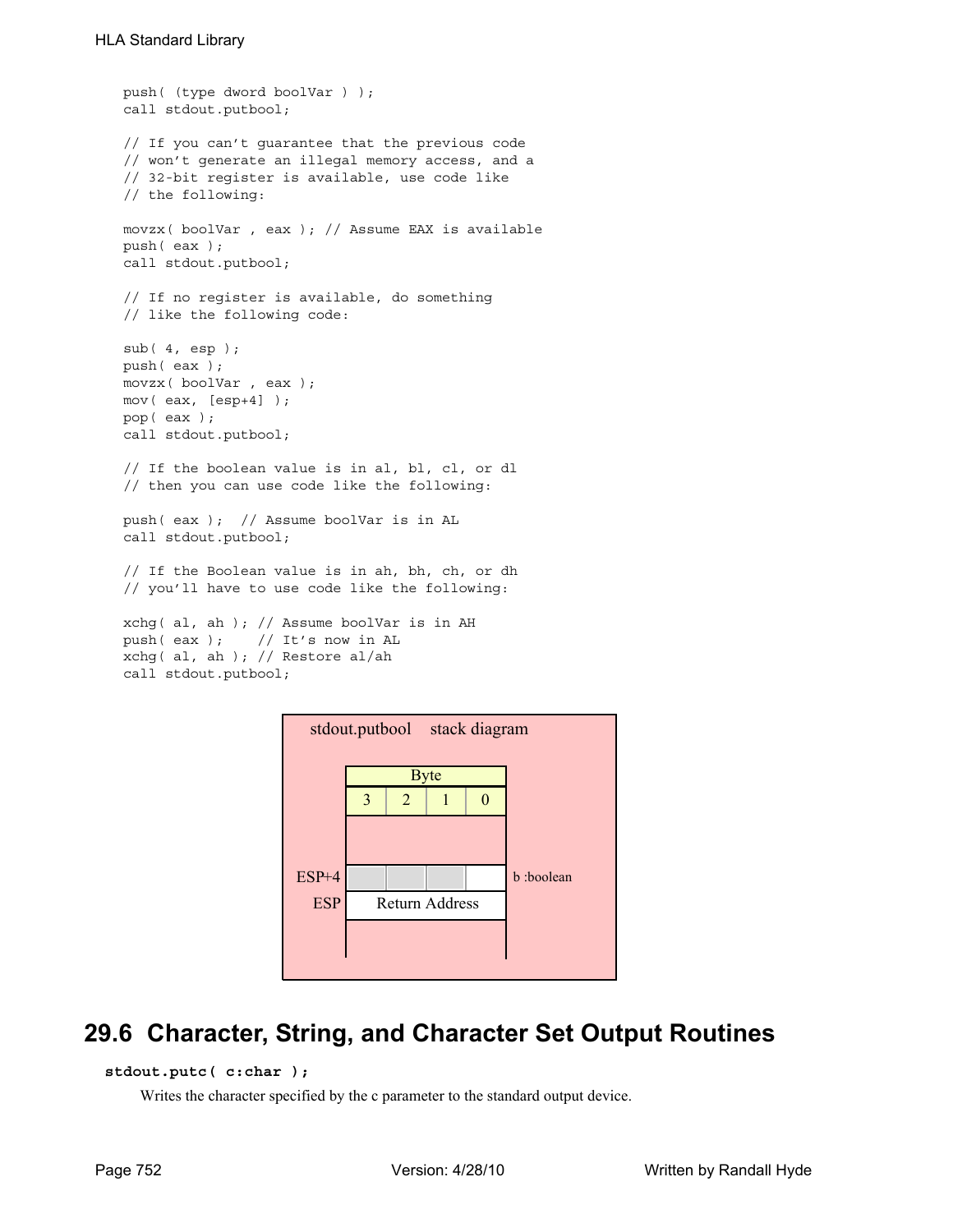```
HLA high-level calling sequence examples:
stdout.putc( charVar );
// If the character is in a register (AL):
stdout.putc( al );
HLA low-level calling sequence examples:
  // If "charVar" is not one of the last three
  // bytes on a page of memory, you can do this:
push( (type dword charVar) );
call stdout.putc;
// If you can't guarantee that the previous code
// won't generate an illegal memory access, and a
// 32-bit register is available, use code like
// the following:
movzx( charVar, eax ); // Assume EAX is available
push( eax );
call stdout.putc;
// If no register is available, do something
// like the following code:
sub( 4, esp );
push( eax );
movzx( charVar, eax );
mov( eax, [esp+4] );
pop( eax );
call stdout.putc;
// If the character value is in al, bl, cl, or dl
// then you can use code like the following:
push( eax ); // Assume charVar is in AL
call stdout.putc;
// If the character value is in ah, bh, ch, or dh
// you'll have to use code like the following:
xchg( al, ah ); // Assume charVar is in AH
push( eax ); // It's now in AL
xchg( al, ah ); // Restore al/ah
call stdout.putc;
```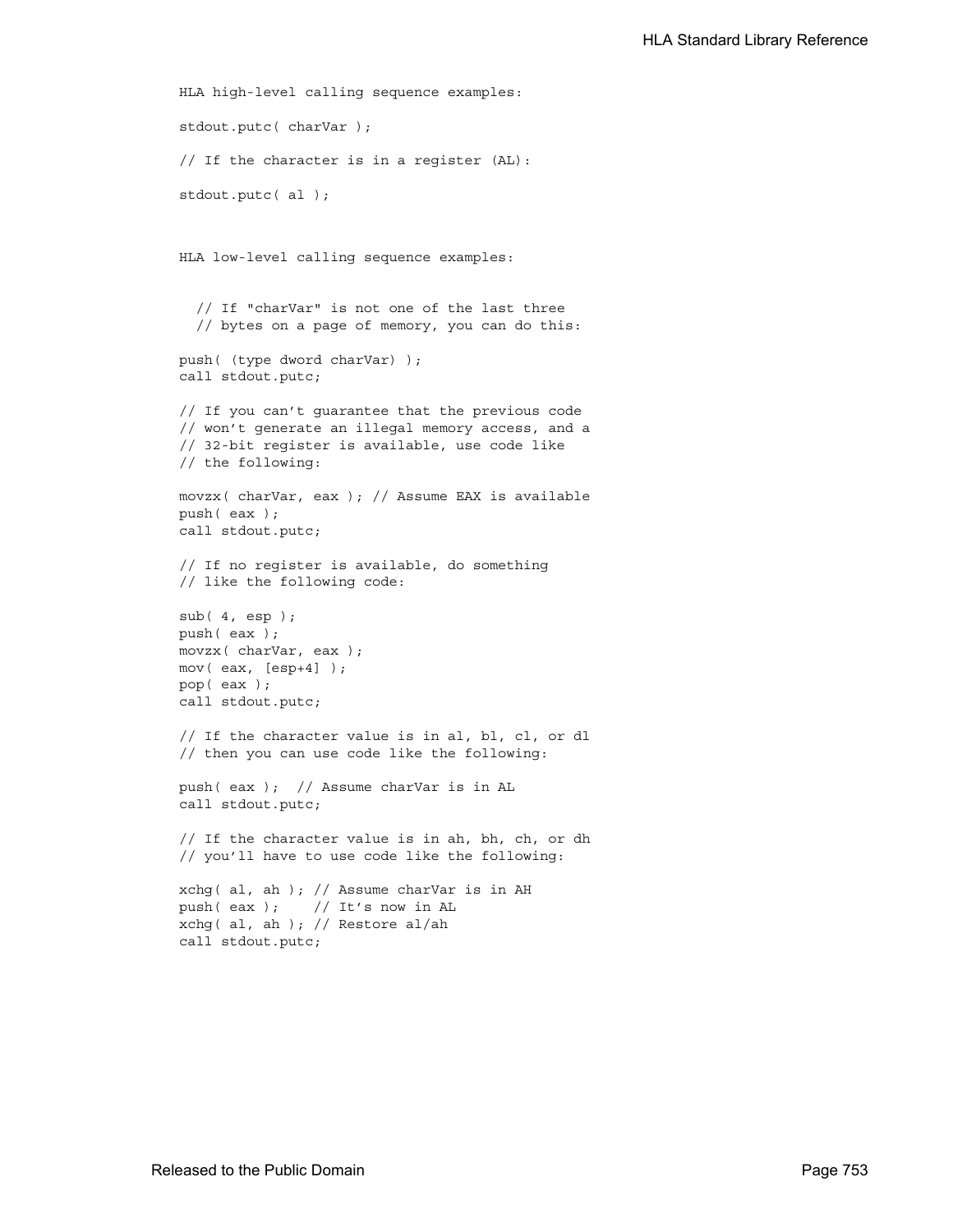| stdout.putc stack diagram |   |                |                       |  |         |  |  |
|---------------------------|---|----------------|-----------------------|--|---------|--|--|
|                           |   |                | <b>Byte</b>           |  |         |  |  |
|                           | 3 | $\overline{2}$ |                       |  |         |  |  |
|                           |   |                |                       |  |         |  |  |
| ESP+4                     |   |                |                       |  | c :char |  |  |
| <b>ESP</b>                |   |                | <b>Return Address</b> |  |         |  |  |
|                           |   |                |                       |  |         |  |  |
|                           |   |                |                       |  |         |  |  |

### **stdout.putcSize( c:char; width:int32; fill:char )**

Outputs the character c to the standard output using at least width output positions. If the absolute value of width is greater than one, then this function writes fill characters as padding characters during the output. If width is a positive value greater than one, then stdout. putcSize writes c left justfied in a field of width characters; if width is a negative value less than one, then stdout.putcSize writes c right justified in a field of width characters.

```
HLA high-level calling sequence examples:
stdout.putcSize( charVar, width, padChar );
HLA low-level calling sequence examples:
  // If "charVar" and "padChar" are not one of the last three
  // bytes on a page of memory, you can do this:
push( (type dword charVar) );
push( width );
push( (type dword padChar) );
call stdout.putcSize;
// If you can't guarantee that the previous code
// won't generate an illegal memory access, and a
// 32-bit register is available, use code like
// the following:
movzx( charVar, eax ); // Assume EAX is available
push( eax );
push( width );
movzx( padChar, ebx ); // Assume EBX is available
push( ebx );
call stdout.putcSize;
// If no registers are available, do something
// like the following code:
push( eax );
movzx( charVar, eax );
push( eax );
push( width );
```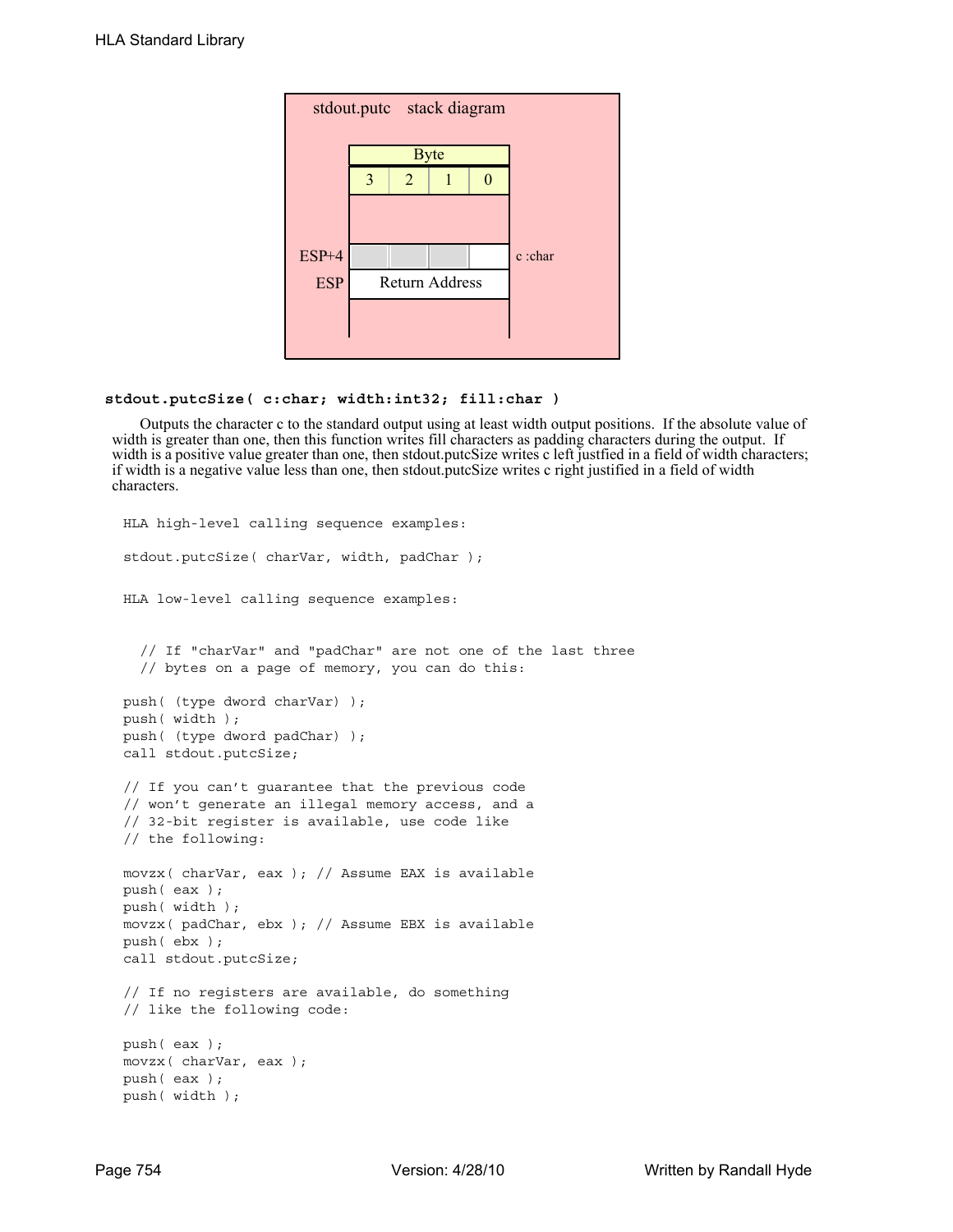```
movzx( padChar, eax );
push( eax );
call stdout.putcSize;
pop( eax );
// If "charVar" or "padChar" are in an
// 8-bit register, then you can push
// the corresponding 32-bit register if
// the register is AL, BL, CL, or DL:
push( eax ); // Assume charVar is in AL
push( width );
push( ebx ); // Assume padChar is in BL
call stdout.putcSize;
// Do the following if the characters are
// in AH, BH, CH, or DH:
xchg( al, ah ); // Assume charVar is in AH
xchg( bl, bh ); // Assume padChar is in BH
push( eax ); 
push( width );
push( ebx );
xchg( al, ah );
xchg( bl, bh );
call stdout.putcSize;
```


#### **stdout.putcset( cst:cset );**

This function writes all the members of the cst character set parameter to the standard output device.

```
HLA high-level calling sequence examples:
stdout.putcset( csVar );
stdout.putcset( [ebx] ); // EBX points at the cset.
HLA low-level calling sequence examples:
push( (type dword csVar[12]) ); // Push H.O. dword first
push( (type dword csVar[8]) );
push( (type dword csVar[4]) );
```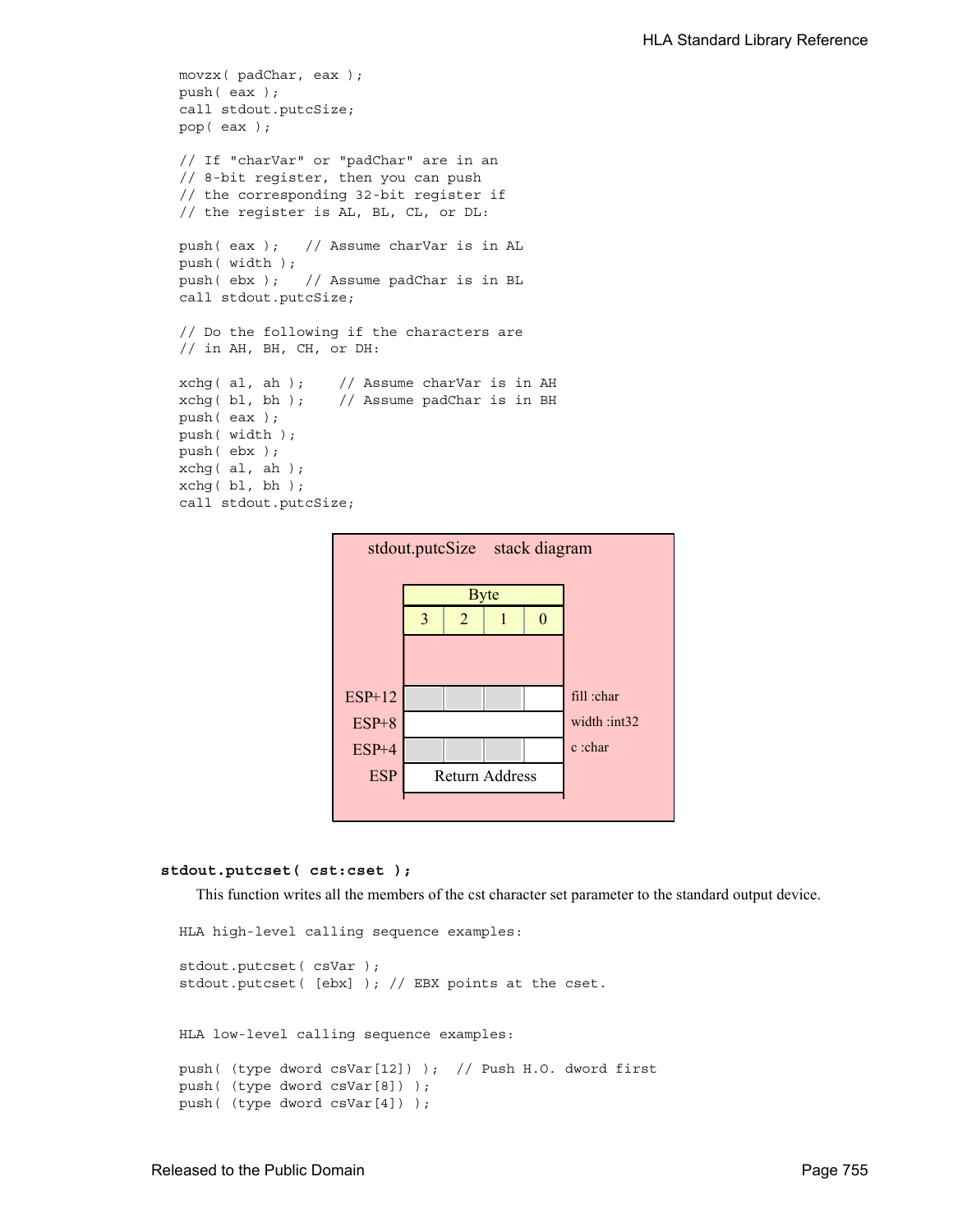```
push( (type dword csVar) ); // Push L.O. dword last
call stdout.putcset;
push( (type dword [ebx+12]) ); // Push H.O. dword first
push( (type dword [ebx+8]) );
push( (type dword [ebx+4]) );
push( (type dword [ebx]) ); // Push L.O. dword last
call stdout.putcset;
```


## **stdout.puts( s:string );**

This procedure writes the value of the string parameter to the standard output. Remember, string values are actually 4-byte pointers to the string's character data.

```
HLA high-level calling sequence examples:
stdout.puts( strVar );
stdout.puts( ebx ); // EBX holds a string value.
stdout.puts( "Hello World" );
HLA low-level calling sequence examples:
// For string variables:
push( strVar );
call stdout.puts;
// For string values held in registers:
push( ebx ); // Assume EBX holds the string value
call stdout.puts;
// For string literals, assuming a 32-bit register
// is available:
```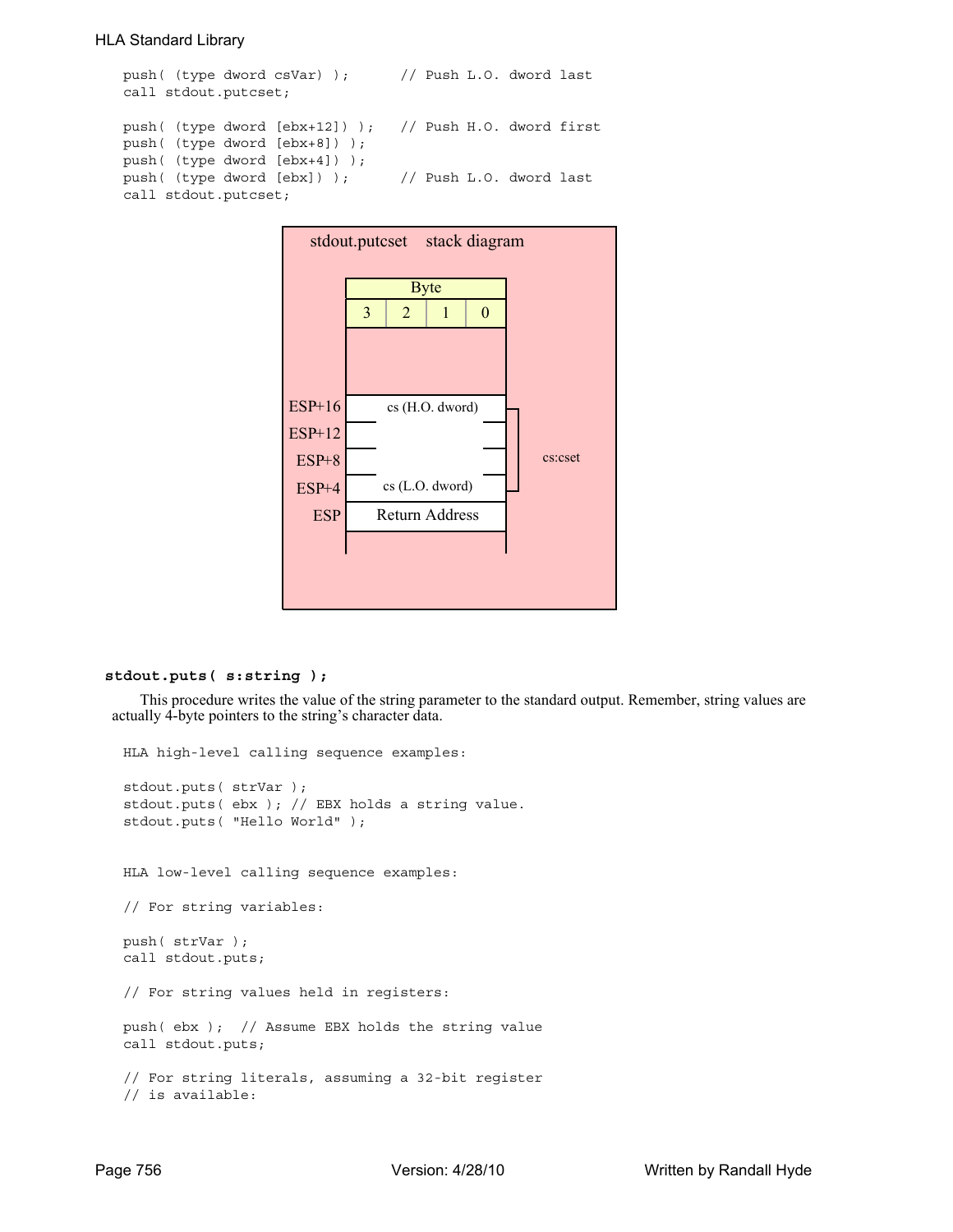```
lea( eax, "Hello World" ); // Assume EAX is available.
push( eax );
call stdout.puts;
// If a 32-bit register is not available:
readonly
  literalString :string := "Hello World";
     .
     .
     .
push( literalString );
call stdout.puts;
```

| stdout.puts stack diagram |   |                |                       |  |           |  |  |
|---------------------------|---|----------------|-----------------------|--|-----------|--|--|
|                           |   | <b>Byte</b>    |                       |  |           |  |  |
|                           | 3 | $\overline{2}$ |                       |  |           |  |  |
|                           |   |                |                       |  |           |  |  |
|                           |   |                |                       |  |           |  |  |
|                           |   |                |                       |  |           |  |  |
| ESP+4                     |   |                |                       |  | s :string |  |  |
| <b>ESP</b>                |   |                | <b>Return Address</b> |  |           |  |  |
|                           |   |                |                       |  |           |  |  |
|                           |   |                |                       |  |           |  |  |

```
 stdout.putsSize( s:string; width:int32; fill:char );
```
This function writes the s string to the standard output using at least width character positions. If the absolute value of width is less than or equal to the length of s, then this function behaves exactly like stdout.puts. On the other hand, if the absolute value of width is greater than the length of s, then stdout.putsSize writes width characters to the standard output. This procedure emits the fill character in the extra print positions. If width is positive, then stdout.putsSize right justifies the string in the print field. If width is negative, then stdout.putsSize left justifies the string in the print field. Generally, people expect the string to be left justified, so you should ensure that this value is negative to achieve this.

```
HLA high-level calling sequence examples:
stdout.putsSize( strVar, width, ' ' );
// For the following, EBX holds the string value,
// ECX contains the width, and AL holds the pad
// character:
stdout.putsSize( ebx, ecx, al );
stdout.putsSize( "Hello World", 25, padChar );
HLA low-level calling sequence examples:
// For string variables:
```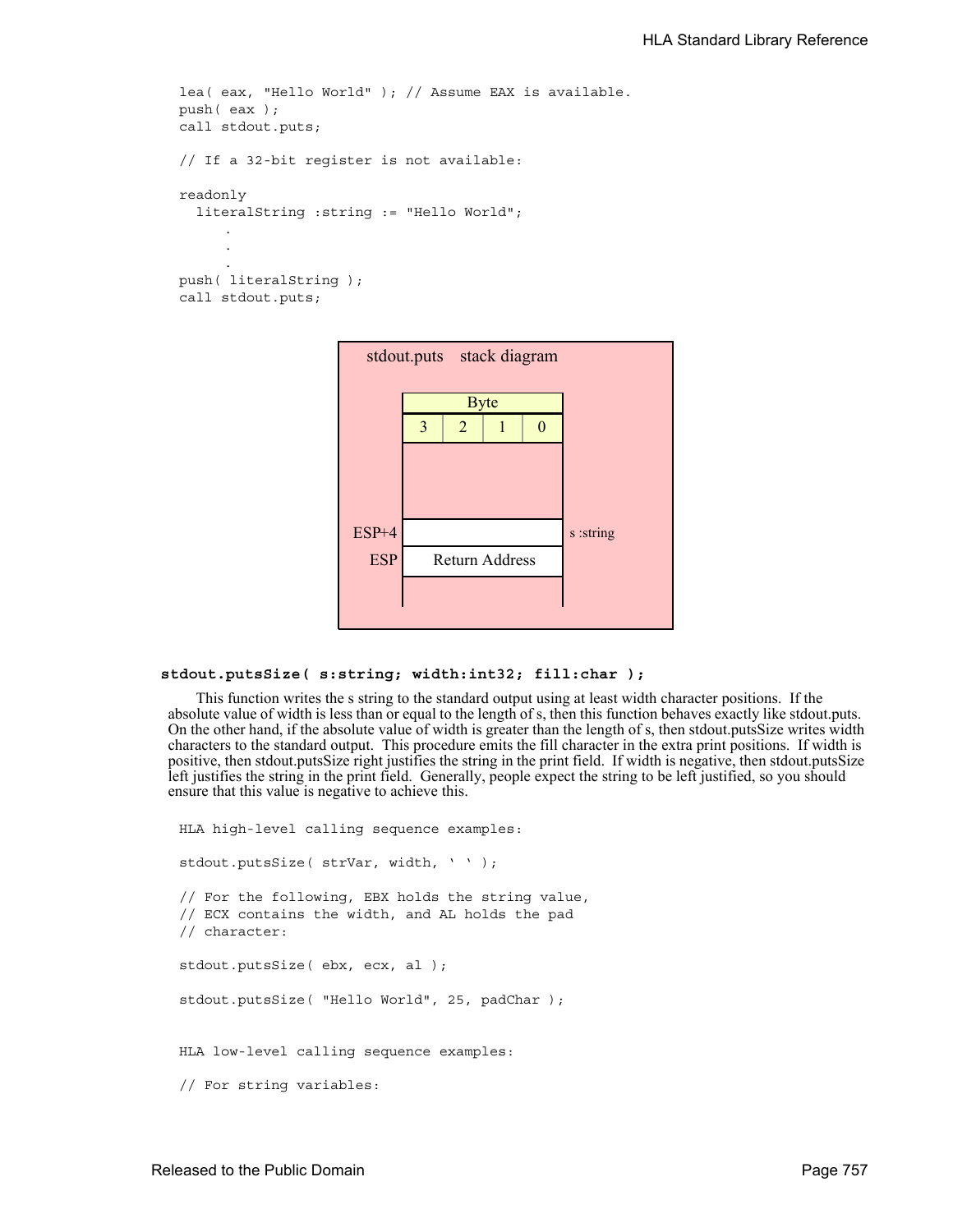```
push( strVar );
push( width );
pushd(' ' );
call stdout.putsSize;
// For string values held in registers:
push( ebx ); // Assume EBX holds the string value
push( ecx ); // Assume ECX holds the width
push( eax ); // Assume AL holds the fill character
call stdout.putsSize;
// For string literals, assuming a 32-bit register
// is available:
lea( eax, "Hello World" ); // Assume EAX is available.
push( eax );
pushd( 25 );
movzx( padChar, eax );
push( eax );
call stdout.putsSize;
// If a 32-bit register is not available:
readonly
  literalString :string := "Hello World";
  // Note: element zero is the actual pad character.
    // The other elements are just padding.
    padChar :char[4] := [ '.', #0, #0, #0 ];
     .
     .
     .
push( literalString );
pushd( 25 );
push( (type dword padChar) );
call stdout.putsSize;
```
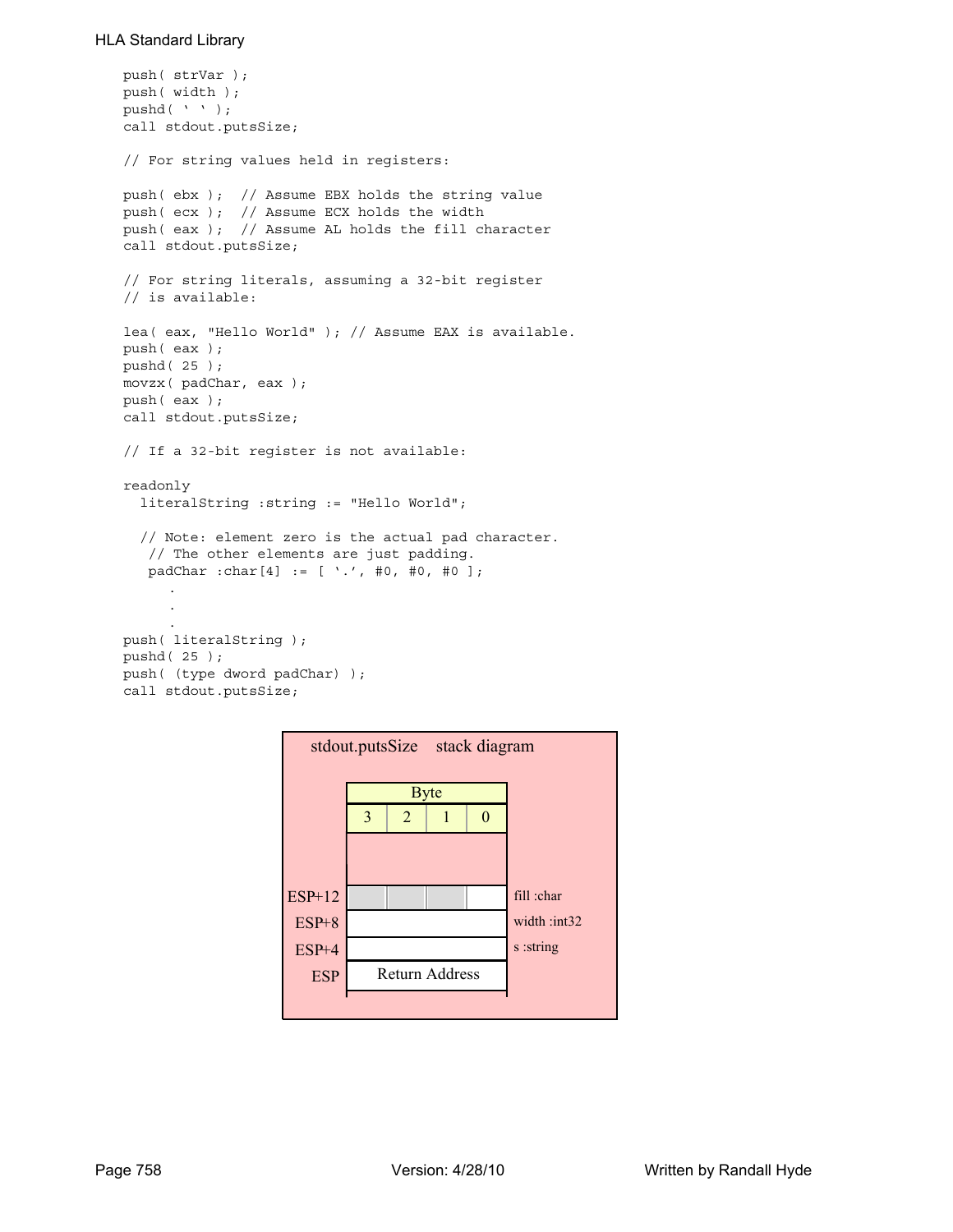# **29.7 Hexadecimal Output Routines**

HLA high-level calling sequence examples:

These routines convert numeric data to hexadecimal string form (using the hexadecimal conversion routines found in the conv module) and write the resulting string to the standard output device.

#### **stdout.putb( b:byte )**

This procedure writes the value of b to the standard output using exactly two hexadecimal digits (including a leading zero if necessary).

```
stdout.putb( byteVar );
// If the character is in a register (AL):
stdout.putb( al );
HLA low-level calling sequence examples:
  // If "byteVar " is not one of the last three
  // bytes on a page of memory, you can do this:
push( (type dword byteVar ) );
call stdout.putb;
// If you can't guarantee that the previous code
// won't generate an illegal memory access, and a
// 32-bit register is available, use code like
// the following:
movzx( byteVar , eax ); // Assume EAX is available
push( eax );
call stdout.putb;
// If no register is available, do something
// like the following code:
sub(4, esp);push( eax );
movzx( byteVar , eax );
mov( eax, [esp+4] );
pop( eax );
call stdout.putb;
// If the character value is in al, bl, cl, or dl
// then you can use code like the following:
push( eax ); // Assume byteVar is in AL
call stdout.putb;
// If the byte value is in ah, bh, ch, or dh
// you'll have to use code like the following:
xchg( al, ah ); // Assume byteVar is in AH
push( eax ); // It's now in AL
xchg( al, ah ); // Restore al/ah
```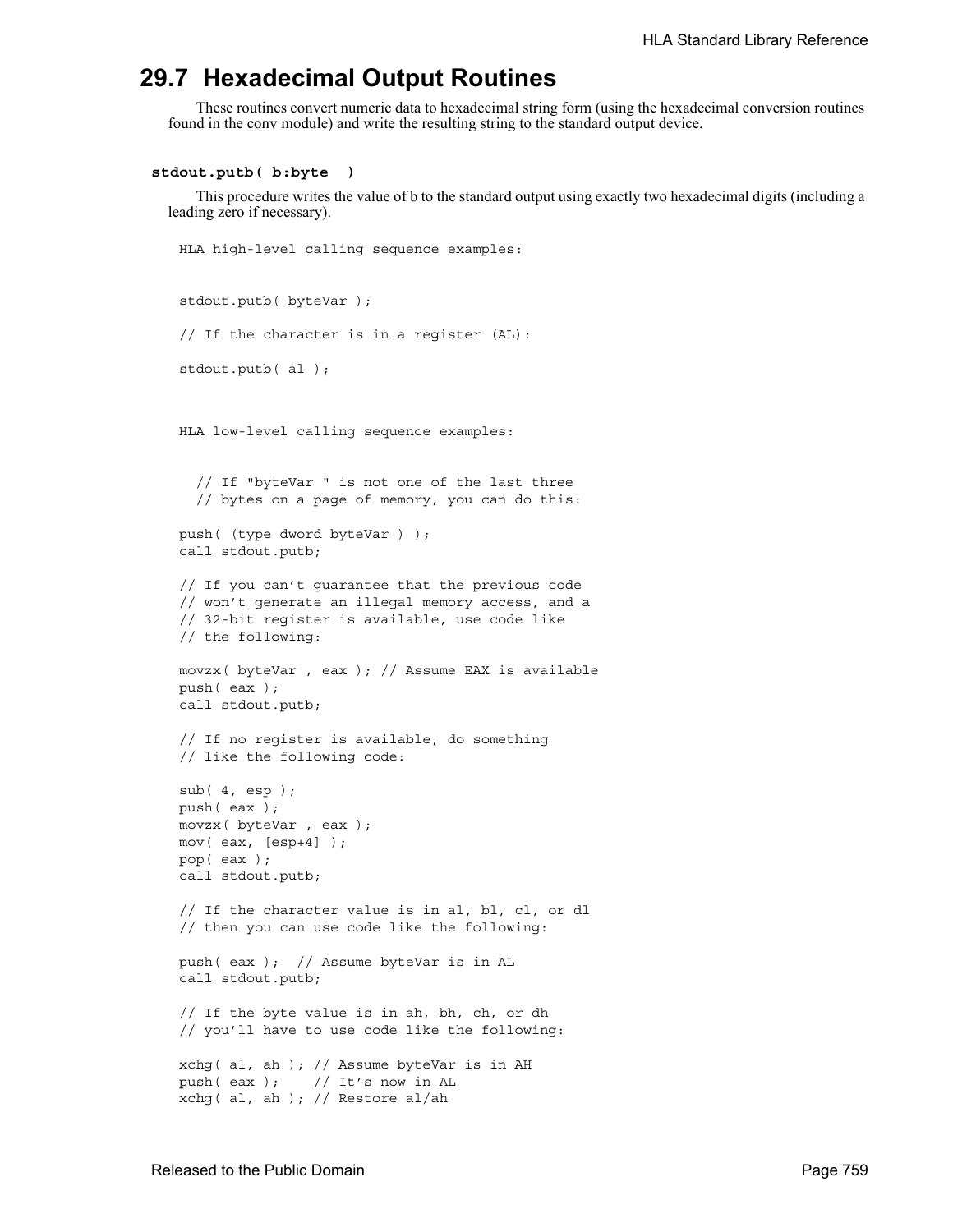call stdout.putb;

| stdout.putb stack diagram |   |                       |             |          |         |  |  |  |
|---------------------------|---|-----------------------|-------------|----------|---------|--|--|--|
|                           |   |                       | <b>Byte</b> |          |         |  |  |  |
|                           | 3 | $\overline{2}$        | 1           | $\Omega$ |         |  |  |  |
|                           |   |                       |             |          |         |  |  |  |
| ESP+4                     |   |                       |             |          | b :byte |  |  |  |
| <b>ESP</b>                |   | <b>Return Address</b> |             |          |         |  |  |  |
|                           |   |                       |             |          |         |  |  |  |

## **stdout.puth8( b:byte );**

This procedure writes the value of b to the standard output using the minimum necessary number of hexadecimal digits.

```
HLA high-level calling sequence examples:
stdout.puth8( byteVar );
// If the character is in a register (AL):
stdout.puth8( al );
HLA low-level calling sequence examples:
  // If "byteVar " is not one of the last three
  // bytes on a page of memory, you can do this:
push( (type dword byteVar ) );
call stdout.puth8;
// If you can't guarantee that the previous code
// won't generate an illegal memory access, and a
// 32-bit register is available, use code like
// the following:
movzx( byteVar , eax ); // Assume EAX is available
push( eax );
call stdout.puth8;
// If no register is available, do something
// like the following code:
sub( 4, esp );
push( eax );
```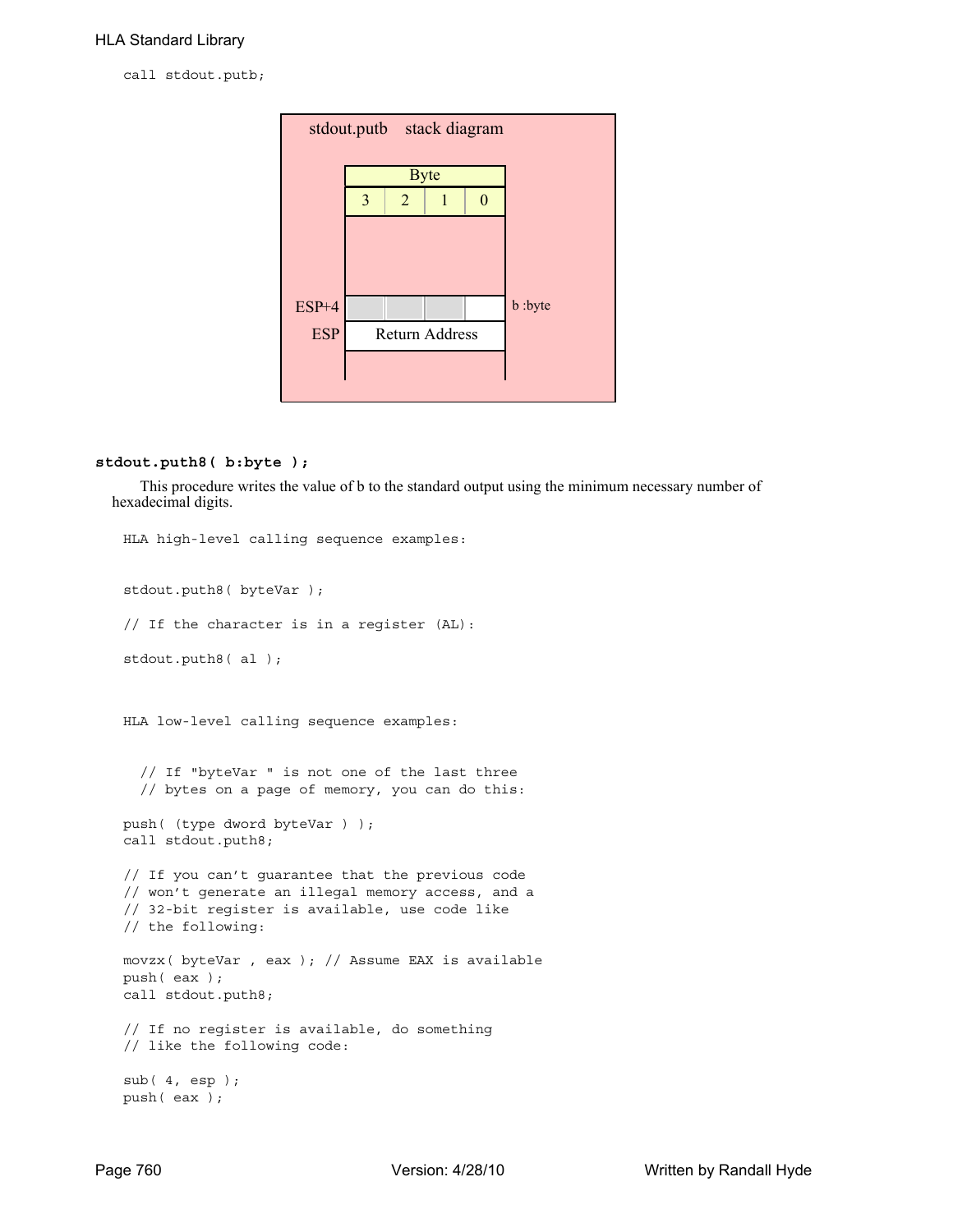```
movzx( byteVar , eax );
mov( eax, [esp+4] );
pop( eax );
call stdout.puth8;
// If the character value is in al, bl, cl, or dl
// then you can use code like the following:
push( eax ); // Assume byteVar is in AL
call stdout.puth8;
// If the byte value is in ah, bh, ch, or dh
// you'll have to use code like the following:
xchg( al, ah ); // Assume byteVar is in AH
push( eax ); // It's now in AL
xchg( al, ah ); // Restore al/ah
call stdout.puth8;
```


## **stdout.puth8Size( b:byte; size:dword; fill:char )**

The stdout.puth8Size function writes an 8-bit hexadecimal value to the standard output allowing you specify a minimum field width and a fill character.

```
HLA high-level calling sequence examples:
stdout.puth8Size( byteVar, width, padChar );
HLA low-level calling sequence examples:
  // If "byteVar" and "padChar" are not one of the last three
  // bytes on a page of memory, you can do this:
push( (type dword byteVar) );
push( width );
push( (type dword padChar) );
call stdout.puth8Size;
// If you can't guarantee that the previous code
```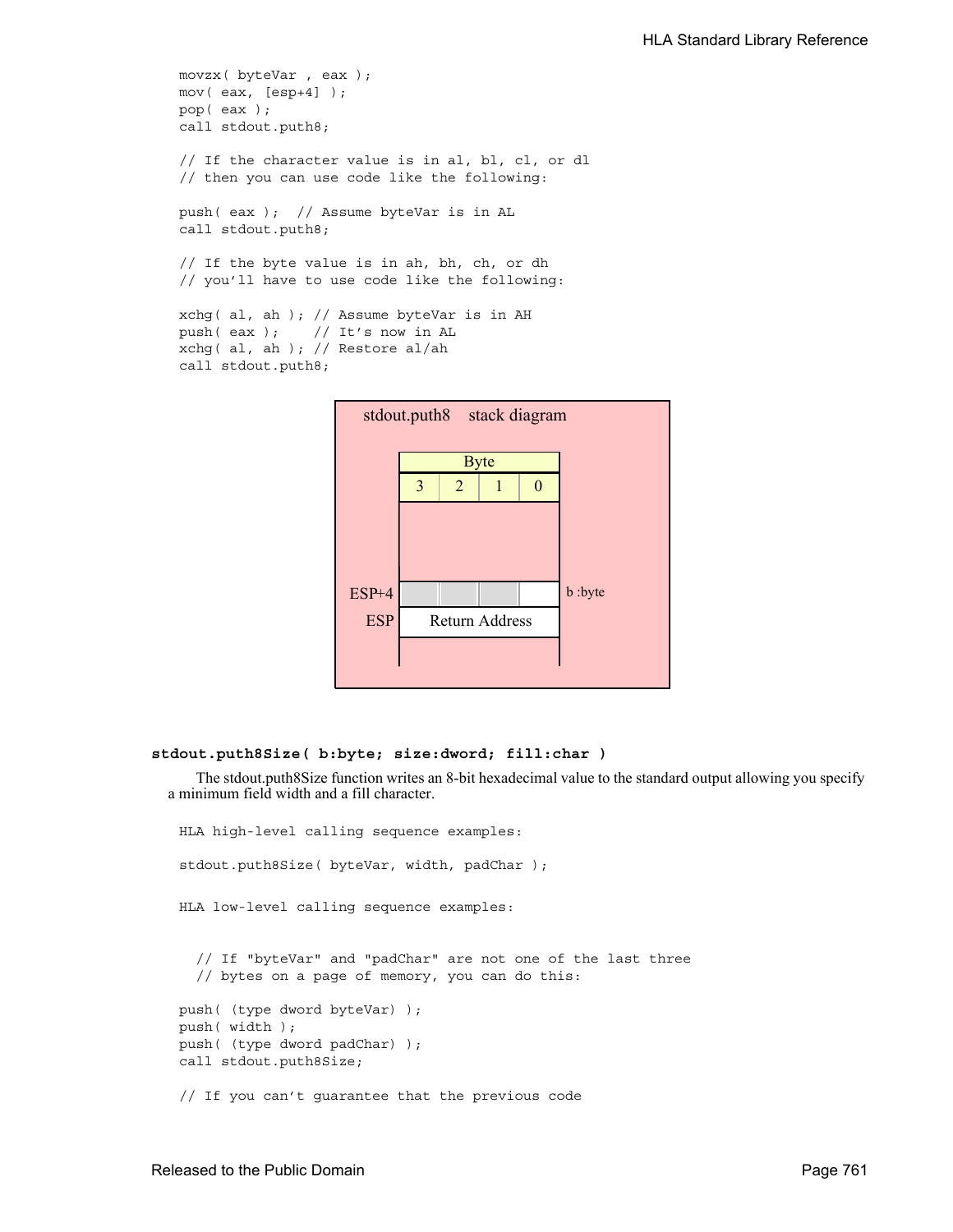```
// won't generate an illegal memory access, and a
// 32-bit register is available, use code like
// the following:
movzx( byteVar, eax ); // Assume EAX is available
push( eax );
push( width );
movzx( padChar, ebx ); // Assume EBX is available
push( ebx );
call stdout.puth8Size;
// If no registers are available, do something
// like the following code:
push( eax );
movzx( byteVar, eax );
push( eax );
push( width );
movzx( padChar, eax );
push( eax );
call stdout.puth8Size;
pop( eax );
// If "byteVar" or "padChar" are in an
// 8-bit register, then you can push
// the corresponding 32-bit register if
// the register is AL, BL, CL, or DL:
push( eax ); // Assume byteVar is in AL
push( width );
push( ebx ); // Assume padChar is in BL
call stdout.puth8Size;
// Do the following if the characters are
// in AH, BH, CH, or DH:
xchg( al, ah ); // Assume byteVar is in AH
xchg( bl, bh ); // Assume padChar is in BH
push( eax ); 
push( width );
push( ebx );
xchg( al, ah );
xchg( bl, bh );
call stdout.puth8Size;
```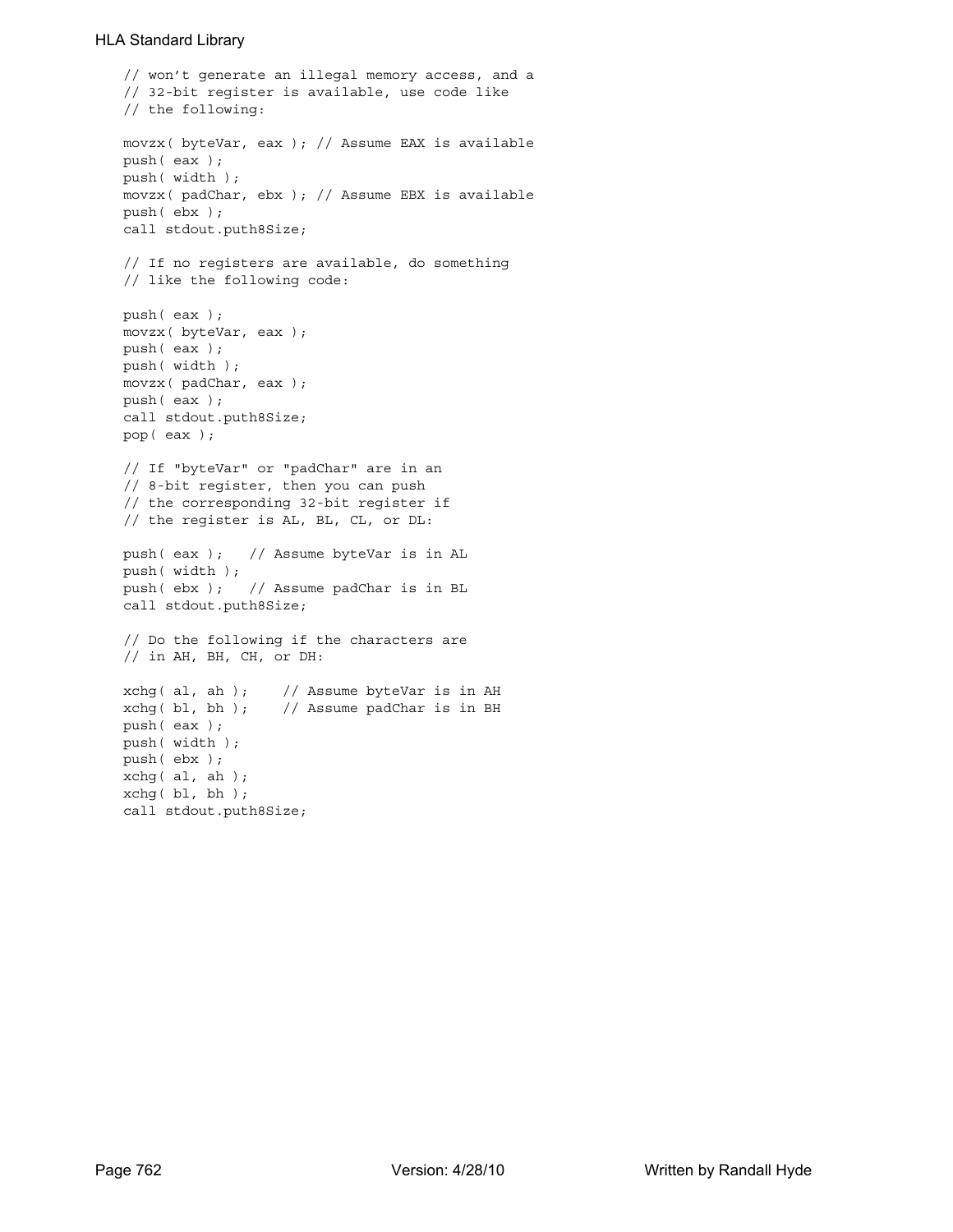

#### **stdout.putw( w:word )**

This procedure writes the value of w to the standard output device using exactly four hexadecimal digits (including leading zeros if necessary).

```
HLA high-level calling sequence examples:
stdout.putw( wordVar );
// If the word is in a register (AX):
stdout.putw( ax );
HLA low-level calling sequence examples:
  // If "wordVar " is not one of the last three
  // bytes on a page of memory, you can do this:
push( (type dword wordVar) );
call stdout.putw;
// If you can't guarantee that the previous code
// won't generate an illegal memory access, and a
// 32-bit register is available, use code like
// the following:
movzx( wordVar, eax ); // Assume EAX is available
push( eax );
call stdout.putw;
// If no register is available, do something
// like the following code:
push( eax ):
movzx( wordVar, eax );
push( eax );
call stdout.putw;
pop( eax );
```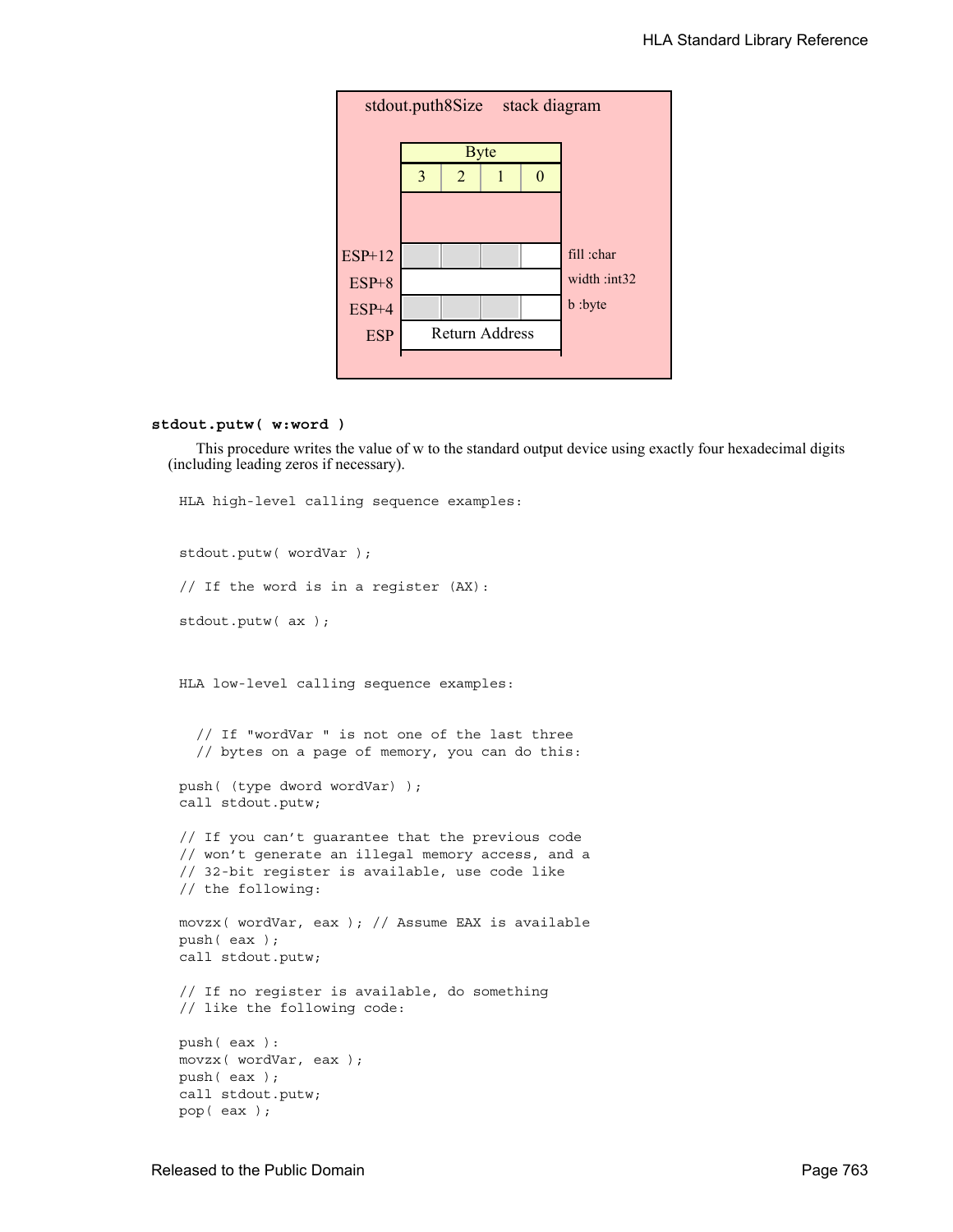// If the word value is in a 16-bit register // then you can use code like the following:

```
push( eax ); // Assume wordVar is in AX
call stdout.putw;
```


#### **stdout.puth16( w:word )**

This procedure writes the value of w to the standard out using the minimum necessary number of hexadecimal digits.

```
HLA high-level calling sequence examples:
stdout.puth16( wordVar );
// If the word is in a register (AX):
stdout.puth16( ax );
HLA low-level calling sequence examples:
  // If "wordVar " is not one of the last three
  // bytes on a page of memory, you can do this:
push( (type dword wordVar) );
call stdout.puth16;
// If you can't guarantee that the previous code
// won't generate an illegal memory access, and a
// 32-bit register is available, use code like
// the following:
movzx( wordVar, eax ); // Assume EAX is available
push( eax );
call stdout.puth16;
// If no register is available, do something
```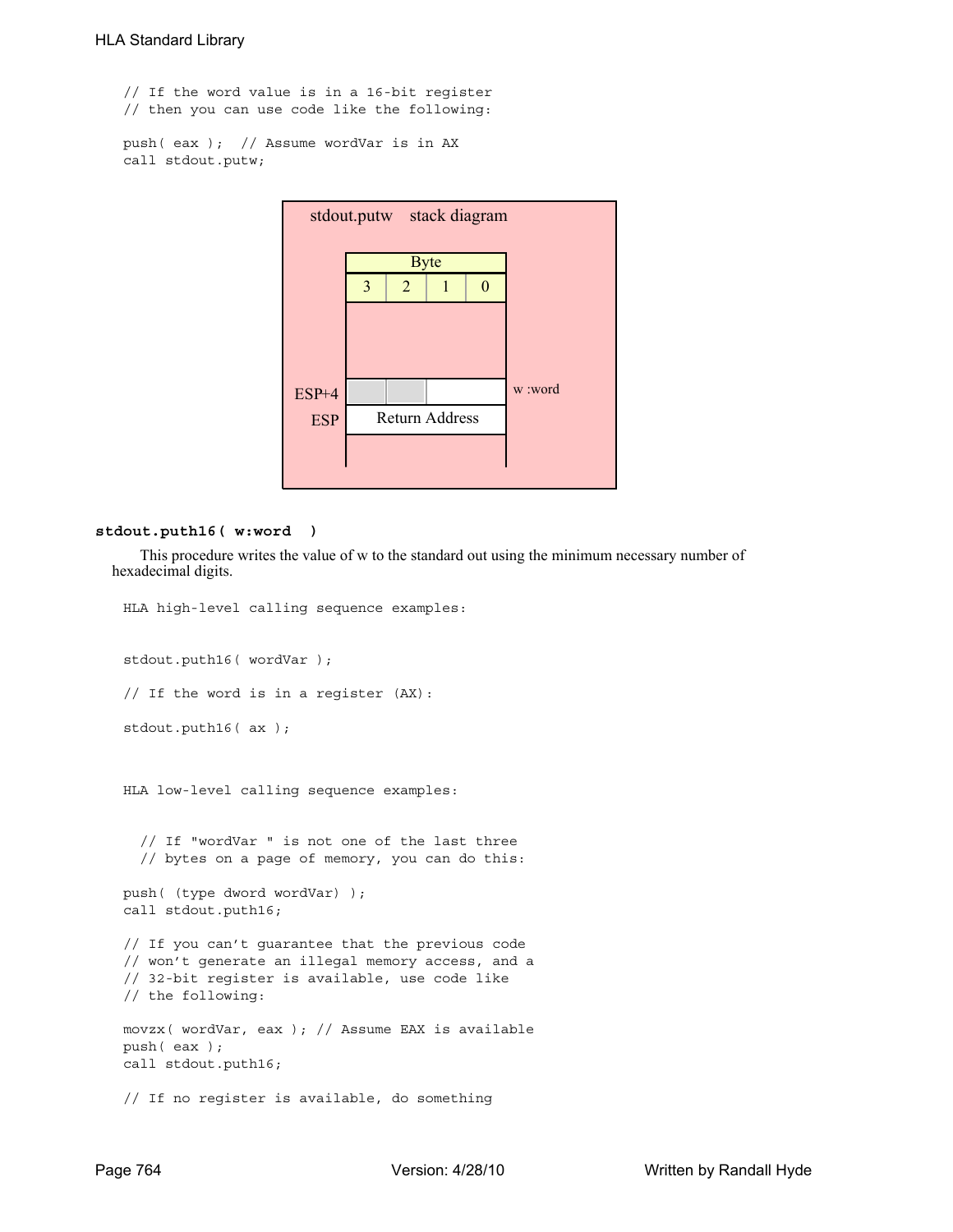```
// like the following code:
push( eax );
movzx( wordVar, eax );
push( eax );
call stdout.puth16;
pop( eax );
// If the word value is in a 16-bit register
// then you can use code like the following:
```

```
push( eax ); // Assume wordVar is in AX
call stdout.puth16;
```


```
stdout.puth16Size( w:word; size:dword; fill:char )
```
The stdout.puth16Size function writes a 16-bit hexadecimal value to the standard output allowing you specify a minimum field width and a fill character.

```
HLA high-level calling sequence examples:
stdout.puth16Size( wordVar, width, padChar );
HLA low-level calling sequence examples:
  // If "wordVar" and "padChar" are not one of the last three
  // bytes on a page of memory, you can do this:
push( (type dword wordVar) );
push( width );
push( (type dword padChar) );
call stdout.puth16Size;
// If you can't guarantee that the previous code
// won't generate an illegal memory access, and a
// 32-bit register is available, use code like
// the following:
movzx( wordVar, eax ); // Assume EAX is available
push( eax );
```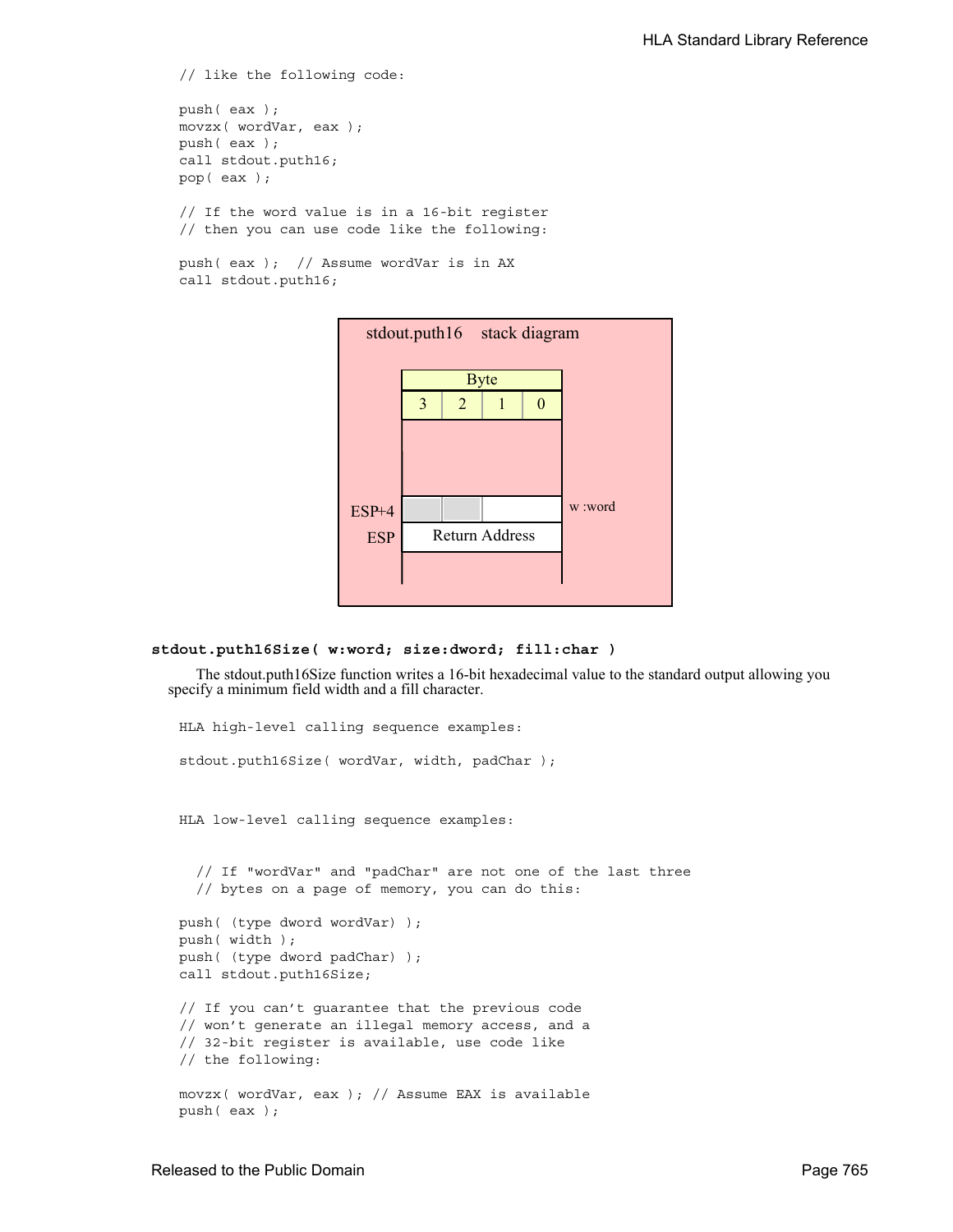```
push( width );
movzx( padChar, ebx ); // Assume EBX is available
push( ebx );
call stdout.puth16Size;
// If no registers are available, do something
// like the following code:
push( eax );
movzx( wordVar, eax );
push( eax );
push( width );
movzx( padChar, eax );
push( eax );
call stdout.puth16Size;
pop( eax );
// If "wordVar" is in a 16-bit register
// and "padChar" is in an
// 8-bit register, then you can push
// the corresponding 32-bit register if
// the register is AL, BL, CL, or DL:
push( eax ); // Assume wordVar is in AX
push( width );
push( ebx ); // Assume padChar is in BL
call stdout.puth16Size;
```


#### **stdout.putd( d:dword )**

This procedure writes the value of d to the standard out using exactly eight hexadecimal digits (including leading zeros if necessary), if underscore output is not enabled. This routine will emit nine characters (eight digits plus an underscore) if underscore output is enabled.

```
HLA high-level calling sequence examples:
stdout.putd( dwordVar );
// If the dword value is in a register (EAX):
```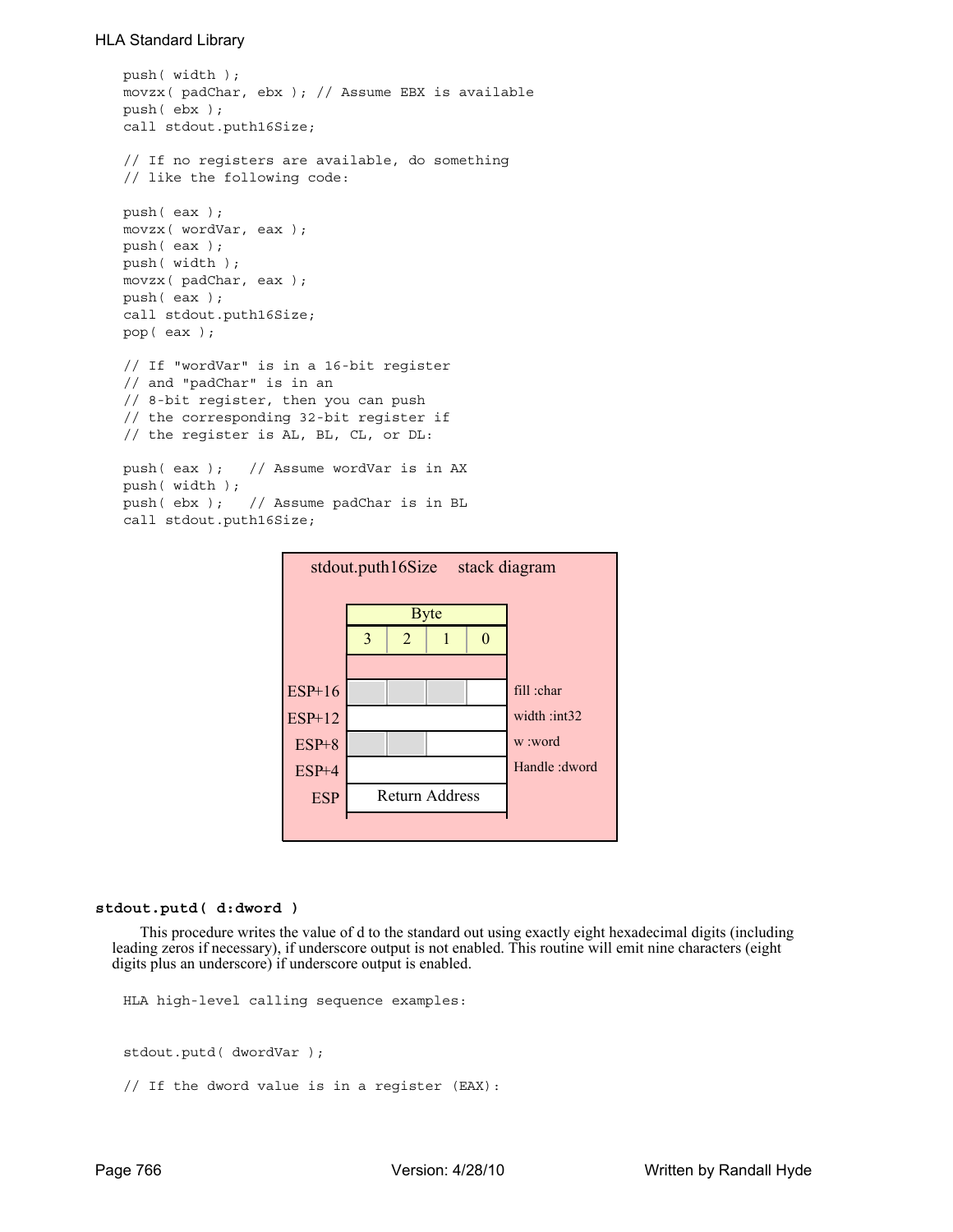HLA low-level calling sequence examples: push( dwordVar ); call stdout.putd; push( eax ); call stdout.putd;

stdout.putd( eax );



## **stdout.puth32( d:dword );**

This procedure writes the value of d to the standard output using the minimum number of hexadecimal digits necessary. If underscore output is enabled (see conv.setUnderscores and conv.getUnderscores) then this function will emit an underscore between groups of four hexadecimal digits, starting from the least signficant digit.

```
HLA high-level calling sequence examples:
stdout.puth32( dwordVar );
// If the dword is in a register (EAX):
stdout.puth32( eax );
HLA low-level calling sequence examples:
push( dwordVar );
call stdout.puth32;
push( eax );
call stdout.puth32;
```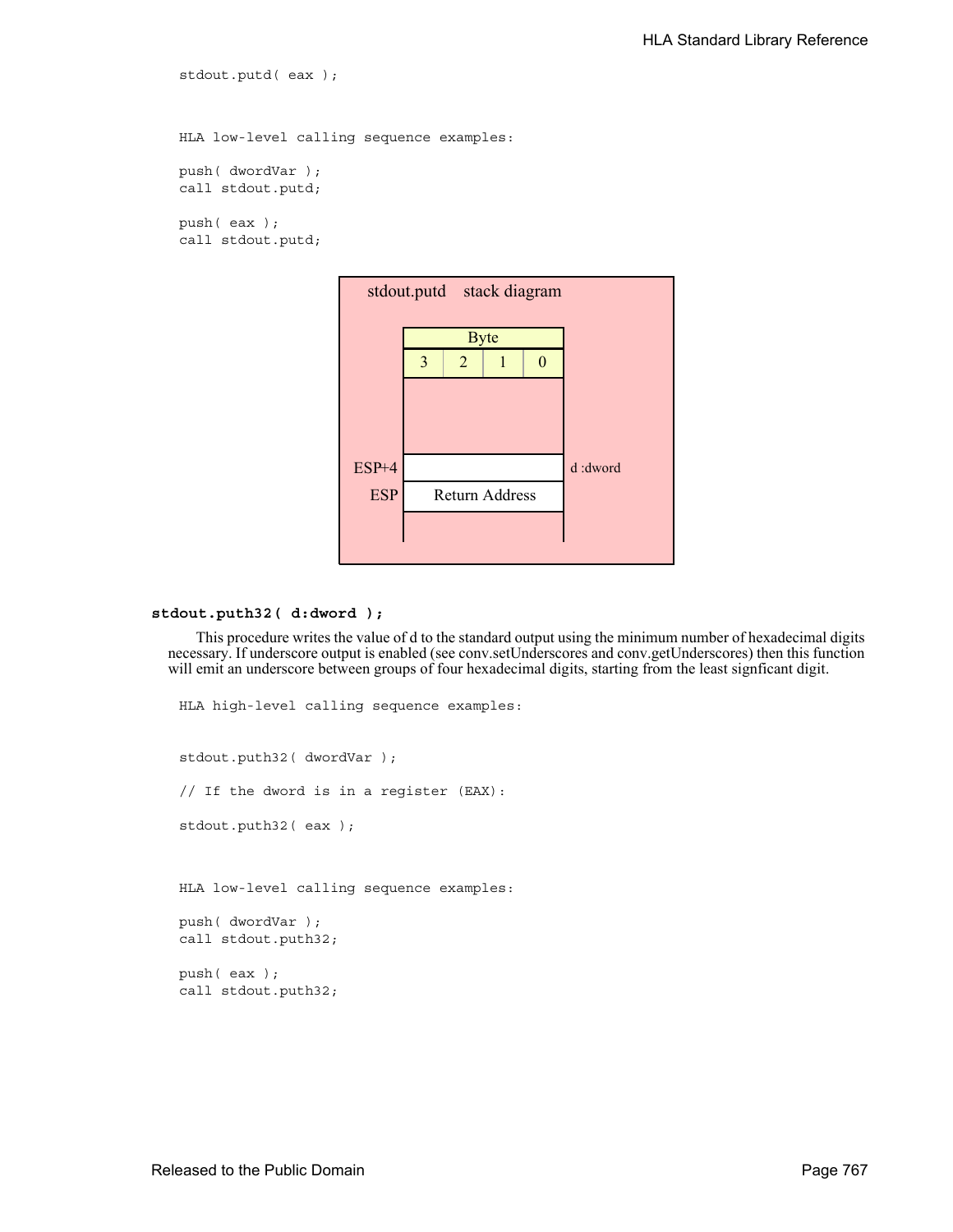| stdout.puth32 stack diagram |   |                |                       |   |         |  |  |  |
|-----------------------------|---|----------------|-----------------------|---|---------|--|--|--|
|                             |   |                | <b>Byte</b>           |   |         |  |  |  |
|                             | 3 | $\overline{2}$ | 1                     | 0 |         |  |  |  |
|                             |   |                |                       |   |         |  |  |  |
|                             |   |                |                       |   |         |  |  |  |
| ESP+4                       |   |                |                       |   | d:dword |  |  |  |
| <b>ESP</b>                  |   |                | <b>Return Address</b> |   |         |  |  |  |
|                             |   |                |                       |   |         |  |  |  |
|                             |   |                |                       |   |         |  |  |  |

# **stdout.puth32Size( d:dword; size:dword; fill:char )**

 The stdout.puth32Size function outputs d as a hexadecimal string (including underscores, if enabled) and it allows you specify a minimum field width and a fill character.

```
HLA high-level calling sequence examples:
stdout.puth32Size( dwordVar, width, ' ' );
// If the dword is in a register (EAX):
stdout.puth32Size( eax, width, cl );
HLA low-level calling sequence examples:
push( dwordVar );
push( width );
pushd( ' ' );call stdout.puth32Size;
push( eax );
push( width );
push( ecx ); // fill char is in CL
call stdout.puth32Size;
// Assume fill char is in CH
push( eax );
push( width );
xchg( cl, ch ); // fill char is in CH
push( ecx ); 
xchg(|c1, ch|);call stdout.puth32Size;
// Alternate method of the above
push( eax );
push( width );
```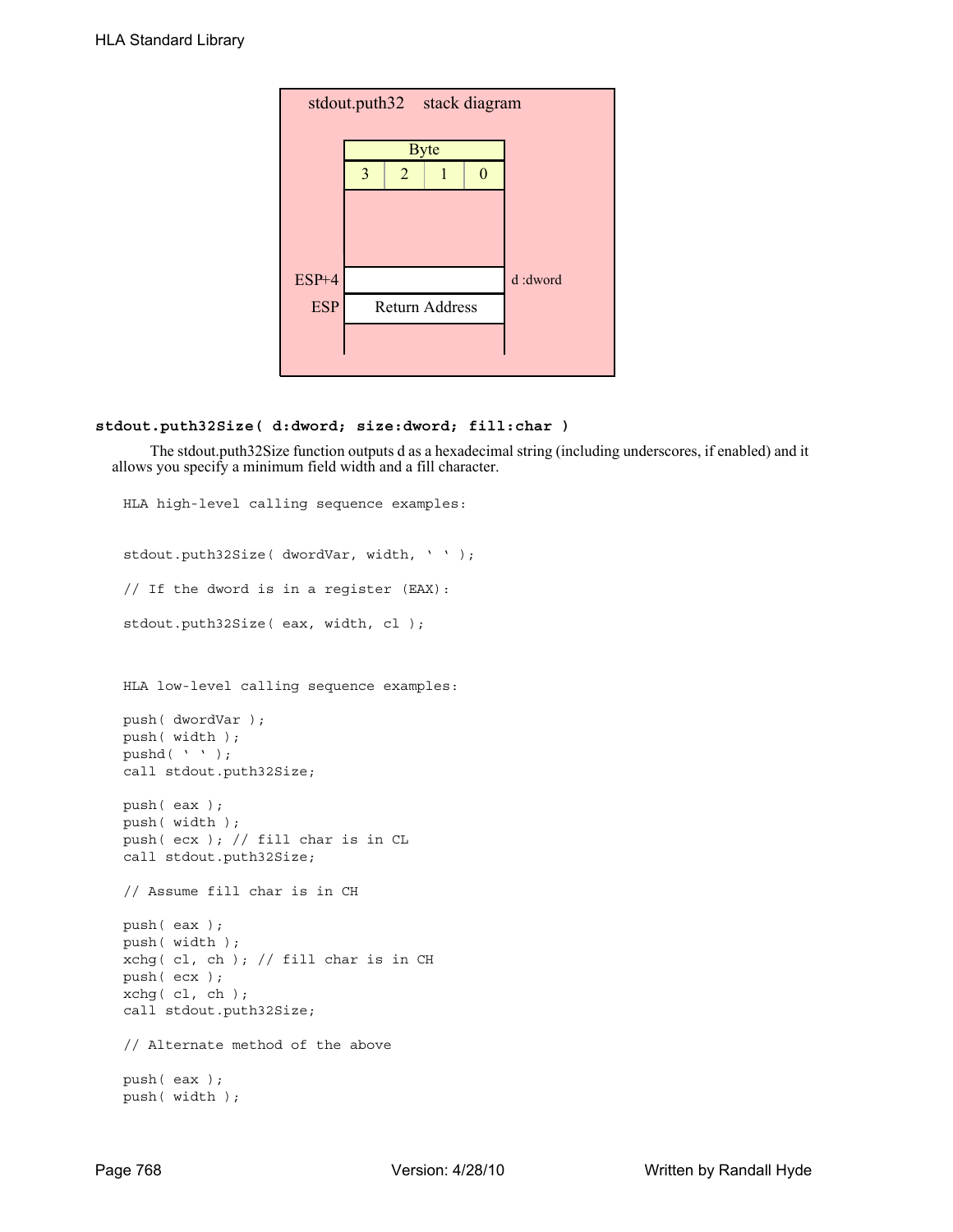```
sub( 4, esp );
mov( ch, [esp] );
call stdout.puth32Size;
// If the fill char is a variable and
// a register is available, try this code:
push( eax );
push( width );
movzx( fillChar, ebx ); // Assume EBX is available
push( ebx );
call stdout.puth32Size;
// If the fill char is a variable and
// no register is available, here's one
// possibility:
push( eax );
push( width );
push( (type dword fillChar) ); // Chance of page crossing!
call stdout.puth32Size;
// In the very rare case that the above would
// cause an illegal memory access, use this:
push( eax );
push( width );
sub( 4, esp );
push( eax );
movzx( fillChar, eax );
mov( eax, [esp+4] );
pop( eax );
call stdout.puth32Size;
```

| stack diagram<br>stdout.puth32Size |   |   |                       |  |                |  |  |
|------------------------------------|---|---|-----------------------|--|----------------|--|--|
|                                    |   |   | <b>Byte</b>           |  |                |  |  |
|                                    | 3 | 2 |                       |  |                |  |  |
|                                    |   |   |                       |  |                |  |  |
|                                    |   |   |                       |  |                |  |  |
| $ESP+12$                           |   |   |                       |  | fill :char     |  |  |
| $ESP+8$                            |   |   |                       |  | width: $int32$ |  |  |
| $ESP+4$                            |   |   |                       |  | d :dword       |  |  |
| <b>ESP</b>                         |   |   | <b>Return Address</b> |  |                |  |  |
|                                    |   |   |                       |  |                |  |  |

### **stdout.putq( q:qword );**

This procedure writes the value of q to the standard output device using exactly sixteen hexadecimal digits (including leading zeros if necessary and an intervening underscores if underscore output is enabled).

HLA high-level calling sequence examples: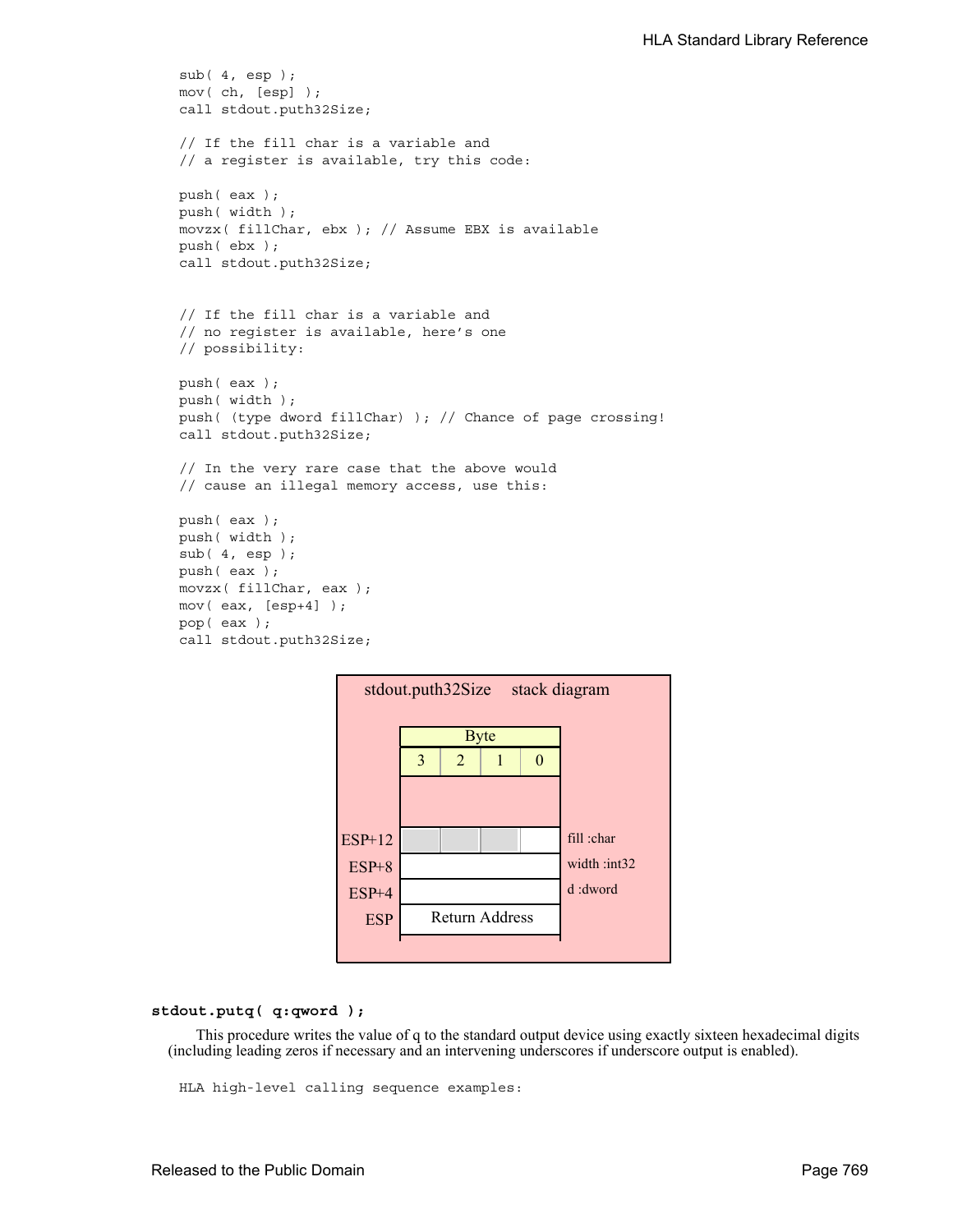```
stdout.putq( qwordVar );
```
HLA low-level calling sequence examples:

```
push( (type dword qwordVar[4]) ); // H.O. dword first
push( (type dword qwordVar)); // L.O. dword last
call stdout.putq;
```


#### **stdout.puth64( q:qword );**

This procedure writes the value of q to the standard output using the minimum necessary number of hexadecimal digits (including intervening underscores if underscore output is enabled).

```
HLA high-level calling sequence examples:
stdout.puth64( qwordVar );
HLA low-level calling sequence examples:
push( (type dword qwordVar[4]) ); // H.O. dword first
push( (type dword qwordVar)); // L.O. dword last
call stdout.puth64;
```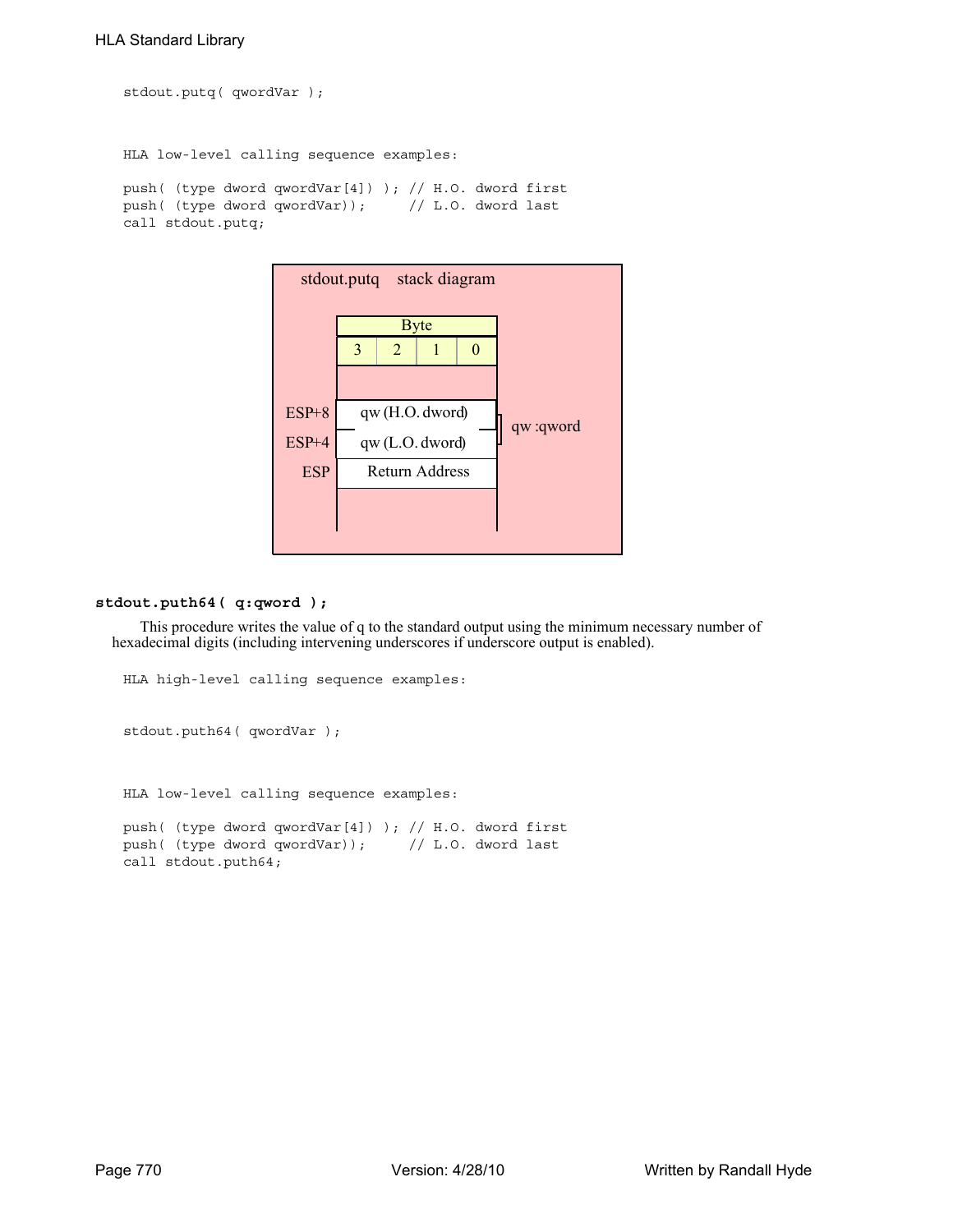

```
stdout.puth64Size( q:qword; size:dword; fill:char );
```
The stdout.putqSize function lets you specify a minimum field width and a fill character. The stdout.putq routine uses a minimum size of two and a fill character of '0'. Note that if underscore output is enabled, this routine will emit 19 characters (16 digits plus three underscores).

```
HLA high-level calling sequence examples:
stdout.puth64Size( qwordVar, width, ' ' );
HLA low-level calling sequence examples:
push( (type dword qwordVar[4]) ); // H.O. dword first
push( (type dword qwordVar)); // L.O. dword last
push( width );
pushd(' ' );
call stdout.puth64Size;
push( edx ); // Assume 64-bit value in edx:eax
push( eax );
push( width );
push( ecx ); // fill char is in CL
call stdout.puth64Size;
// Assume fill char is in CH
push( (type dword qwordVar[4]) ); // H.O. dword first
push( (type dword qwordVar)); // L.O. dword last
push( width );
xchg( cl, ch ); // fill char is in CH
push( ecx ); 
xchg( cl, ch );
call stdout.puth64Size;
// Alternate method of the above
```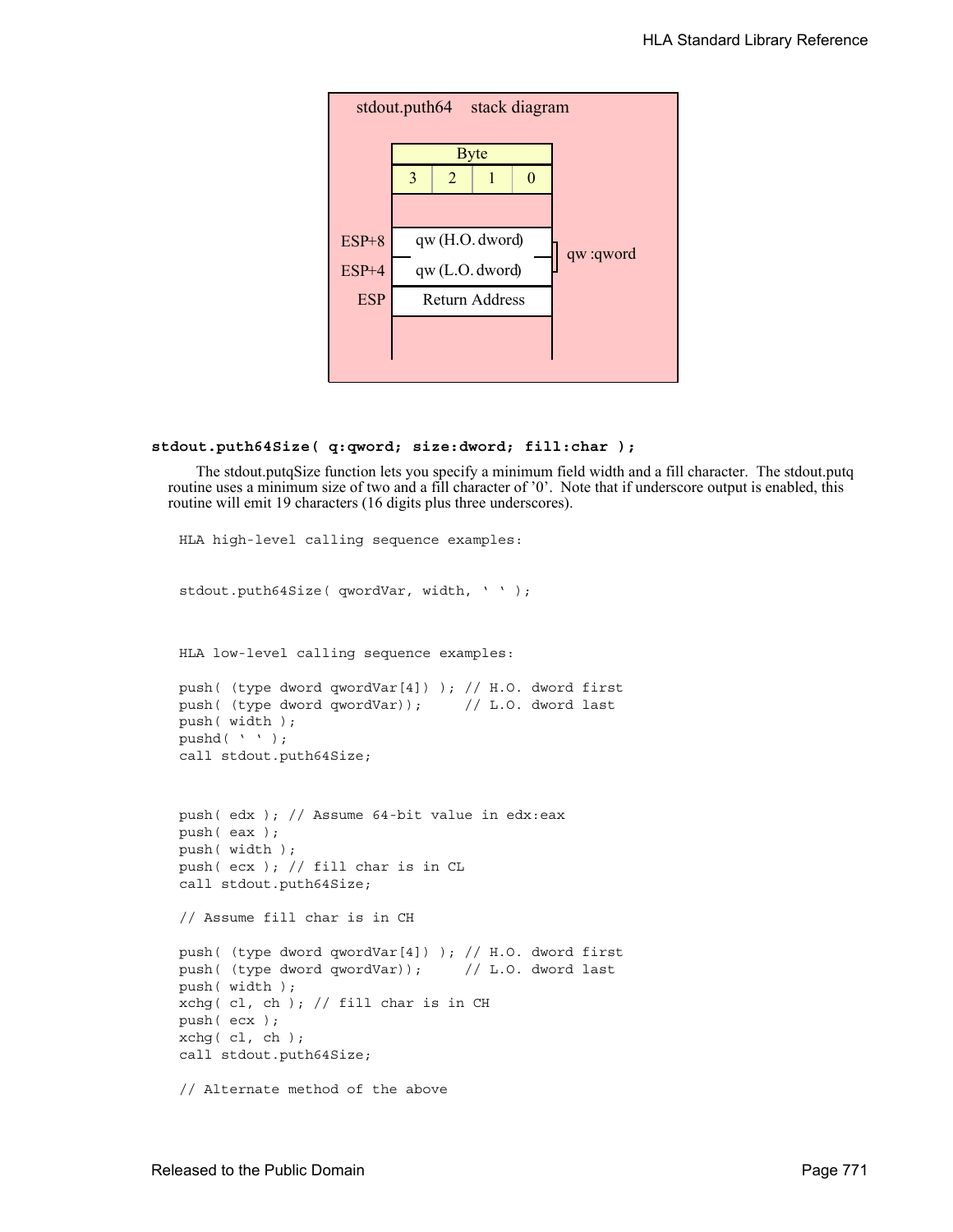```
push( (type dword qwordVar[4]) ); // H.O. dword first
push( (type dword qwordVar)); // L.O. dword last
push( width );
sub( 4, esp );
mov( ch, [esp] );
call stdout.puth64Size;
// If the fill char is a variable and
// a register is available, try this code:
push( (type dword qwordVar[4]) ); // H.O. dword first
push( (type dword qwordVar)); // L.O. dword last
push( width );
movzx( fillChar, ebx ); // Assume EBX is available
push( ebx );
call stdout.puth64Size;
// If the fill char is a variable and
// no register is available, here's one
// possibility:
push( (type dword qwordVar[4]) ); // H.O. dword first
push( (type dword qwordVar)); // L.O. dword last
push( width );
push( (type dword fillChar) ); // Chance of page crossing!
call stdout.puth64Size;
// In the very rare case that the above would
// cause an illegal memory access, use this:
push( (type dword qwordVar[4]) ); // H.O. dword first
push( (type dword qwordVar)); // L.O. dword last
push( width );
sub(4, esp);push( eax );
movzx( fillChar, eax );
mov( eax, [esp+4] );
pop( eax );
call stdout.puth64Size;
```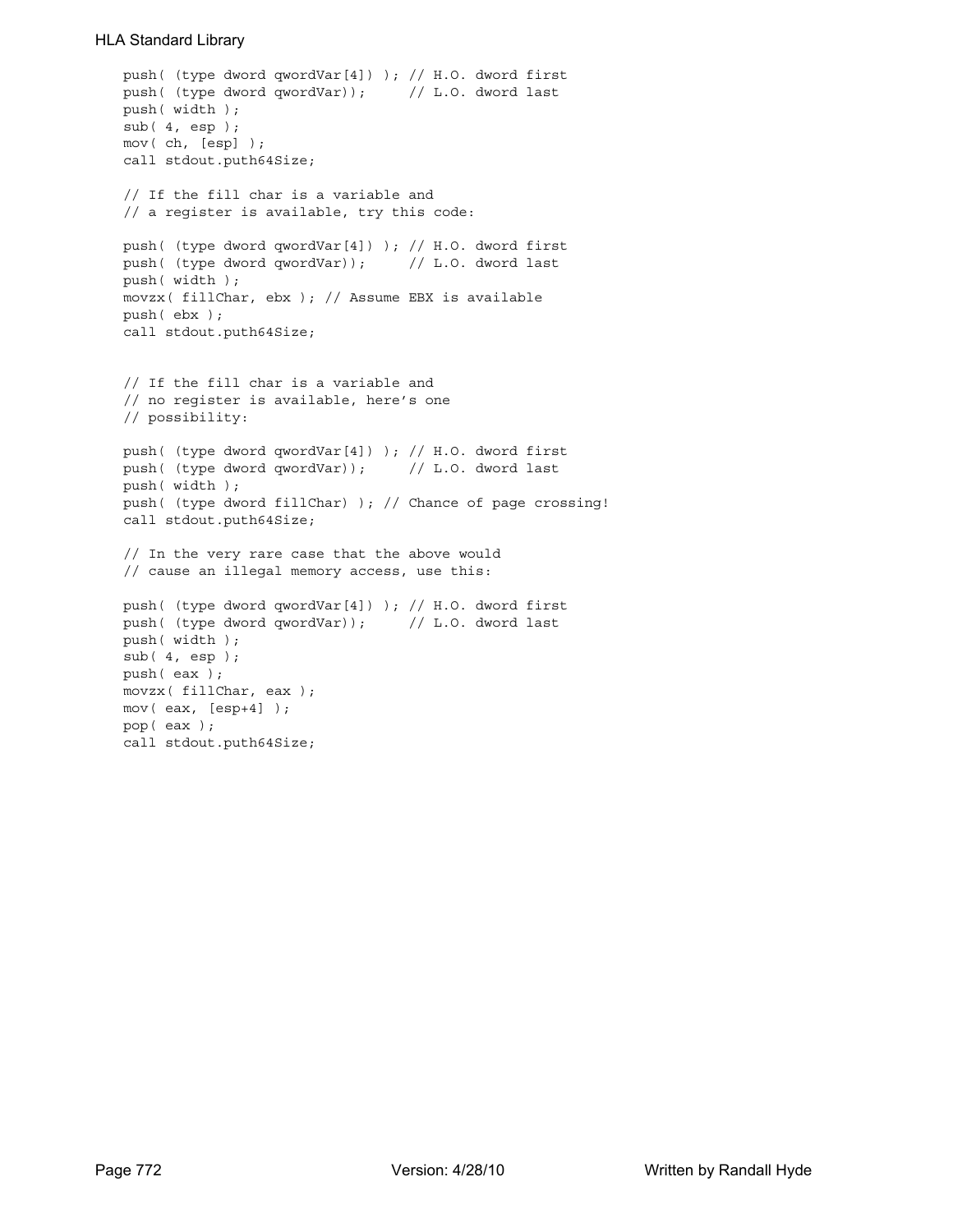

#### **stdout.puttb( tb:tbyte );**

This procedure writes the value of tb to the standard out using exactly 20 hexadecimal digits (including leading zeros if necessary and an intervening underscores if underscore output is enabled).

```
HLA high-level calling sequence examples:
stdout.puttb( tbyteVar );
HLA low-level calling sequence examples:
pushw( 0 ); // Push push a 0 pad word
push( (type word tbyteVar[8])); // Push H.O. word first
push( (type dword tbyteVar[4]) ); // M.O. dword second
push( (type dword tbyteVar)); // L.O. dword last
call stdout.puttb;
```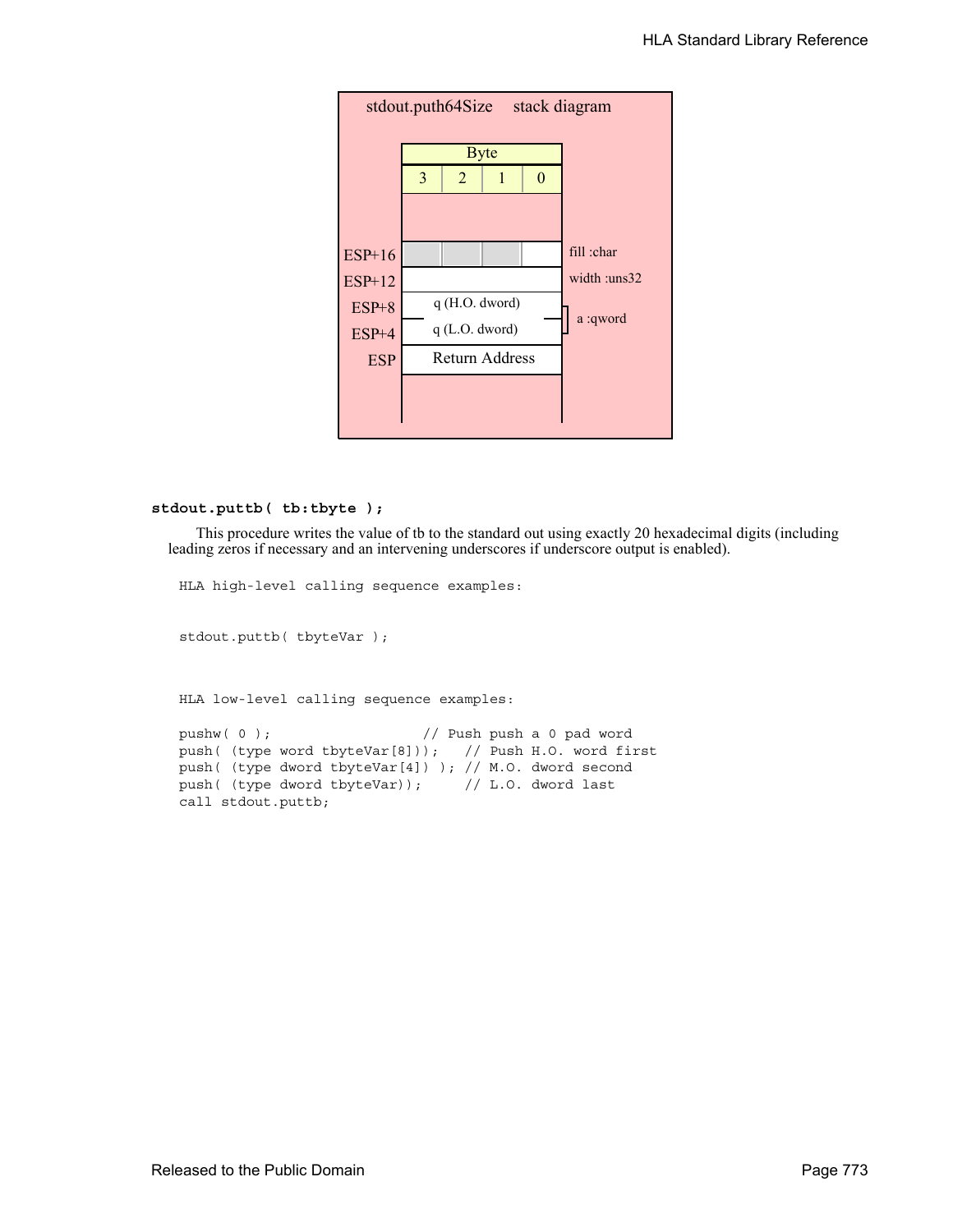| stdout.puttb stack diagram |   |                |                 |          |                |  |  |  |  |
|----------------------------|---|----------------|-----------------|----------|----------------|--|--|--|--|
|                            |   |                | <b>Byte</b>     |          |                |  |  |  |  |
|                            | 3 | $\overline{2}$ | 1               | $\theta$ |                |  |  |  |  |
|                            |   |                |                 |          |                |  |  |  |  |
|                            |   |                |                 |          |                |  |  |  |  |
|                            |   |                |                 |          |                |  |  |  |  |
|                            |   |                |                 |          |                |  |  |  |  |
| ESP+12                     |   | (padding)      |                 |          | tb (H.O. word) |  |  |  |  |
| $ESP+8$                    |   |                |                 |          | tb:tbyte       |  |  |  |  |
| ESP+4                      |   |                | tb (L.O. dword) |          |                |  |  |  |  |
| <b>ESP</b>                 |   |                | Return Address  |          |                |  |  |  |  |
|                            |   |                |                 |          |                |  |  |  |  |

# **stdout.puth80( tb:tbyte );**

This procedure writes the value of tb to the standard output using the minimum necessary number of hexadecimal digits (including intervening underscores if underscore output is enabled).

```
HLA high-level calling sequence examples:
stdout.puth80( tbyteVar );
HLA low-level calling sequence examples:
pushw(0); \frac{1}{2} // Push push a 0 pad word
push( (type word tbyteVar[8])); // Push H.O. word first
push( (type dword tbyteVar[4]) ); // M.O. dword second
push( (type dword tbyteVar)); // L.O. dword last
call stdout.puth80;
```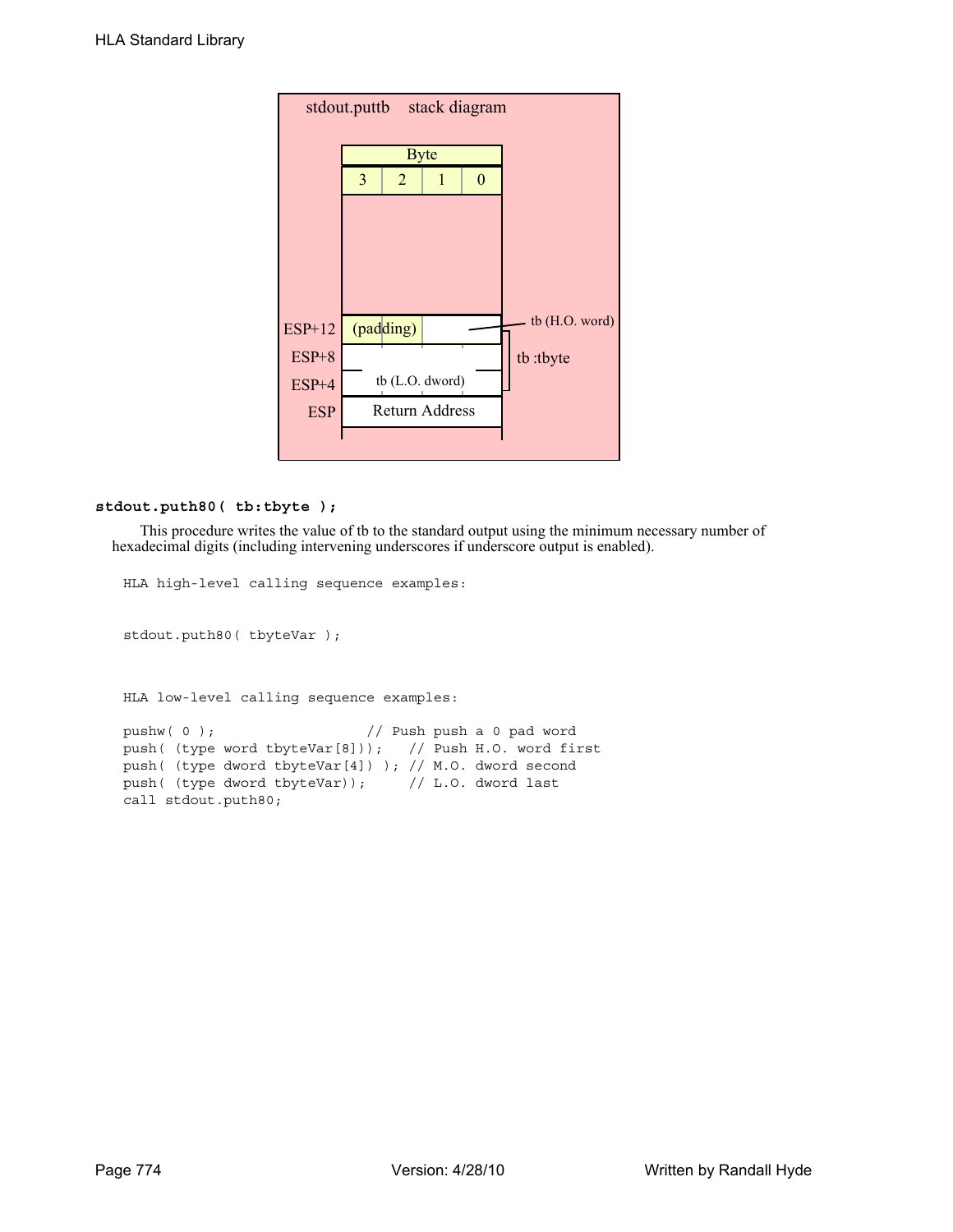|            | stdout.puth80 stack diagram |           |                 |          |                |  |  |  |
|------------|-----------------------------|-----------|-----------------|----------|----------------|--|--|--|
|            |                             |           | <b>Byte</b>     |          |                |  |  |  |
|            | 3                           | 2         | 1               | $\theta$ |                |  |  |  |
|            |                             |           |                 |          |                |  |  |  |
|            |                             |           |                 |          |                |  |  |  |
|            |                             |           |                 |          |                |  |  |  |
|            |                             |           |                 |          |                |  |  |  |
| ESP+12     |                             | (padding) |                 |          | tb (H.O. word) |  |  |  |
| $ESP+8$    |                             |           |                 |          | tb:tbyte       |  |  |  |
| ESP+4      |                             |           | tb (L.O. dword) |          |                |  |  |  |
| <b>ESP</b> |                             |           | Return Address  |          |                |  |  |  |
|            |                             |           |                 |          |                |  |  |  |

```
stdout.puth80Size( tb:tbyte; size:dword; fill:char );
```
The stdout.puth80Size function lets you specify a minimum field width and a fill character. It writes the tbyte value tb as a hexadecimal string to the standard output device using the provided minimum size and fill character.

```
HLA high-level calling sequence examples:
stdout.puth80Size( tbyteVar, width, ' ' );
HLA low-level calling sequence examples:
pushw( 0 ); // Push push a 0 pad word
push( (type word tbyteVar[8])); // Push H.O. word first
push( (type dword tbyteVar[4]) ); // M.O. dword second
push( (type dword tbyteVar)); // L.O. dword last
push( width );
pushd(' ' );
call stdout.puth80Size;
// Assume fill char is in CH
pushw(0); \frac{1}{2} // Push push a 0 pad word
push( (type word tbyteVar[8])); // Push H.O. word first
push( (type dword tbyteVar[4]) ); // M.O. dword second
push( (type dword tbyteVar)); // L.O. dword last
push( width );
xchg( cl, ch ); // fill char is in CH
push( ecx ); 
xchg( cl, ch );
call stdout.puth80Size;
```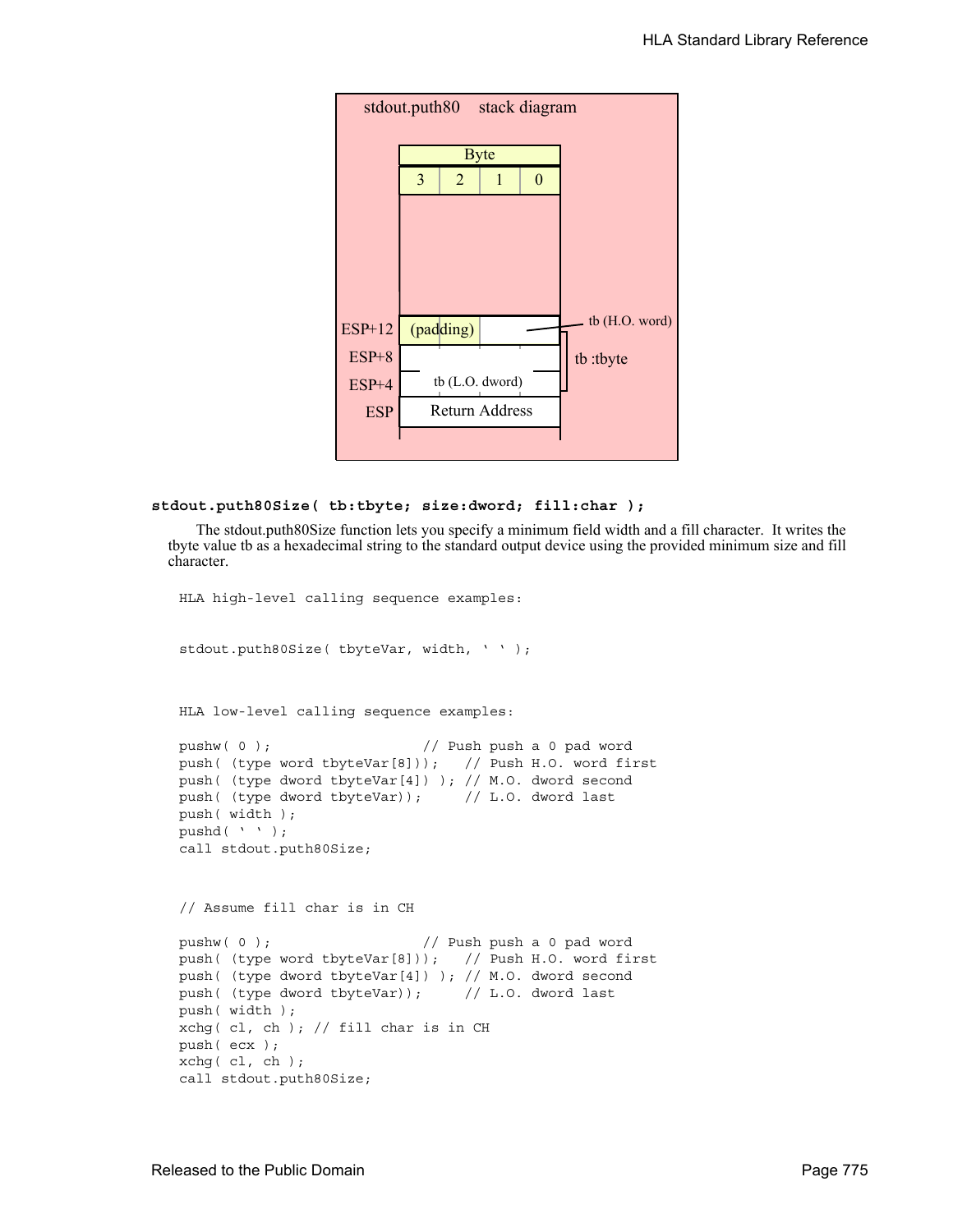```
// Alternate method of the above
pushw( 0 ); // Push push a 0 pad word
push( (type word tbyteVar[8])); // Push H.O. word first
push( (type dword tbyteVar[4]) ); // M.O. dword second
push( (type dword tbyteVar)); // L.O. dword last
push( width );
sub( 4, esp );
mov( ch, [esp] );
call stdout.puth80Size;
// If the fill char is a variable and
// a register is available, try this code:
pushw( 0 ); // Push push a 0 pad word
push( (type word tbyteVar[8])); // Push H.O. word first
push( (type dword tbyteVar[4]) ); // M.O. dword second
push( (type dword tbyteVar)); // L.O. dword last
push( width );
movzx( fillChar, ebx ); // Assume EBX is available
push( ebx );
call stdout.puth80Size;
// If the fill char is a variable and
// no register is available, here's one
// possibility:
pushw( 0 ); // Push push a 0 pad word
push( (type word tbyteVar[8])); // Push H.O. word first
push( (type dword tbyteVar[4]) ); // M.O. dword second
push( (type dword tbyteVar)); // L.O. dword last
push( width );
push( (type dword fillChar) ); // Chance of page crossing!
call stdout.puth80Size;
// In the very rare case that the above would
// cause an illegal memory access, use this:
pushw( 0 ); \frac{1}{2} // Push push a 0 pad word
push( (type word tbyteVar[8])); // Push H.O. word first
push( (type dword tbyteVar[4]) ); // M.O. dword second
push( (type dword tbyteVar)); // L.O. dword last
push( width );
sub( 4, esp );
push( eax );
movzx( fillChar, eax );
mov( eax, [esp+4] );
pop( eax );
call stdout.puth80Size;
```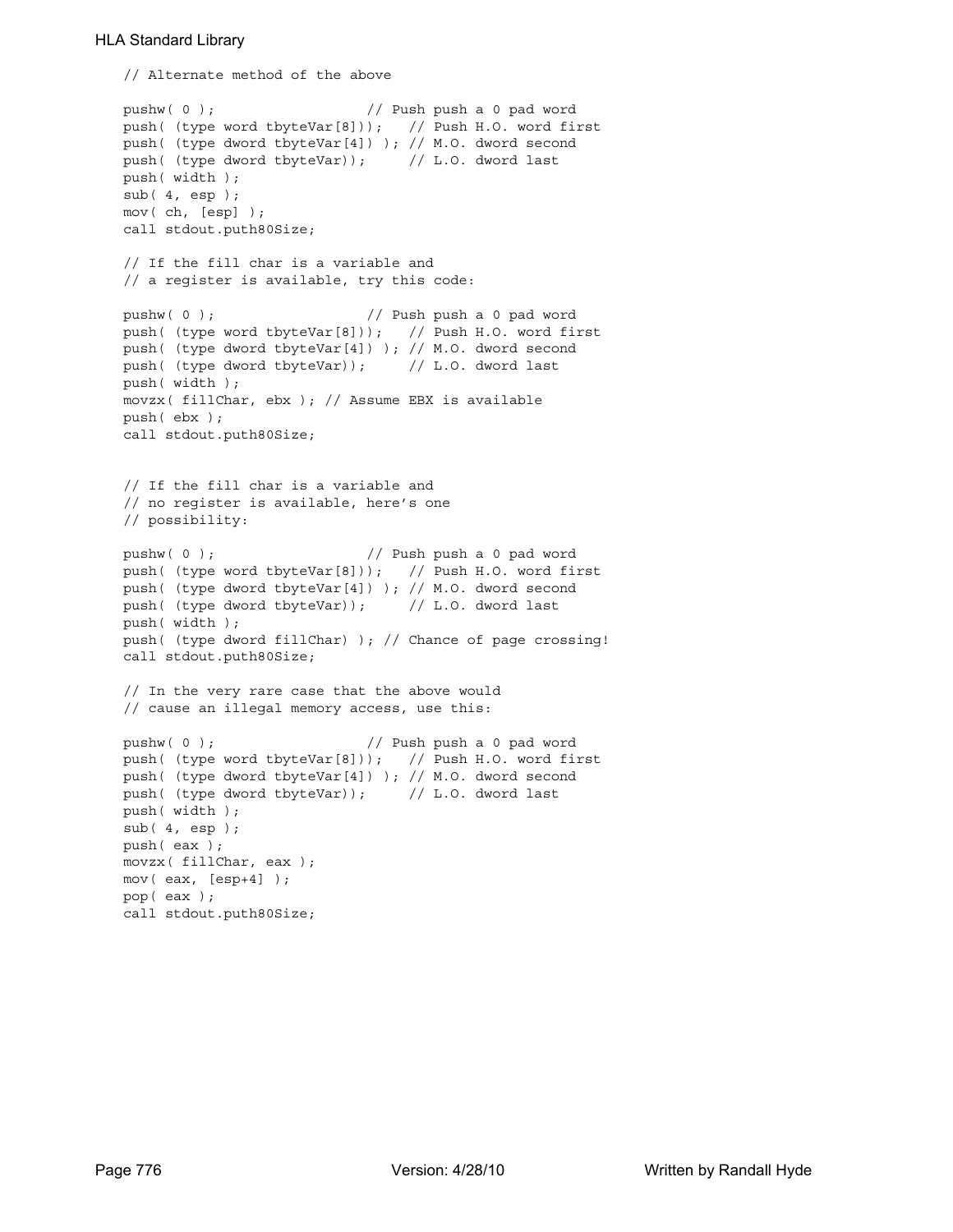| stdout.puth80Size<br>stack diagram |   |                |                       |   |                  |  |  |  |
|------------------------------------|---|----------------|-----------------------|---|------------------|--|--|--|
|                                    |   |                | <b>Byte</b>           |   |                  |  |  |  |
|                                    | 3 | $\overline{2}$ | 1                     | 0 |                  |  |  |  |
|                                    |   |                |                       |   |                  |  |  |  |
|                                    |   |                |                       |   |                  |  |  |  |
| $ESP+20$                           |   |                |                       |   | fill :char       |  |  |  |
| $ESP+16$                           |   |                |                       |   | size :uns32      |  |  |  |
| <b>ESP+12</b>                      |   | (padding)      |                       |   | th $(H.O. word)$ |  |  |  |
| $ESP+8$                            |   |                |                       |   | tb:tbyte         |  |  |  |
| $ESP+4$                            |   |                | tb (L.O. dword)       |   |                  |  |  |  |
| <b>ESP</b>                         |   |                | <b>Return Address</b> |   |                  |  |  |  |
|                                    |   |                |                       |   |                  |  |  |  |

#### **stdout.putl( l:lword );**

This procedure writes the value of l to the standard output using exactly 32 hexadecimal digits (including leading zeros if necessary and an intervening underscores if underscore output is enabled).

```
HLA high-level calling sequence examples:
stdout.putl( lwordVar );
HLA low-level calling sequence examples:
push( (type dword lwordVar[12]) ); // H.O. dword first
push( (type dword lwordVar[8]) ); 
push( (type dword lwordVar[4]) );
push( (type dword lwordVar)); // L.O. dword last
call stdout.putl;
```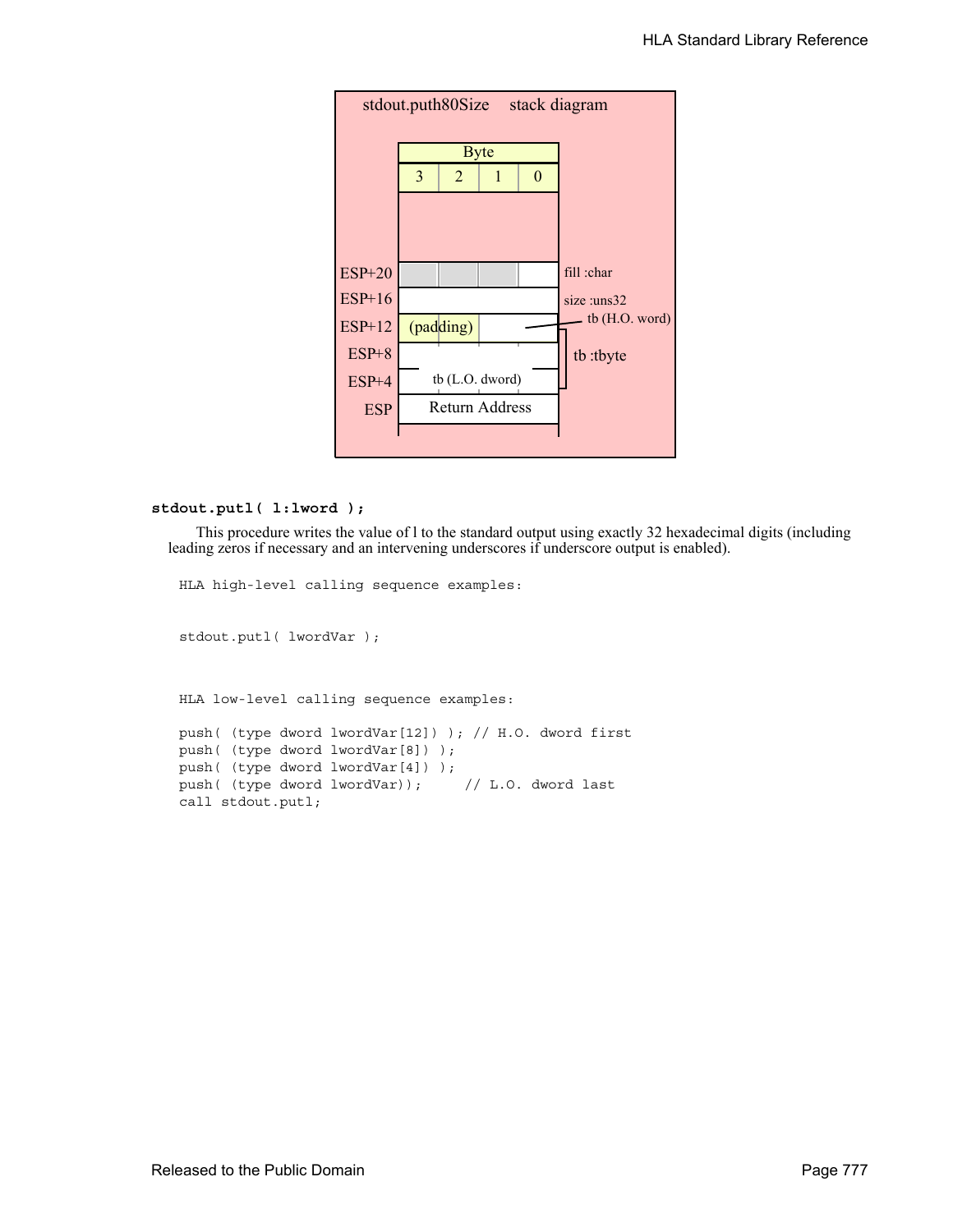|                  |   |                  | stdout.putl stack diagram |   |         |
|------------------|---|------------------|---------------------------|---|---------|
|                  |   | <b>Byte</b>      |                           |   |         |
|                  | 3 | $\overline{2}$   | 1                         | 0 |         |
|                  |   |                  |                           |   |         |
|                  |   |                  |                           |   |         |
|                  |   |                  |                           |   |         |
| $ESP+16$         |   | 1 (H.O. dword)   |                           |   |         |
| <b>ESP+12</b>    |   |                  |                           |   | 1:lword |
| $ESP+8$<br>ESP+4 |   | $1$ (L.O. dword) |                           |   |         |
| <b>ESP</b>       |   |                  | Return Address            |   |         |
|                  |   |                  |                           |   |         |

#### **stdout.puth128( l:lword );**

This procedure writes the value of l to the standard output using the minimum necessary number of hexadecimal digits (including intervening underscores if underscore output is enabled).

```
HLA high-level calling sequence examples:
stdout.puth128( lwordVar );
HLA low-level calling sequence examples:
push( (type dword lwordVar[12]) ); // H.O. dword first
push( (type dword lwordVar[8]) ); 
push( (type dword lwordVar[4]) );
push( (type dword lwordVar)); // L.O. dword last
call stdout.puth128;
```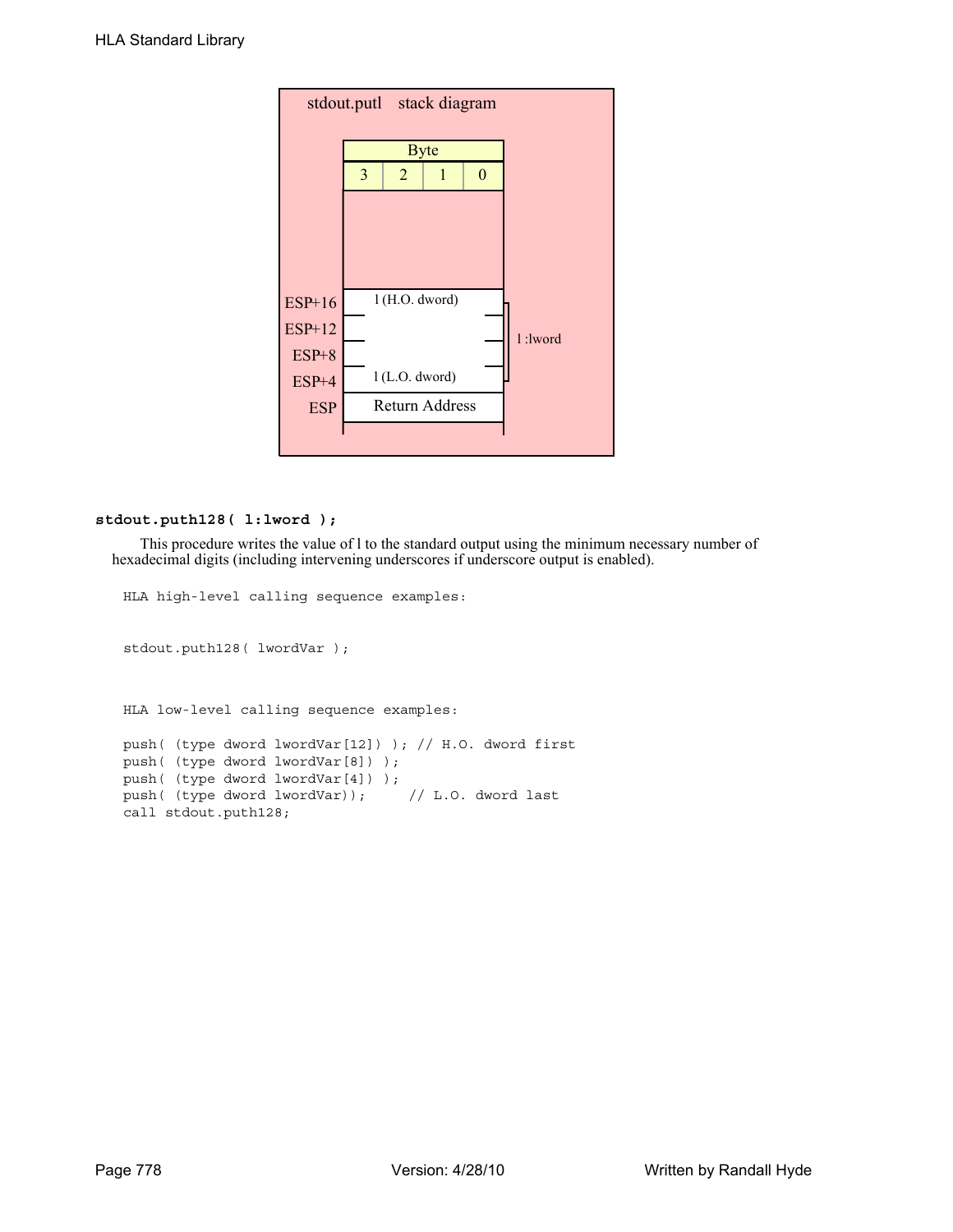

#### **stdout.puth128Size( l:lword; size:dword; fill:char );**

The stdout.puth128Size function writes an lword value to the standard output and it lets you specify a minimum field width and a fill character.

```
HLA high-level calling sequence examples:
```
stdout.puth128Size( tbyteVar, width, ' ' ); HLA low-level calling sequence examples: push( (type dword lwordVar[12])); // Push H.O. word first push( (type dword lwordVar[8]) ); push( (type dword lwordVar[4]) ); push( (type dword lwordVar)); // L.O. dword last push( width ); pushd $($ ' '  $)$ ; call stdout.puth128Size; // Assume fill char is in CH push( (type dword lwordVar[12])); // Push H.O. word first

```
push( (type dword lwordVar[8]) );
push( (type dword lwordVar[4]) );
push( (type dword lwordVar)); // L.O. dword last
push( width );
xchg( cl, ch ); // fill char is in CH
push( ecx ); 
xchg( cl, ch );
call stdout.puth128Size;
```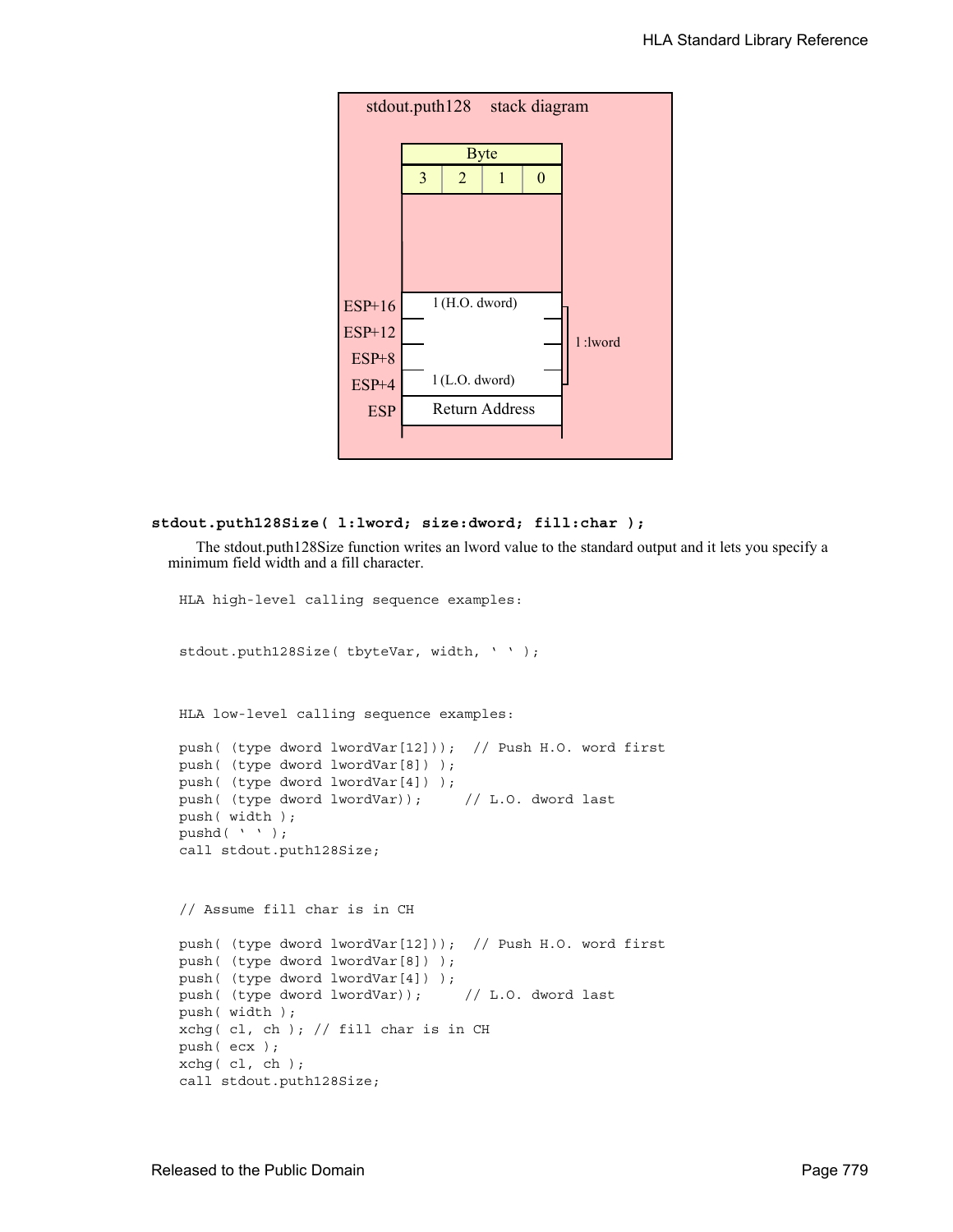```
// Alternate method of the above
push( (type dword lwordVar[12])); // Push H.O. word first
push( (type dword lwordVar[8]) );
push( (type dword lwordVar[4]) );
push( (type dword lwordVar)); // L.O. dword last
push( width );
sub( 4, esp );
mov( ch, [esp] );
call stdout.puth128Size;
// If the fill char is a variable and
// a register is available, try this code:
push( (type dword lwordVar[12])); // Push H.O. word first
push( (type dword lwordVar[8]) );
push( (type dword lwordVar[4]) );
push( (type dword lwordVar)); // L.O. dword last
push( width );
movzx( fillChar, ebx ); // Assume EBX is available
push( ebx );
call stdout.puth128Size;
// If the fill char is a variable and
// no register is available, here's one
// possibility:
push( (type dword lwordVar[12])); // Push H.O. word first
push( (type dword lwordVar[8]) );
push( (type dword lwordVar[4]) );
push( (type dword lwordVar)); // L.O. dword last
push( width );
push( (type dword fillChar) ); // Chance of page crossing!
call stdout.puth128Size;
// In the very rare case that the above would
// cause an illegal memory access, use this:
push( (type dword lwordVar[12])); // Push H.O. word first
push( (type dword lwordVar[8]) );
push( (type dword lwordVar[4]) );
push( (type dword lwordVar)); // L.O. dword last
push( width );
sub( 4, esp );
push( eax );
movzx( fillChar, eax );
mov( eax, [esp+4] );
pop( eax );
call stdout.puth128Size;
```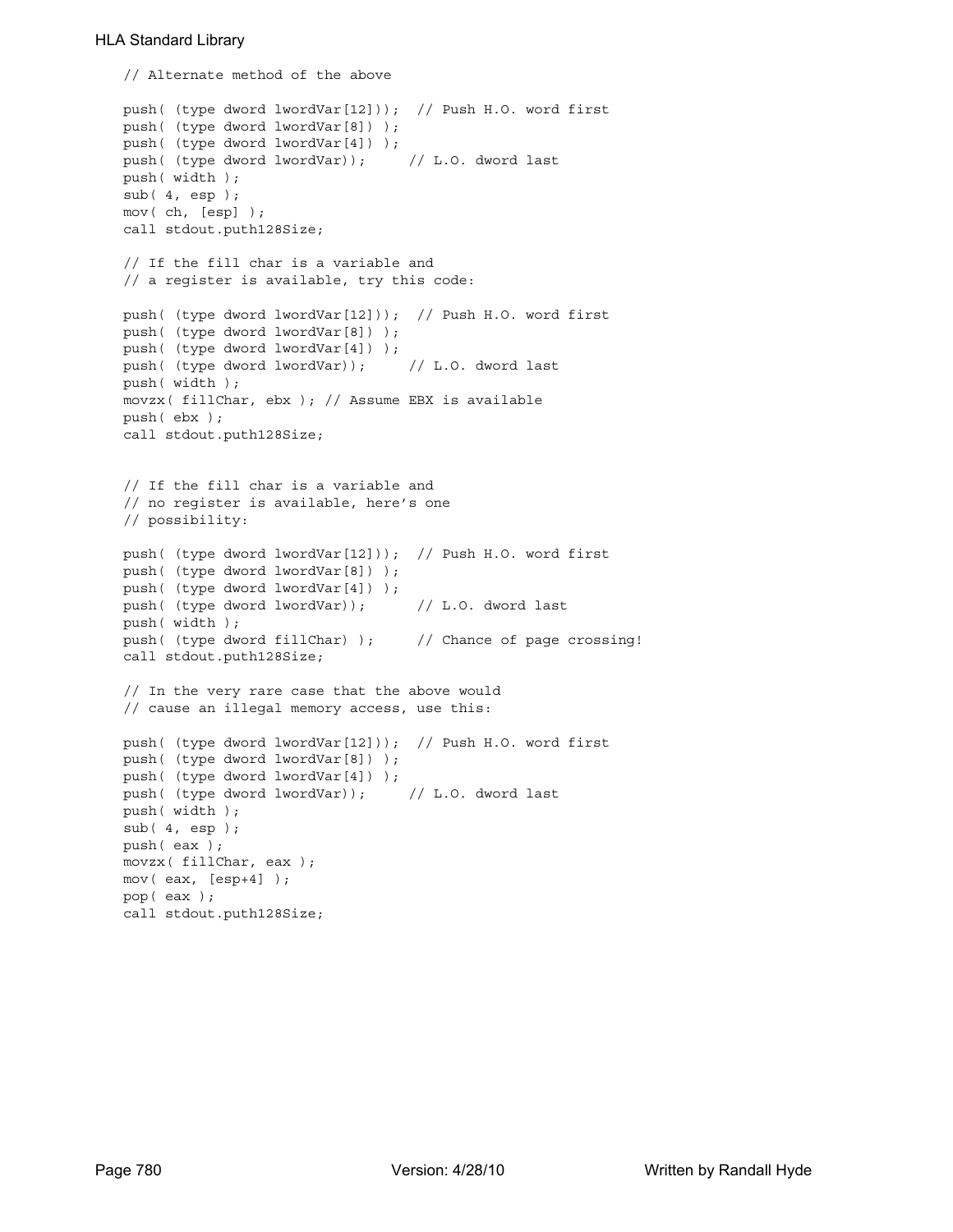

# **29.8 Signed Integer Output Routines**

These routines convert signed integer values to string format and write that string to the standard output device. The stdout.putxxxSize functions contain width and fill parameters that let you specify the minimum field width when outputting a value.

If the absolute value of width is greater than the number of print positions the value requires, then these functions output width characters to the standard output device. If width is non-negative, then these functions right-justify the value in the output field; if value is negative, then these functions left-justify the value in the output field.

These functions print the fill character as the padding value for the extra print positions.

Note that unlike floating point values, these functions do not print a space in front of the value if it is nonnegative.



#### **stdout.puti8 ( b:byte );**

This function converts the eight-bit signed integer you pass as a parameter to a string and writes this string to the standard output using the minimum number of print positions the number requires.

HLA high-level calling sequence examples:

stdout.puti8( byteVar ); // If the character is in a register (AL):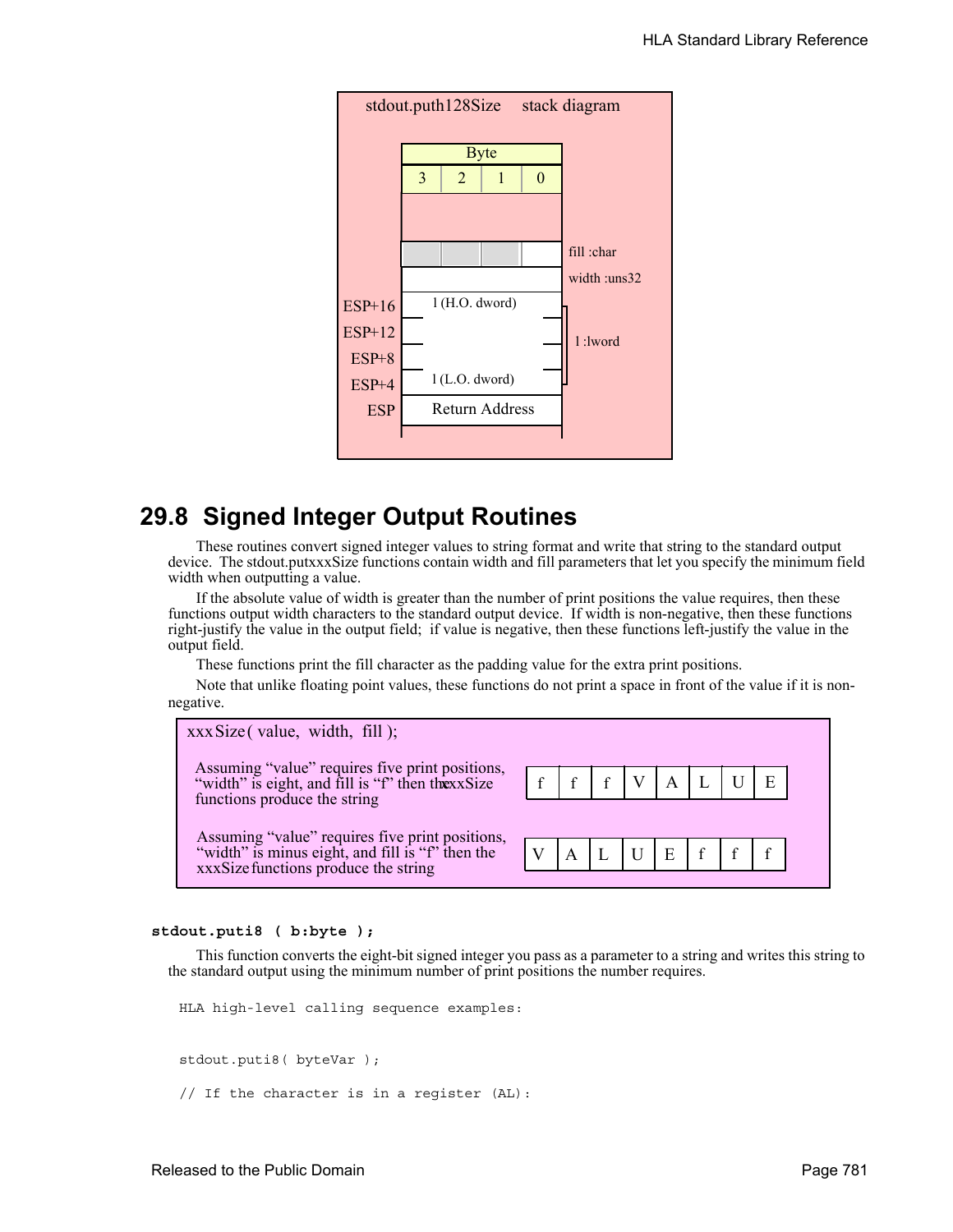```
stdout.puti8( al );
HLA low-level calling sequence examples:
  // If "byteVar " is not one of the last three
  // bytes on a page of memory, you can do this:
push( (type dword byteVar ) );
call stdout.puti8;
// If you can't guarantee that the previous code
// won't generate an illegal memory access, and a
// 32-bit register is available, use code like
// the following:
movzx( byteVar , eax ); // Assume EAX is available
push( eax );
call stdout.puti8;
// If no register is available, do something
// like the following code:
push( eax );
movzx( byteVar , eax );
push( eax );
call stdout.puti8;
pop( eax );
// If the character value is in al, bl, cl, or dl
// then you can use code like the following:
push( eax ); // Assume byteVar is in AL
call stdout.puti8;
// If the byte value is in ah, bh, ch, or dh
// you'll have to use code like the following:
xchg( al, ah ); // Assume byteVar is in AH
push( eax ); // It's now in AL
xchg( al, ah ); // Restore al/ah
```
call stdout.puti8;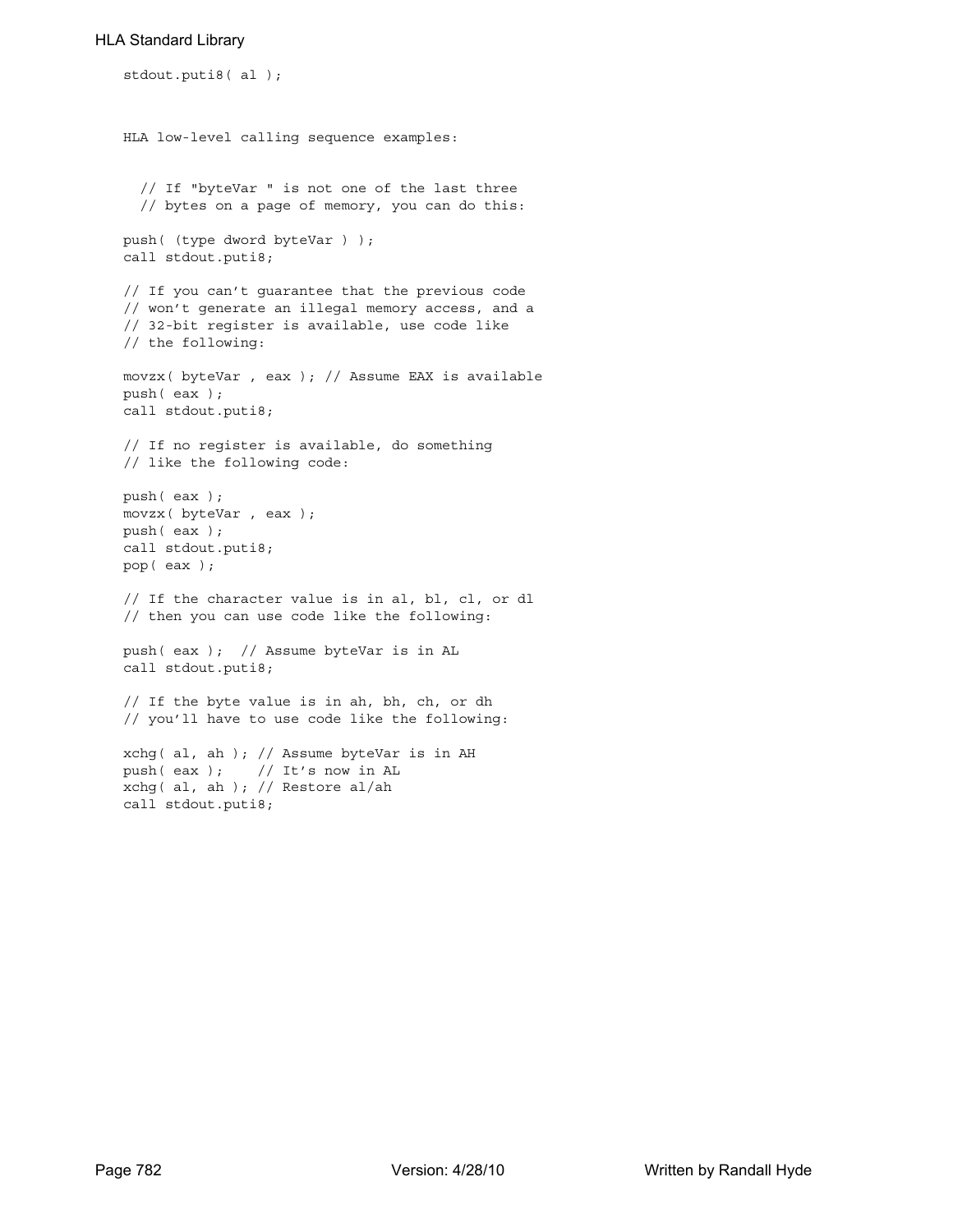

#### **stdout.puti8Size ( b:byte; width:int32; fill:char )**

This function writes the eight-bit signed integer value you pass to the standard output using the width and fill values as specified above.

```
HLA high-level calling sequence examples:
stdout.puti8Size( byteVar, width, padChar );
HLA low-level calling sequence examples:
  // If "byteVar" and "padChar" are not one of the last three
  // bytes on a page of memory, you can do this:
push( (type dword byteVar) );
push( width );
push( (type dword padChar) );
call stdout.puti8Size;
// If you can't guarantee that the previous code
// won't generate an illegal memory access, and a
// 32-bit register is available, use code like
// the following:
movzx( byteVar, eax ); // Assume EAX is available
push( eax );
push( width );
movzx( padChar, ebx ); // Assume EBX is available
push( ebx );
call stdout.puti8Size;
// If no registers are available, do something
// like the following code:
push( eax );
movzx( byteVar, eax );
push( eax );
push( width );
movzx( padChar, eax );
push( eax );
```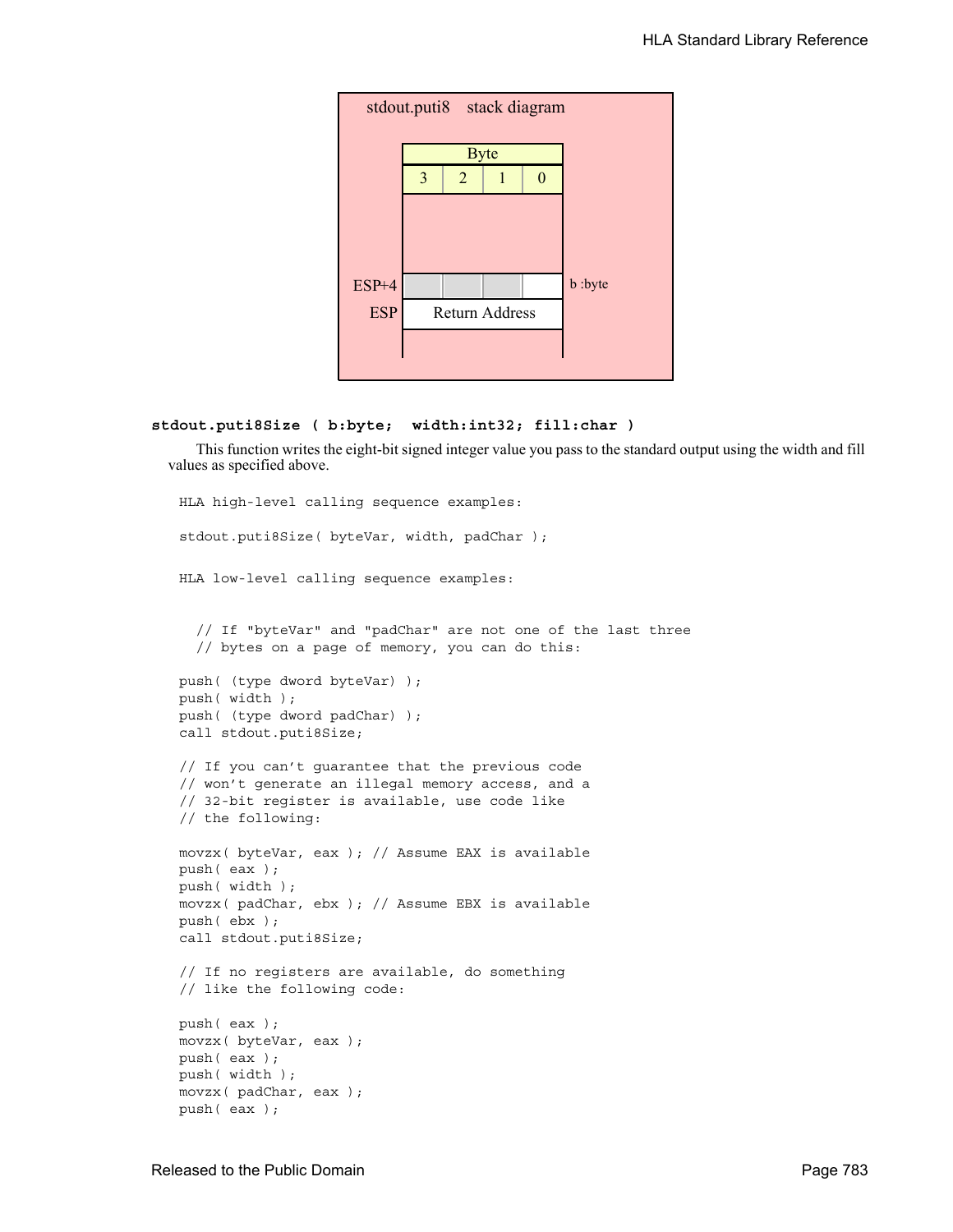```
call stdout.puti8Size;
pop( eax );
// If "byteVar" or "padChar" are in an
// 8-bit register, then you can push
// the corresponding 32-bit register if
// the register is AL, BL, CL, or DL:
push( eax ); // Assume byteVar is in AL
push( width );
push( ebx ); // Assume padChar is in BL
call stdout.puti8Size;
// Do the following if the characters are
// in AH, BH, CH, or DH:
xchg( al, ah ); // Assume byteVar is in AH
xchg( bl, bh ); // Assume padChar is in BH
push( eax ); 
push( width );
push( ebx );
xchg( al, ah );
xchg( bl, bh );
call stdout.puti8Size;
```


#### **stdout.puti16( w:word );**

This function converts the 16-bit signed integer you pass as a parameter to a string and writes this string to the standard output device using the minimum number of print positions the number requires.

```
HLA high-level calling sequence examples:
stdout.puti16( wordVar );
// If the word is in a register (AX):
stdout.puti16( ax );
```
HLA low-level calling sequence examples: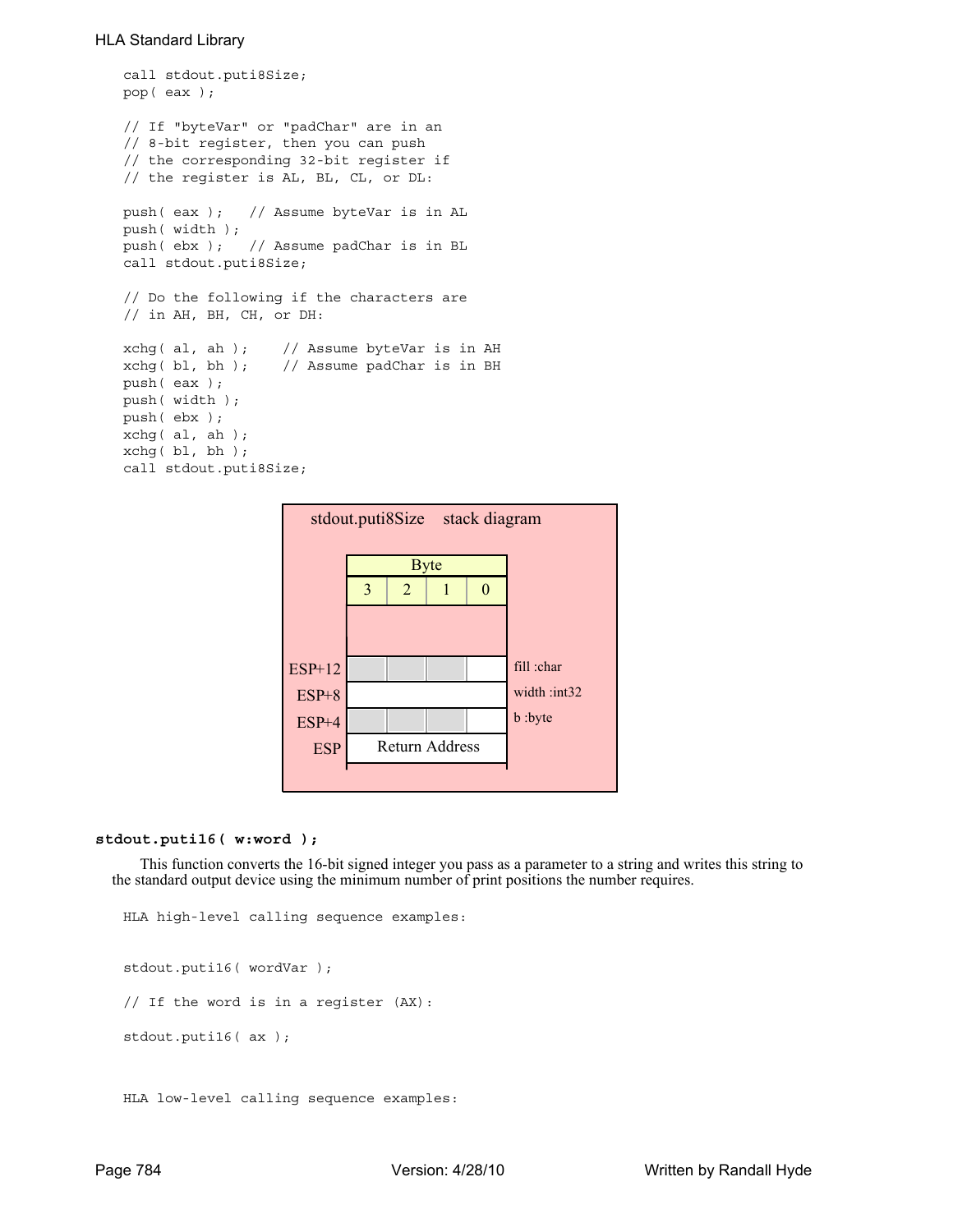```
// If "wordVar " is not one of the last three
  // bytes on a page of memory, you can do this:
push( (type dword wordVar) );
call stdout.puti16;
// If you can't guarantee that the previous code
// won't generate an illegal memory access, and a
// 32-bit register is available, use code like
// the following:
movzx( wordVar, eax ); // Assume EAX is available
push( eax );
call stdout.puti16;
// If no register is available, do something
// like the following code:
push( eax );
movzx( wordVar, eax );
push( eax );
call stdout.puti16;
pop( eax );
// If the word value is in a 16-bit register
// then you can use code like the following:
```

```
push( eax ); // Assume wordVar is in AX
call stdout.puti16;
```


```
stdout.puti16Size( w:word; width:int32; fill:char );
```
This function writes the 16-bit signed integer value you pass to the standard output using the width and fill values as specified above.

```
HLA high-level calling sequence examples:
stdout.puti16Size( wordVar, width, padChar );
```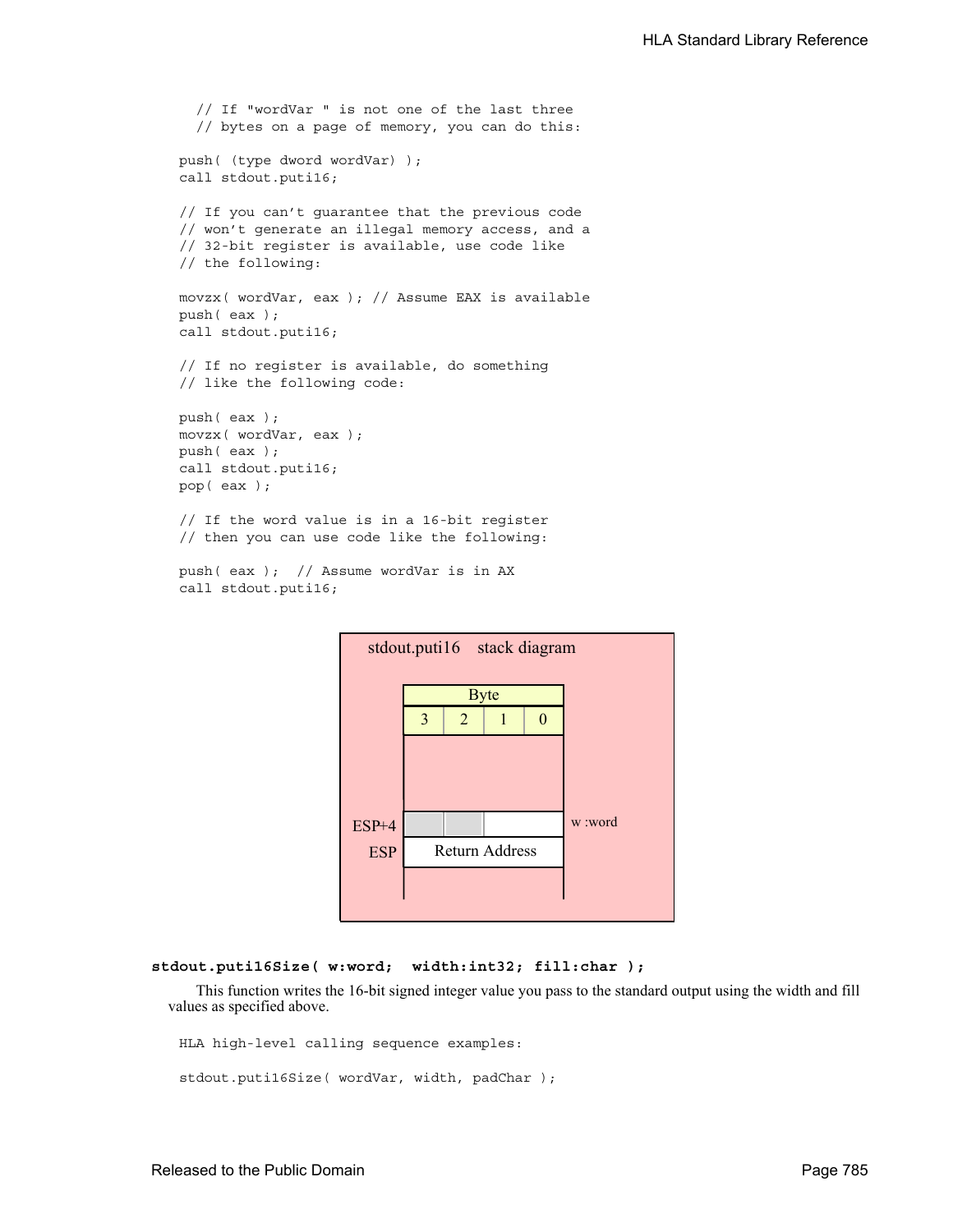```
HLA low-level calling sequence examples:
  // If "wordVar" and "padChar" are not one of the last three
  // bytes on a page of memory, you can do this:
push( (type dword wordVar) );
push( width );
push( (type dword padChar) );
call stdout.puti16Size;
// If you can't guarantee that the previous code
// won't generate an illegal memory access, and a
// 32-bit register is available, use code like
// the following:
movzx( wordVar, eax ); // Assume EAX is available
push( eax );
push( width );
movzx( padChar, ebx ); // Assume EBX is available
push( ebx );
call stdout.puti16Size;
// If no registers are available, do something
// like the following code:
push( eax );
movzx( wordVar, eax );
push( eax );
push( width );
movzx( padChar, eax );
push( eax );
call stdout.puti16Size;
pop( eax );
// If "wordVar" is in a 16-bit register
// and "padChar" is in an
// 8-bit register, then you can push
// the corresponding 32-bit register if
// the register is AL, BL, CL, or DL:
push( eax ); // Assume wordVar is in AX
push( width );
push( ebx ); // Assume padChar is in BL
call stdout.puti16Size;
```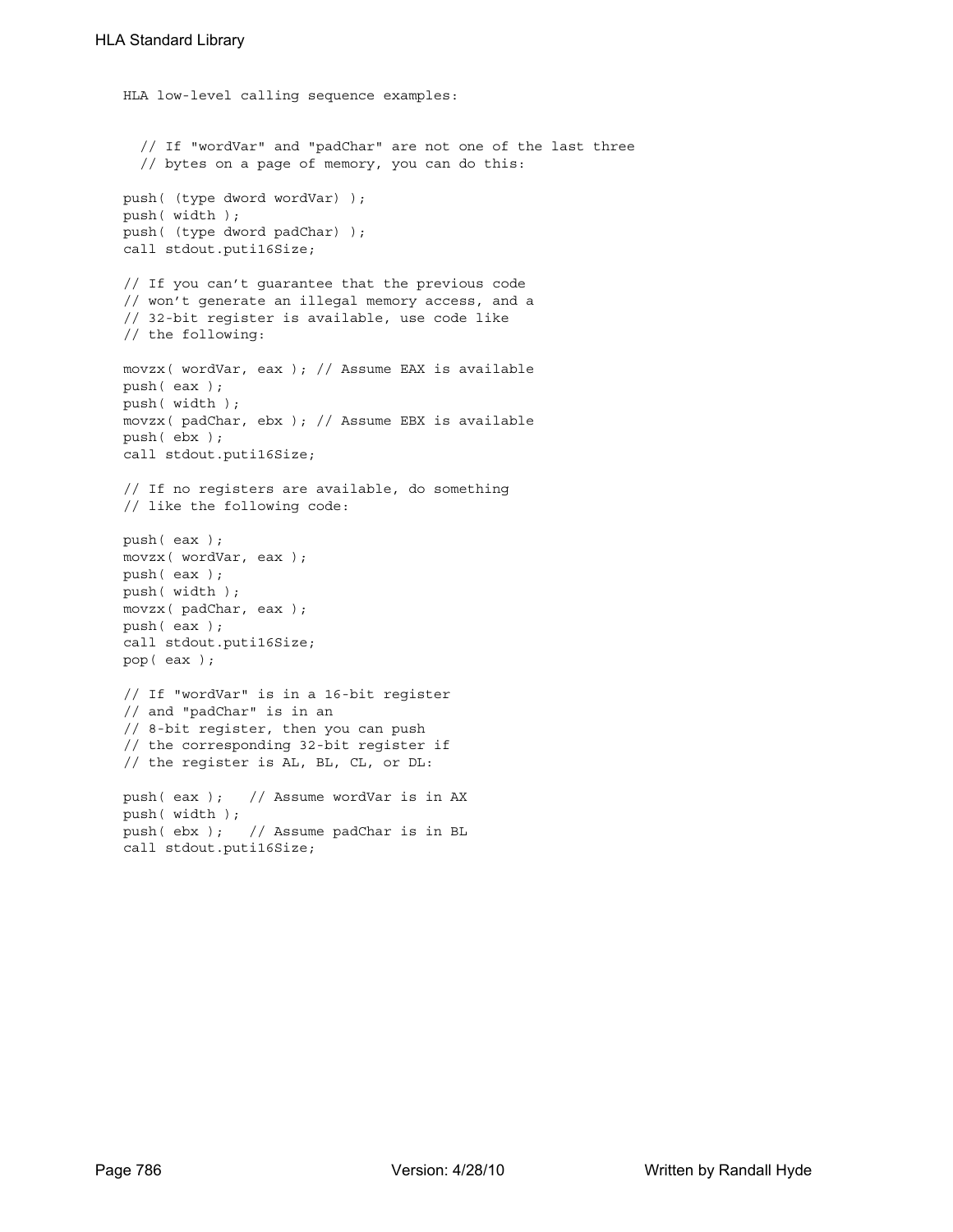

# **stdout.puti32( d:dword );**

This function converts the 32-bit signed integer you pass as a parameter to a string and writes this string to the standard out using the minimum number of print positions the number requires.

```
HLA high-level calling sequence examples:
stdout.puti32( dwordVar );
// If the dword is in a register (EAX):
stdout.puti32( eax );
HLA low-level calling sequence examples:
push( dwordVar );
call stdout.puti32;
push( eax );
call stdout.puti32;
```
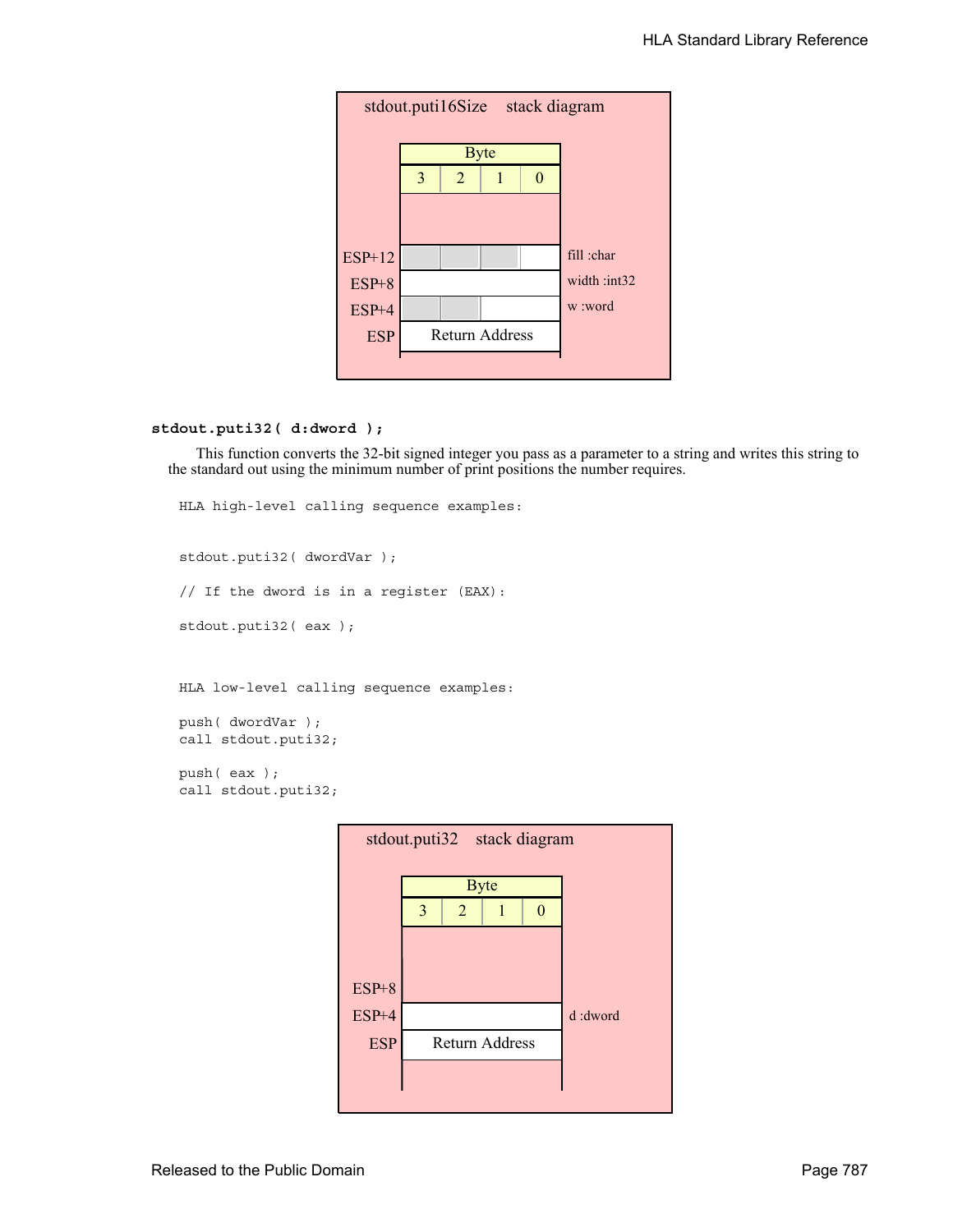#### **stdout.puti32Size( d:dword; width:int32; fill:char );**

This function writes the 32-bit value you pass as a signed integer to the standard output device using the width and fill values as specified above.

```
HLA high-level calling sequence examples:
stdout.putu32Size( dwordVar, width, ' ' );
// If the dword is in a register (EAX):
stdout.putu32Size( eax, width, cl );
HLA low-level calling sequence examples:
push( dwordVar );
push( width );
pushd( ' ' );
call stdout.putu32Size;
push( eax );
push( width );
push( ecx ); // fill char is in CL
call stdout.putu32Size;
// Assume fill char is in CH
push( eax );
push( width );
xchg( cl, ch ); // fill char is in CH
push( ecx ); 
xchg( cl, ch );
call stdout.putu32Size;
// Alternate method of the above
push( eax );
push( width );
sub(4, esp);mov( ch, [esp] );
call stdout.putu32Size;
// If the fill char is a variable and
// a register is available, try this code:
push( eax );
push( width );
movzx( fillChar, ebx ); // Assume EBX is available
push( ebx );
call stdout.putu32Size;
// If the fill char is a variable and
// no register is available, here's one
// possibility:
push( eax );
```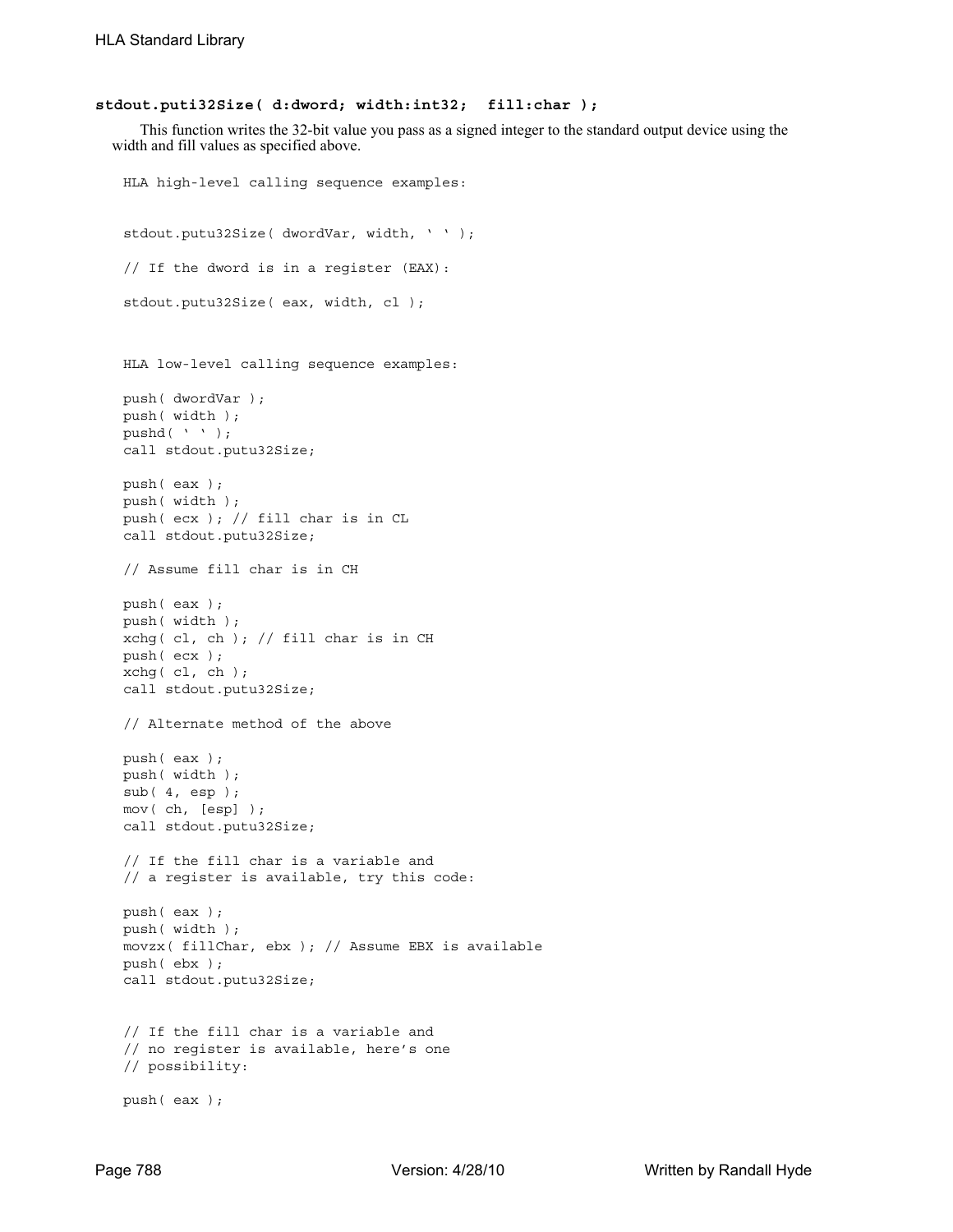```
push( width );
push( (type dword fillChar) ); // Chance of page crossing!
call stdout.putu32Size;
// In the very rare case that the above would
// cause an illegal memory access, use this:
push( eax );
push( width );
sub( 4, esp );
push( eax );
movzx( fillChar, eax );
mov( eax, [esp+4] );
pop( eax );
call stdout.puti32Size;
```


# **stdout.puti64( q:qword );**

This function converts the 64-bit signed integer you pass as a parameter to a string and writes this string to the standard output using the minimum number of print positions the number requires.

```
HLA high-level calling sequence examples:
stdout.puti64( qwordVar );
HLA low-level calling sequence examples:
push( (type dword qwordVar[4]) ); // H.O. dword first
push( (type dword qwordVar)); // L.O. dword last
```
call stdout.puti64;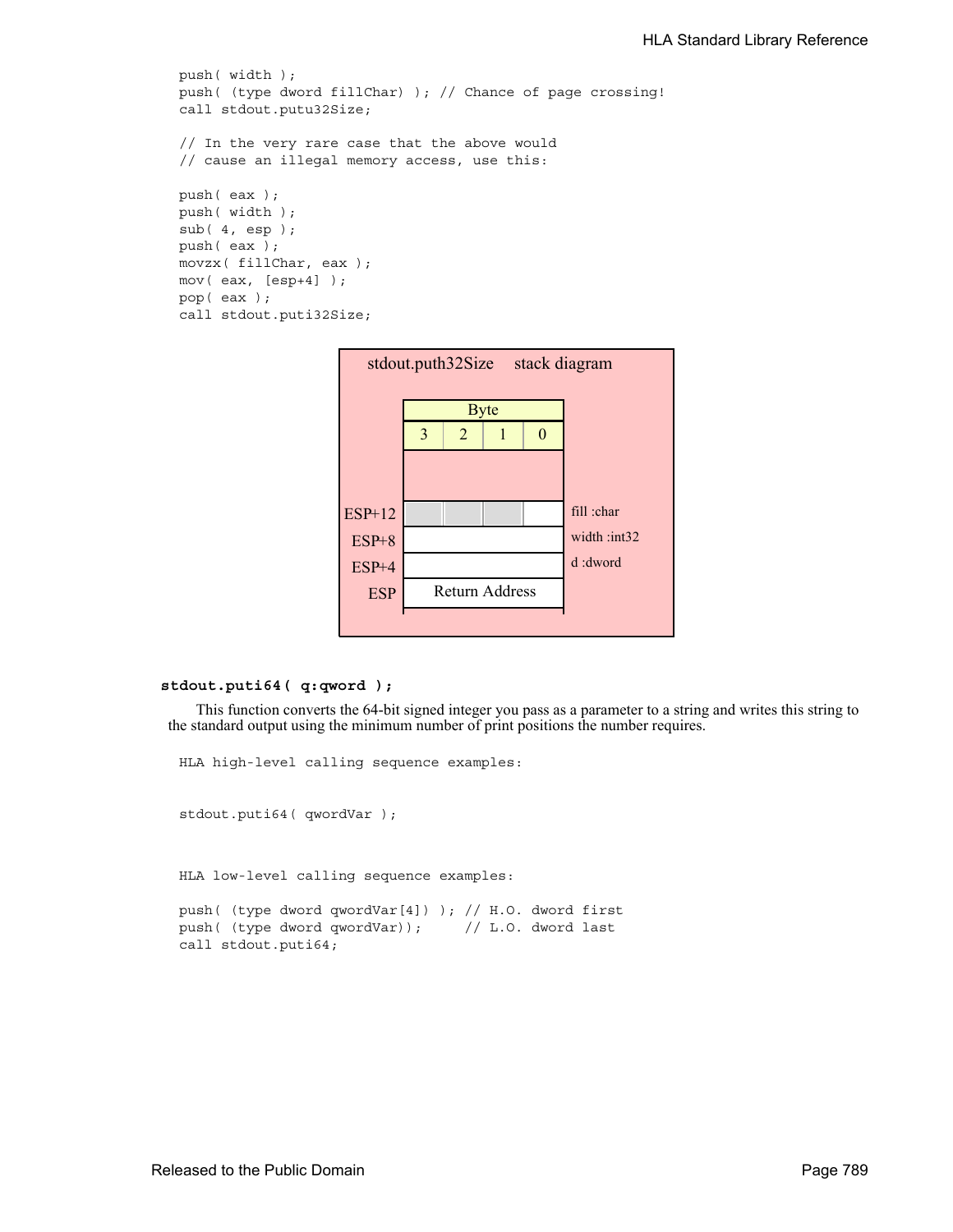

# **stdout.puti64Size( q:qword; width:int32; fill:char );**

This function writes the 64-bit value you pass as a signed integer to the standard output using the width and fill values as specified above.

```
HLA high-level calling sequence examples:
stdout.puti64Size( qwordVar, width, ' ' );
HLA low-level calling sequence examples:
push( (type dword qwordVar[4]) ); // H.O. dword first
push( (type dword qwordVar)); // L.O. dword last
push( width );
pushd( ' ' );
call stdout.puti64Size;
push( edx ); // Assume 64-bit value in edx:eax
push( eax );
push( width );
push( ecx ); // fill char is in CL
call stdout.puti64Size;
// Assume fill char is in CH
push( (type dword qwordVar[4]) ); // H.O. dword first
push( (type dword qwordVar)); // L.O. dword last
push( width );
xchg( cl, ch ); // fill char is in CH
push( ecx ); 
xchg( cl, ch );
call stdout.puti64Size;
// Alternate method of the above
push( (type dword qwordVar[4]) ); // H.O. dword first
push( (type dword qwordVar)); // L.O. dword last
```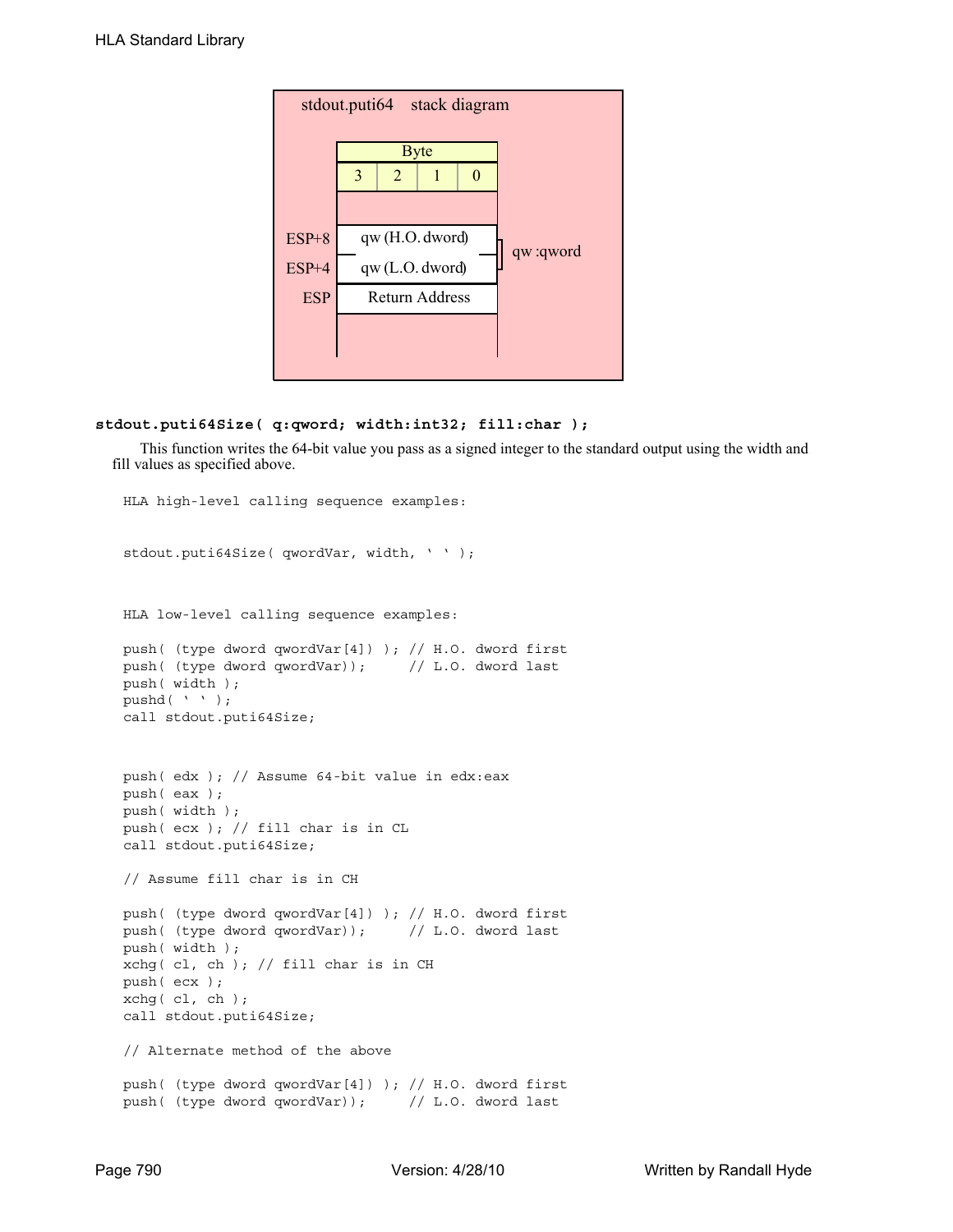```
push( width );
sub( 4, esp );
mov( ch, [esp] );
call stdout.puti64Size;
// If the fill char is a variable and
// a register is available, try this code:
push( (type dword qwordVar[4]) ); // H.O. dword first
push( (type dword qwordVar)); // L.O. dword last
push( width );
movzx( fillChar, ebx ); // Assume EBX is available
push( ebx );
call stdout.puti64Size;
// If the fill char is a variable and
// no register is available, here's one
// possibility:
push( (type dword qwordVar[4]) ); // H.O. dword first
push( (type dword qwordVar)); // L.O. dword last
push( width );
push( (type dword fillChar) ); // Chance of page crossing!
call stdout.puti64Size;
// In the very rare case that the above would
// cause an illegal memory access, use this:
push( (type dword qwordVar[4]) ); // H.O. dword first
push( (type dword qwordVar)); // L.O. dword last
push( width );
sub(4, esp);push( eax );
movzx( fillChar, eax );
mov( eax, [esp+4] );
pop( eax );
call stdout.puti64Size;
```
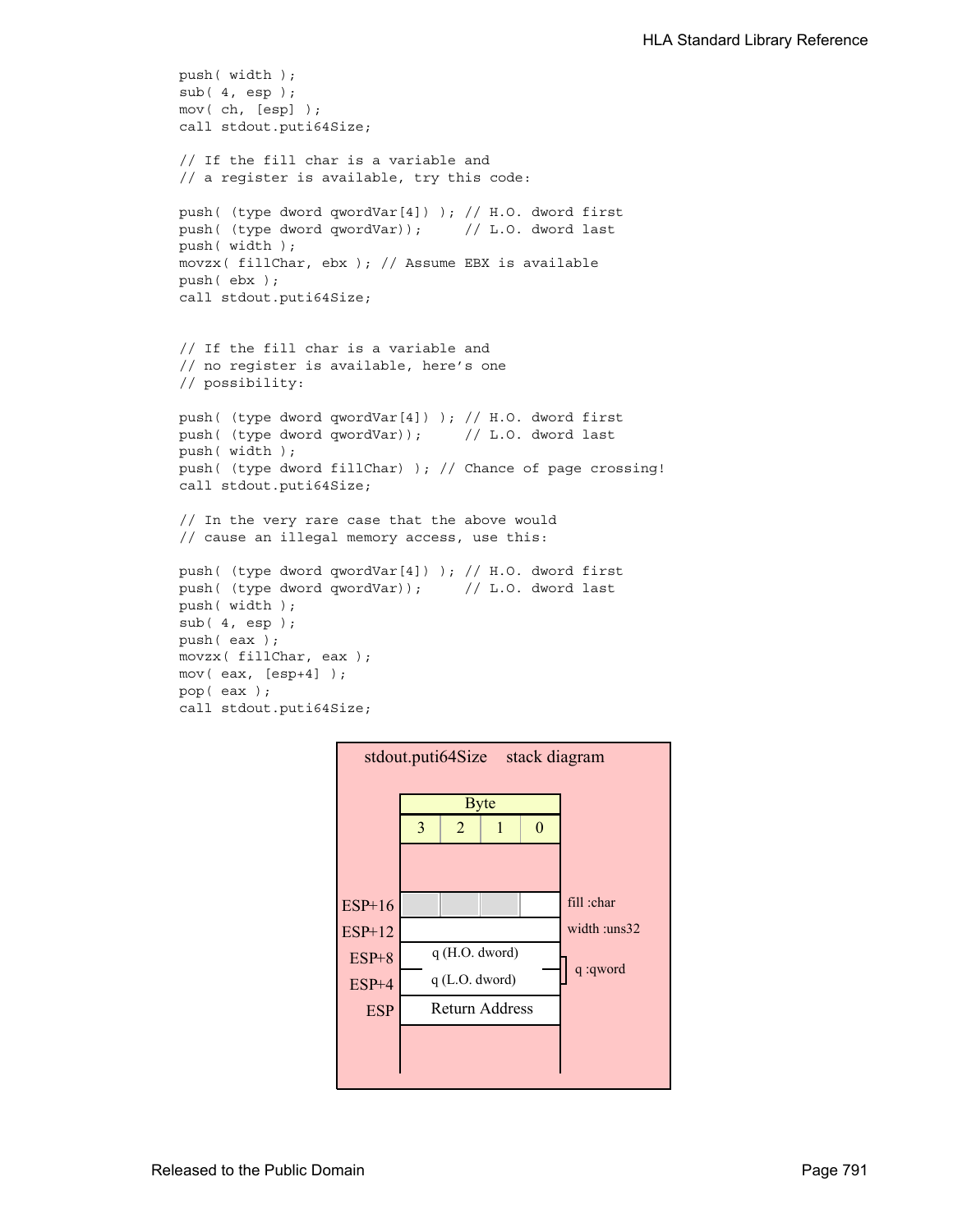# **stdout.puti128( l:lword );**

This function converts the 128-bit signed integer you pass as a parameter to a string and writes this string to the standard out using the minimum number of print positions the number requires.

```
HLA high-level calling sequence examples:
stdout.puti128( lwordVar );
HLA low-level calling sequence examples:
push( (type dword lwordVar[12]) ); // H.O. dword first
push( (type dword lwordVar[8]) ); 
push( (type dword lwordVar[4]) );
push( (type dword lwordVar)); // L.O. dword last
call stdout.puti128;
```


### **stdout.puti128Size( l:lword; width:int32; fill:char );**

This function writes the 128-bit value you pass as a signed integer to the standard output device using the width and fill values as specified above.

```
HLA high-level calling sequence examples:
stdout.puti128Size( lwordVar, width, ' ' );
HLA low-level calling sequence examples:
push( (type dword lwordVar[12])); // Push H.O. word first
push( (type dword lwordVar[8]) );
push( (type dword lwordVar[4]) );
push( (type dword lwordVar)); // L.O. dword last
```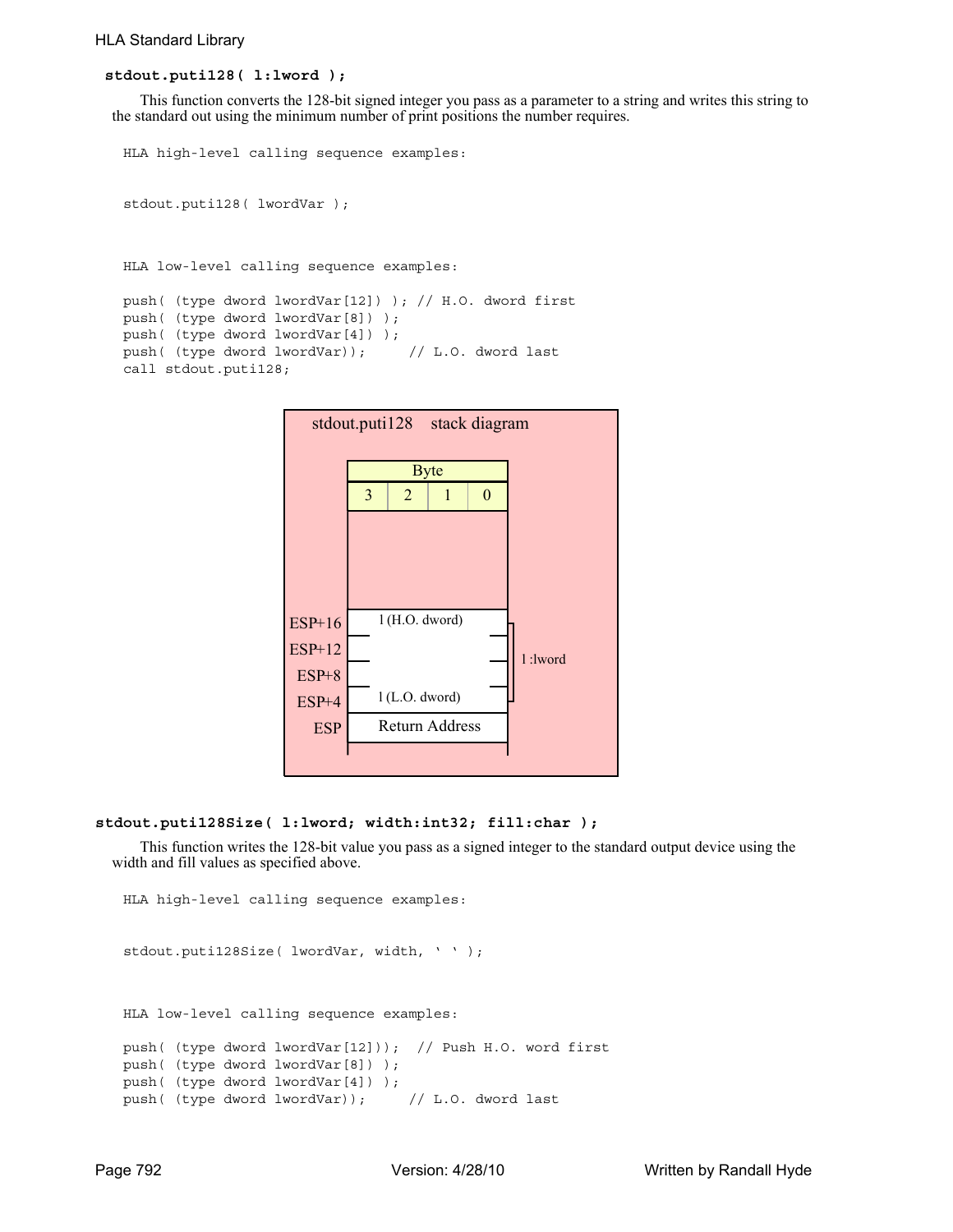```
push( width );
pushd( ' ' );
call stdout.puti128Size;
// Assume fill char is in CH
push( (type dword lwordVar[12])); // Push H.O. word first
push( (type dword lwordVar[8]) );
push( (type dword lwordVar[4]) );
push( (type dword lwordVar)); // L.O. dword last
push( width );
xchg( cl, ch ); // fill char is in CH
push( ecx ); 
xchg( cl, ch );
call stdout.puti128Size;
// Alternate method of the above
push( (type dword lwordVar[12])); // Push H.O. word first
push( (type dword lwordVar[8]) );
push( (type dword lwordVar[4]) );
push( (type dword lwordVar)); // L.O. dword last
push( width );
sub( 4, esp );
mov( ch, [esp] );
call stdout.puti128Size;
// If the fill char is a variable and
// a register is available, try this code:
push( (type dword lwordVar[12])); // Push H.O. word first
push( (type dword lwordVar[8]) );
push( (type dword lwordVar[4]) );
push( (type dword lwordVar)); // L.O. dword last
push( width );
movzx( fillChar, ebx ); // Assume EBX is available
push( ebx );
call stdout.puti128Size;
// If the fill char is a variable and
// no register is available, here's one
// possibility:
push( (type dword lwordVar[12])); // Push H.O. word first
push( (type dword lwordVar[8]) );
push( (type dword lwordVar[4]) );
push( (type dword lwordVar)); // L.O. dword last
push( width );
push( (type dword fillChar) ); // Chance of page crossing!
call stdout.puti128Size;
// In the very rare case that the above would
// cause an illegal memory access, use this:
push( (type dword lwordVar[12])); // Push H.O. word first
push( (type dword lwordVar[8]) );
push( (type dword lwordVar[4]) );
push( (type dword lwordVar)); // L.O. dword last
push( width );
```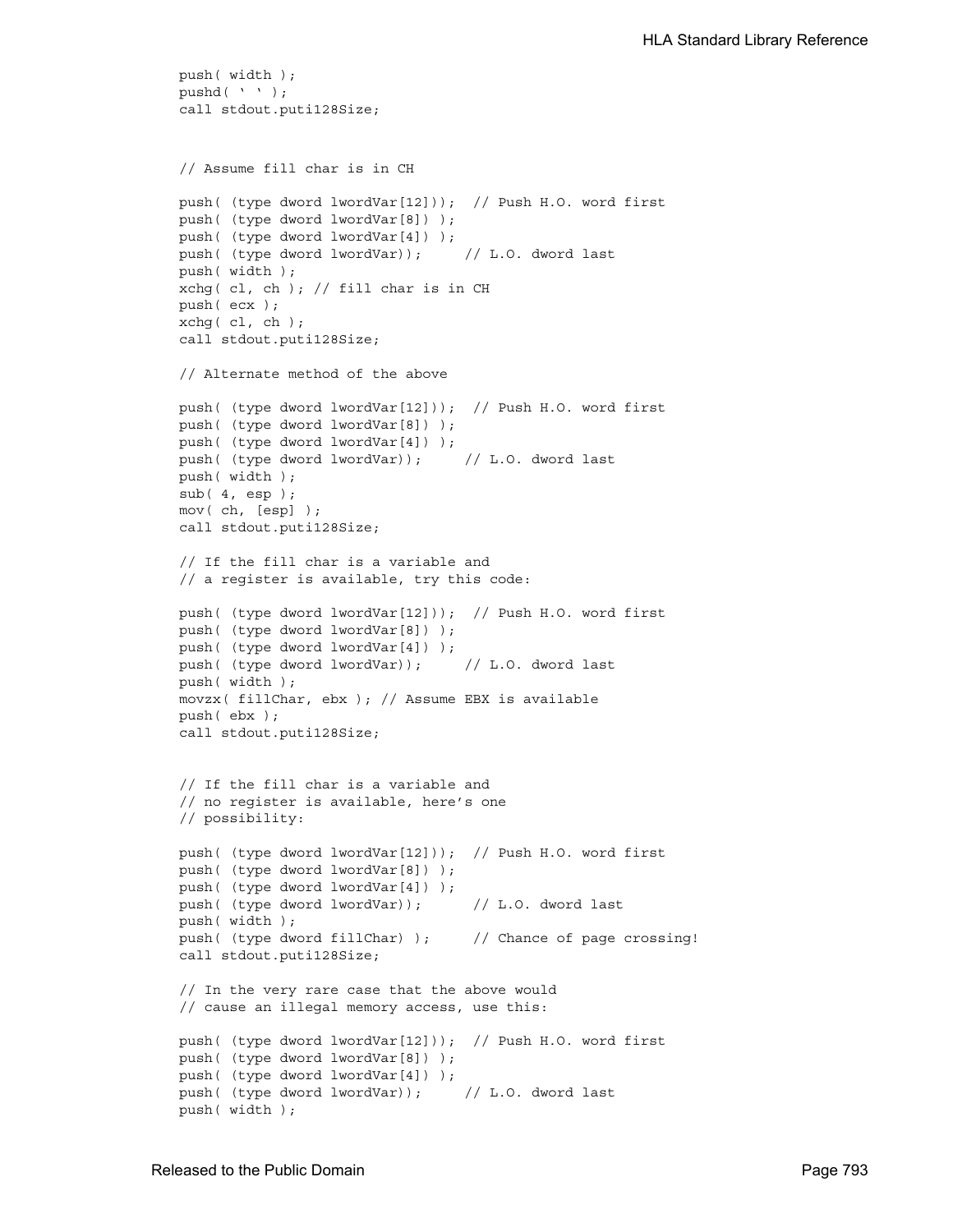```
sub( 4, esp );
push( eax );
movzx( fillChar, eax );
mov( eax, [esp+4] );
pop( eax );
call stdout.puti128Size;
```


# **29.9 Unsigned Integer Output Routines**

These routines convert unsigned integer values to string format and write that string to the standard output device. The stdout.putxxxSize functions contain width and fill parameters that let you specify the minimum field width when outputting a value.

If the absolute value of width is greater than the number of print positions the value requires, then these functions output width characters to the standard out. If width is non-negative, then these functions right-justify the value in the output field; if value is negative, then these functions left-justify the value in the output field.

These functions print the fill character as the padding value for the extra print positions.



#### **stdout.putu8 ( b:byte );**

This function converts the eight-bit unsigned integer you pass as a parameter to a string and writes this string to the standard output device using the minimum number of print positions the number requires.

```
HLA high-level calling sequence examples:
```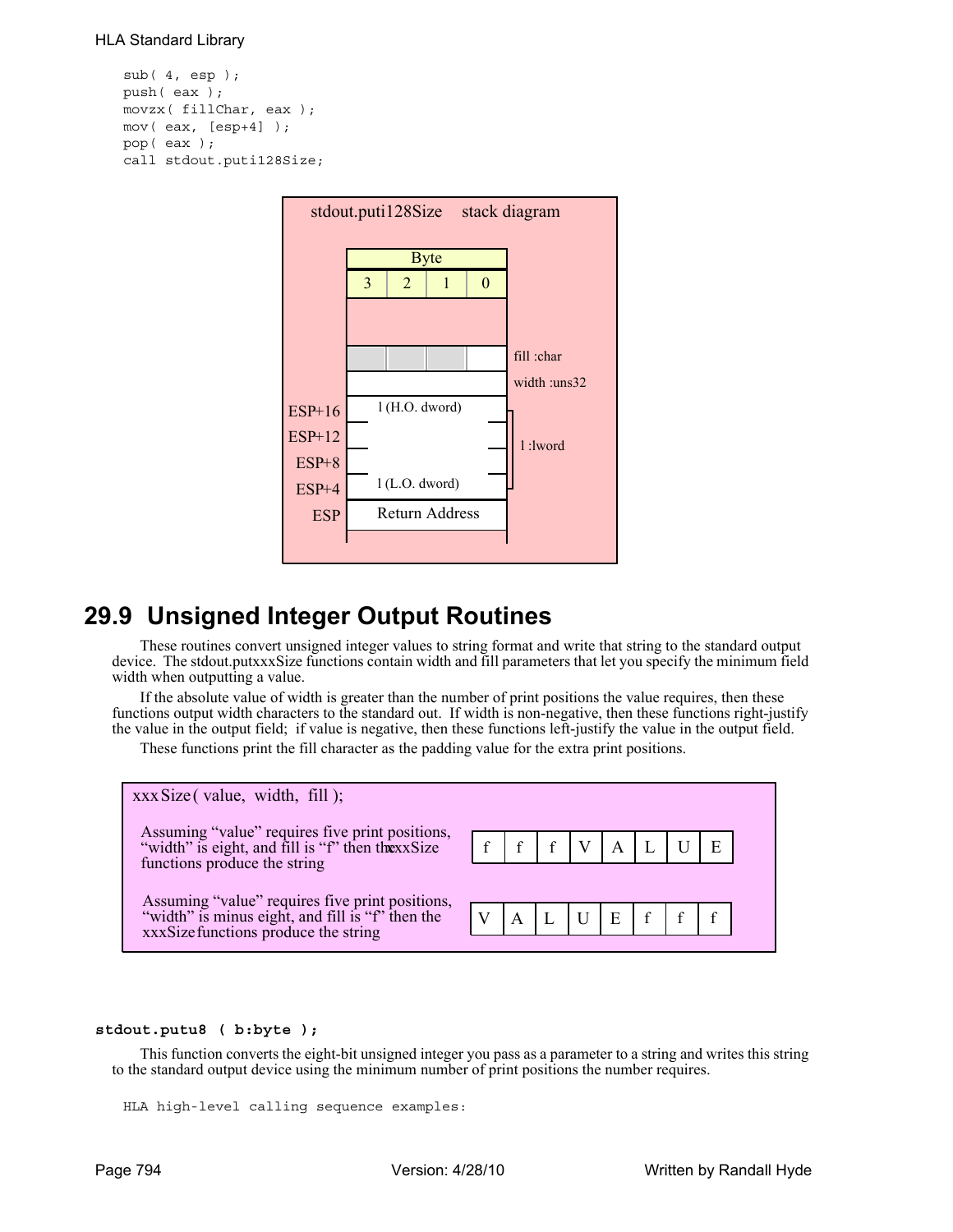```
stdout.putu8( byteVar );
// If the character is in a register (AL):
stdout.putu8( al );
HLA low-level calling sequence examples:
  // If "byteVar " is not one of the last three
  // bytes on a page of memory, you can do this:
push( (type dword byteVar ) );
call stdout.putu8;
// If you can't guarantee that the previous code
// won't generate an illegal memory access, and a
// 32-bit register is available, use code like
// the following:
movzx( byteVar , eax ); // Assume EAX is available
push( eax );
call stdout.putu8;
// If no register is available, do something
// like the following code:
push( eax );
movzx( byteVar , eax );
push( eax );
call stdout.putu8;
pop( eax );
// If the character value is in al, bl, cl, or dl
// then you can use code like the following:
push( eax ); // Assume byteVar is in AL
call stdout.putu8;
// If the byte value is in ah, bh, ch, or dh
// you'll have to use code like the following:
xchg( al, ah ); // Assume byteVar is in AH
push(eax ); // It's now in AL
xchg( al, ah ); // Restore al/ah
call stdout.putu8;
```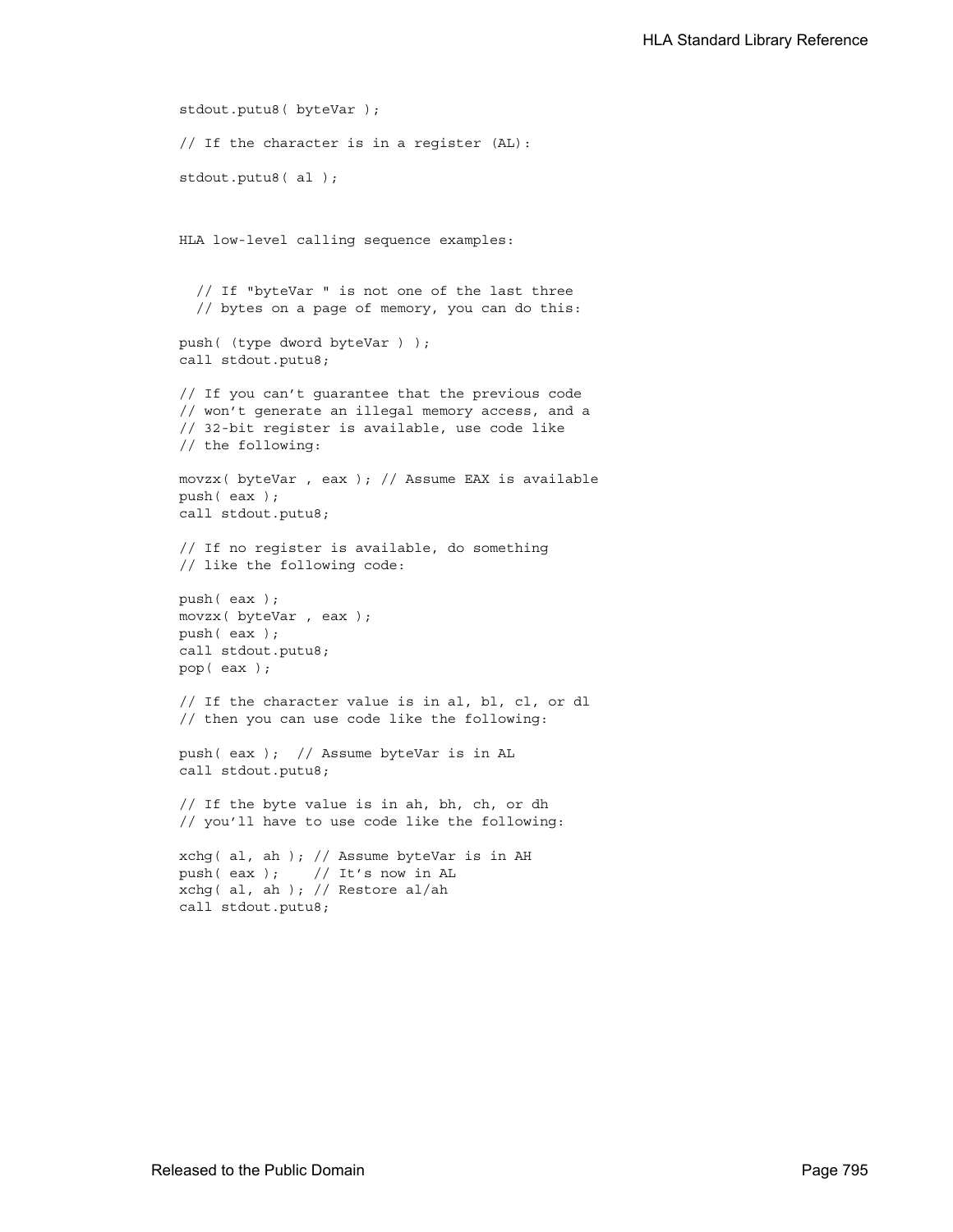| stdout.putu8 stack diagram |   |                |                |   |         |  |  |  |
|----------------------------|---|----------------|----------------|---|---------|--|--|--|
|                            |   |                | <b>Byte</b>    |   |         |  |  |  |
|                            | 3 | $\overline{2}$ |                | 0 |         |  |  |  |
|                            |   |                |                |   |         |  |  |  |
|                            |   |                |                |   |         |  |  |  |
|                            |   |                |                |   |         |  |  |  |
| $ESP+4$                    |   |                |                |   | b :byte |  |  |  |
| <b>ESP</b>                 |   |                | Return Address |   |         |  |  |  |
|                            |   |                |                |   |         |  |  |  |
|                            |   |                |                |   |         |  |  |  |

# **stdout.putu8Size( b:byte; width:int32; fill:char );**

This function writes the unsigned eight-bit value you pass to the standard output using the width and fill values as specified above.

```
HLA high-level calling sequence examples:
stdout.putu8Size( byteVar, width, padChar );
HLA low-level calling sequence examples:
  // If "byteVar" and "padChar" are not one of the last three
  // bytes on a page of memory, you can do this:
push( (type dword byteVar) );
push( width );
push( (type dword padChar) );
call stdout.putu8Size;
// If you can't guarantee that the previous code
// won't generate an illegal memory access, and a
// 32-bit register is available, use code like
// the following:
movzx( byteVar, eax ); // Assume EAX is available
push( eax );
push( width );
movzx( padChar, ebx ); // Assume EBX is available
push( ebx );
call stdout.putu8Size;
// If no registers are available, do something
// like the following code:
push( eax );
movzx( byteVar, eax );
push( eax );
push( width );
movzx( padChar, eax );
push( eax );
```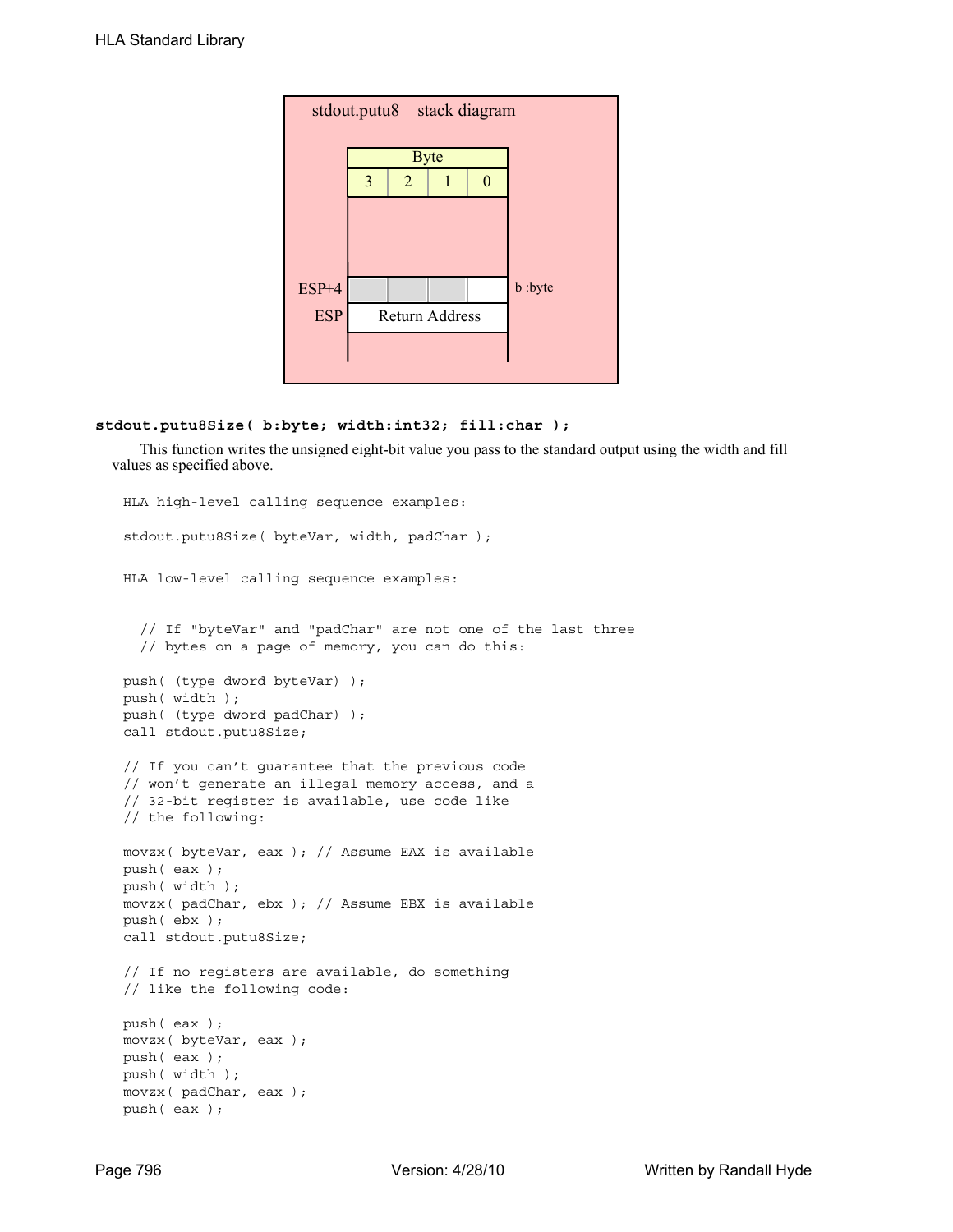```
call stdout.putu8Size;
pop( eax );
// If "byteVar" or "padChar" are in an
// 8-bit register, then you can push
// the corresponding 32-bit register if
// the register is AL, BL, CL, or DL:
push( eax ); // Assume byteVar is in AL
push( width );
push( ebx ); // Assume padChar is in BL
call stdout.putu8Size;
// Do the following if the characters are
// in AH, BH, CH, or DH:
xchg( al, ah ); // Assume byteVar is in AH
xchg( bl, bh ); // Assume padChar is in BH
push( eax ); 
push( width );
push( ebx );
xchg( al, ah );
xchg( bl, bh );
call stdout.putu8Size;
```


#### **stdout.putu16( w:word );**

This function converts the 16-bit unsigned integer you pass as a parameter to a string and writes this string to the standard output device using the minimum number of print positions the number requires.

```
HLA high-level calling sequence examples:
stdout.putu16( wordVar );
// If the word is in a register (AX):
stdout.putu16( ax );
```
HLA low-level calling sequence examples: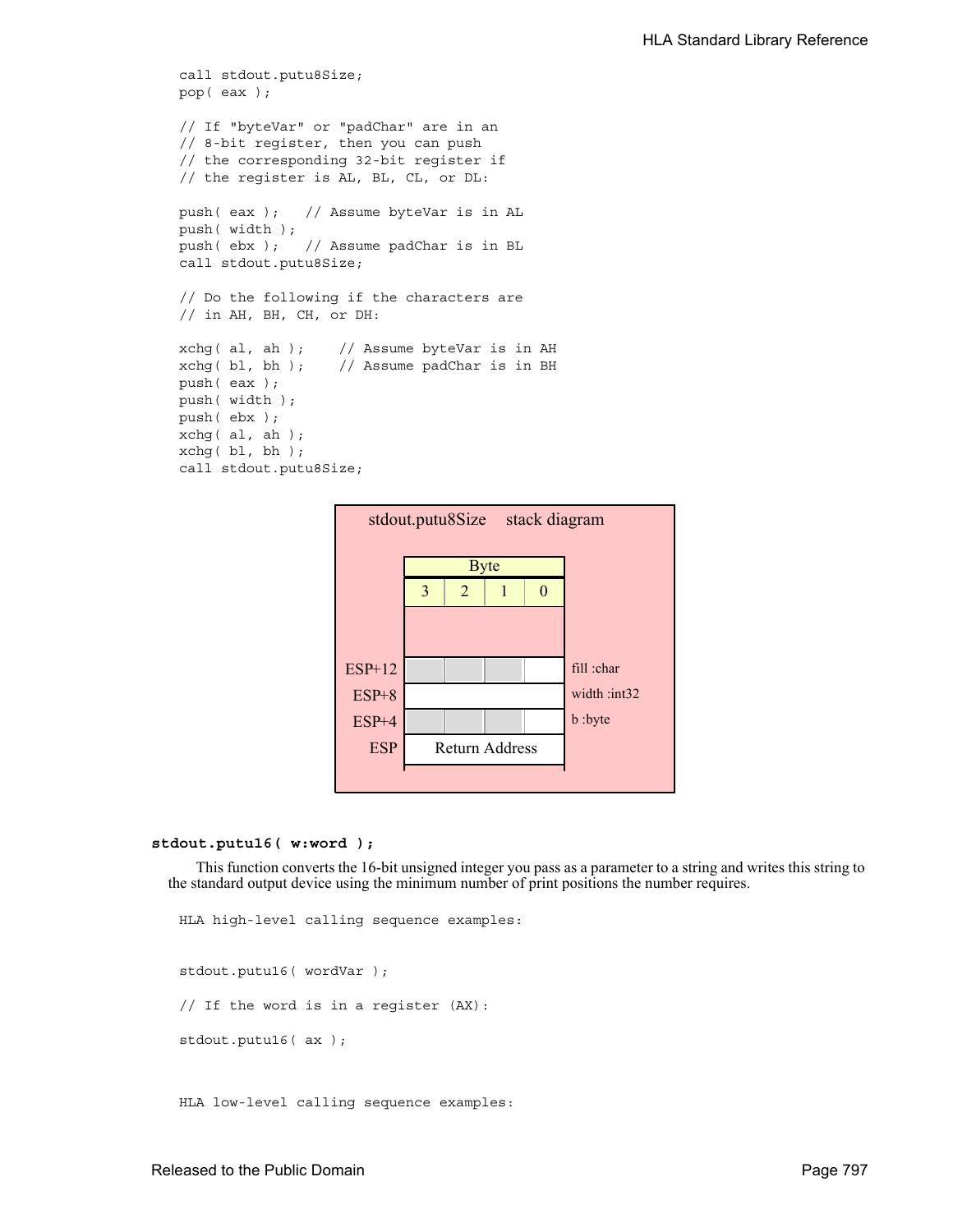```
// If "wordVar " is not one of the last three
  // bytes on a page of memory, you can do this:
push( (type dword wordVar) );
call stdout.putu16;
// If you can't guarantee that the previous code
// won't generate an illegal memory access, and a
// 32-bit register is available, use code like
// the following:
movzx( wordVar, eax ); // Assume EAX is available
push( eax );
call stdout.putu16;
// If no register is available, do something
// like the following code:
push( eax );
movzx( wordVar, eax );
push( eax );
call stdout.putu16;
pop( eax );
// If the word value is in a 16-bit register
// then you can use code like the following:
```

```
push( eax ); // Assume wordVar is in AX
call stdout.putu16;
```


```
stdout.putu16Size( w:word; width:int32; fill:char );
```
This function writes the unsigned 16-bit value you pass to the standard out using the width and fill values as specified above.

```
HLA high-level calling sequence examples:
```

```
stdout.putu16Size( wordVar, width, padChar );
```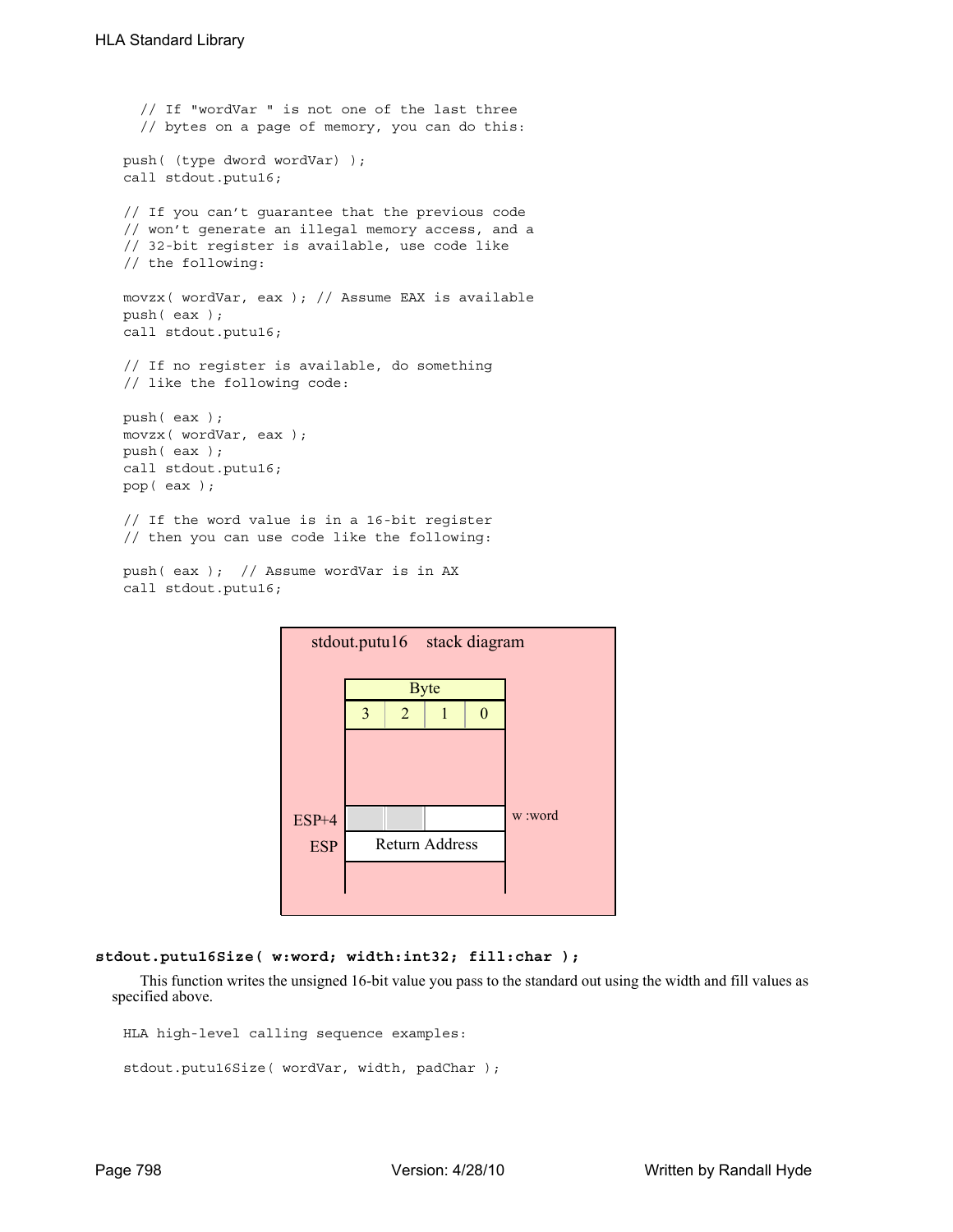```
HLA low-level calling sequence examples:
  // If "wordVar" and "padChar" are not one of the last three
  // bytes on a page of memory, you can do this:
push( (type dword wordVar) );
push( width );
push( (type dword padChar) );
call stdout.putu16Size;
// If you can't guarantee that the previous code
// won't generate an illegal memory access, and a
// 32-bit register is available, use code like
// the following:
movzx( wordVar, eax ); // Assume EAX is available
push( eax );
push( width );
movzx( padChar, ebx ); // Assume EBX is available
push( ebx );
call stdout.putu16Size;
// If no registers are available, do something
// like the following code:
push( eax );
movzx( wordVar, eax );
push( eax );
push( width );
movzx( padChar, eax );
push( eax );
call stdout.putu16Size;
pop( eax );
// If "wordVar" is in a 16-bit register
// and "padChar" is in an
// 8-bit register, then you can push
// the corresponding 32-bit register if
// the register is AL, BL, CL, or DL:
push( eax ); // Assume wordVar is in AX
push( width );
push( ebx ); // Assume padChar is in BL
call stdout.putu16Size;
```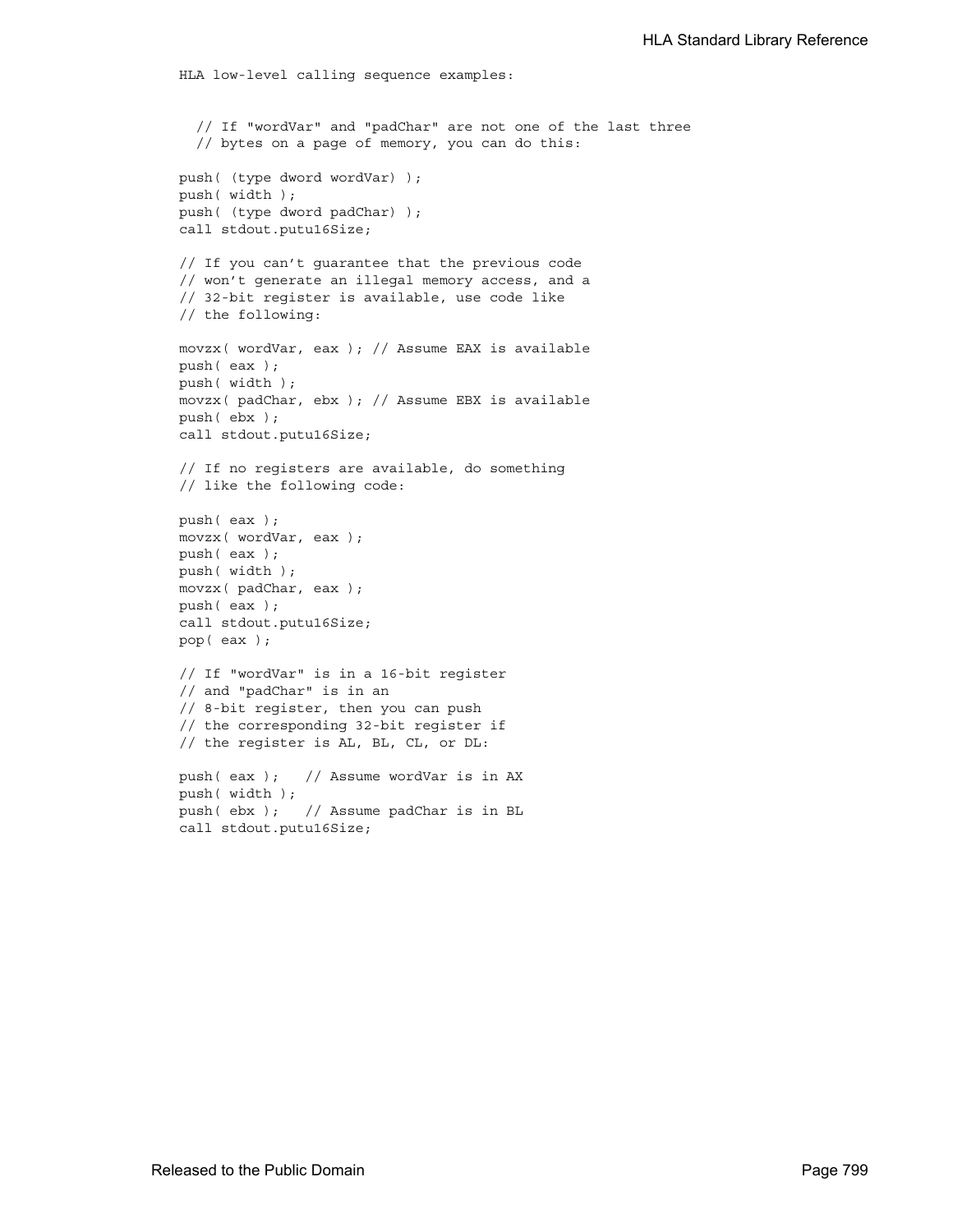|            | stdout.putu16Size | stack diagram  |  |             |
|------------|-------------------|----------------|--|-------------|
|            |                   | <b>Byte</b>    |  |             |
|            | 3                 | $\overline{2}$ |  |             |
|            |                   |                |  |             |
|            |                   |                |  |             |
| ESP+12     |                   |                |  | fill :char  |
| $ESP+8$    |                   |                |  | width:int32 |
| ESP+4      |                   |                |  | w :word     |
| <b>ESP</b> |                   | Return Address |  |             |
|            |                   |                |  |             |

# **stdout.putu32( d:dword );**

This function converts the 32-bit unsigned integer you pass as a parameter to a string and writes this string to the standard out using the minimum number of print positions the number requires.

```
HLA high-level calling sequence examples:
stdout.putu32( dwordVar );
// If the dword is in a register (EAX):
stdout.putu32( eax );
HLA low-level calling sequence examples:
push( dwordVar );
call stdout.putu32;
push( eax );
call stdout.putu32;
```
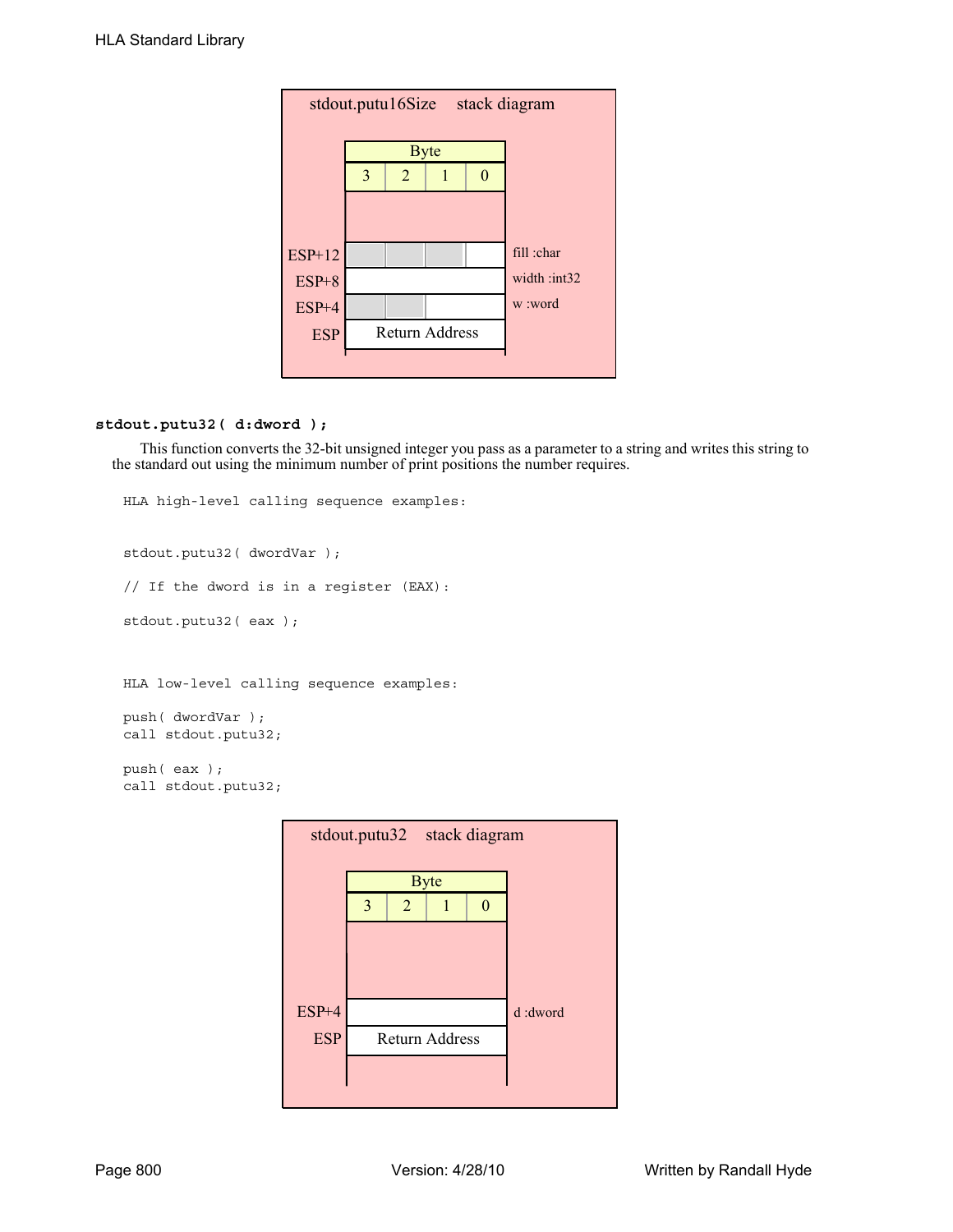```
stdout.putu32Size( d:dword; width:int32; fill:char );
```
This function writes the unsigned 32-bit value you pass to the standard out using the width and fill values as specified above.

```
HLA high-level calling sequence examples:
stdout.putu32Size( dwordVar, width, ' ' );
// If the dword is in a register (EAX):
stdout.putu32Size( eax, width, cl );
HLA low-level calling sequence examples:
push( dwordVar );
push( width );
pushd(' ' );
call stdout.putu32Size;
push( eax );
push( width );
push( ecx ); // fill char is in CL
call stdout.putu32Size;
// Assume fill char is in CH
push( eax );
push( width );
xchg( cl, ch ); // fill char is in CH
push( ecx ); 
xchg( cl, ch );
call stdout.putu32Size;
// Alternate method of the above
push( eax );
push( width );
sub(4, esp);mov( ch, [esp] );
call stdout.putu32Size;
// If the fill char is a variable and
// a register is available, try this code:
push( eax );
push( width );
movzx( fillChar, ebx ); // Assume EBX is available
push( ebx );
call stdout.putu32Size;
// If the fill char is a variable and
// no register is available, here's one
// possibility:
push( eax );
```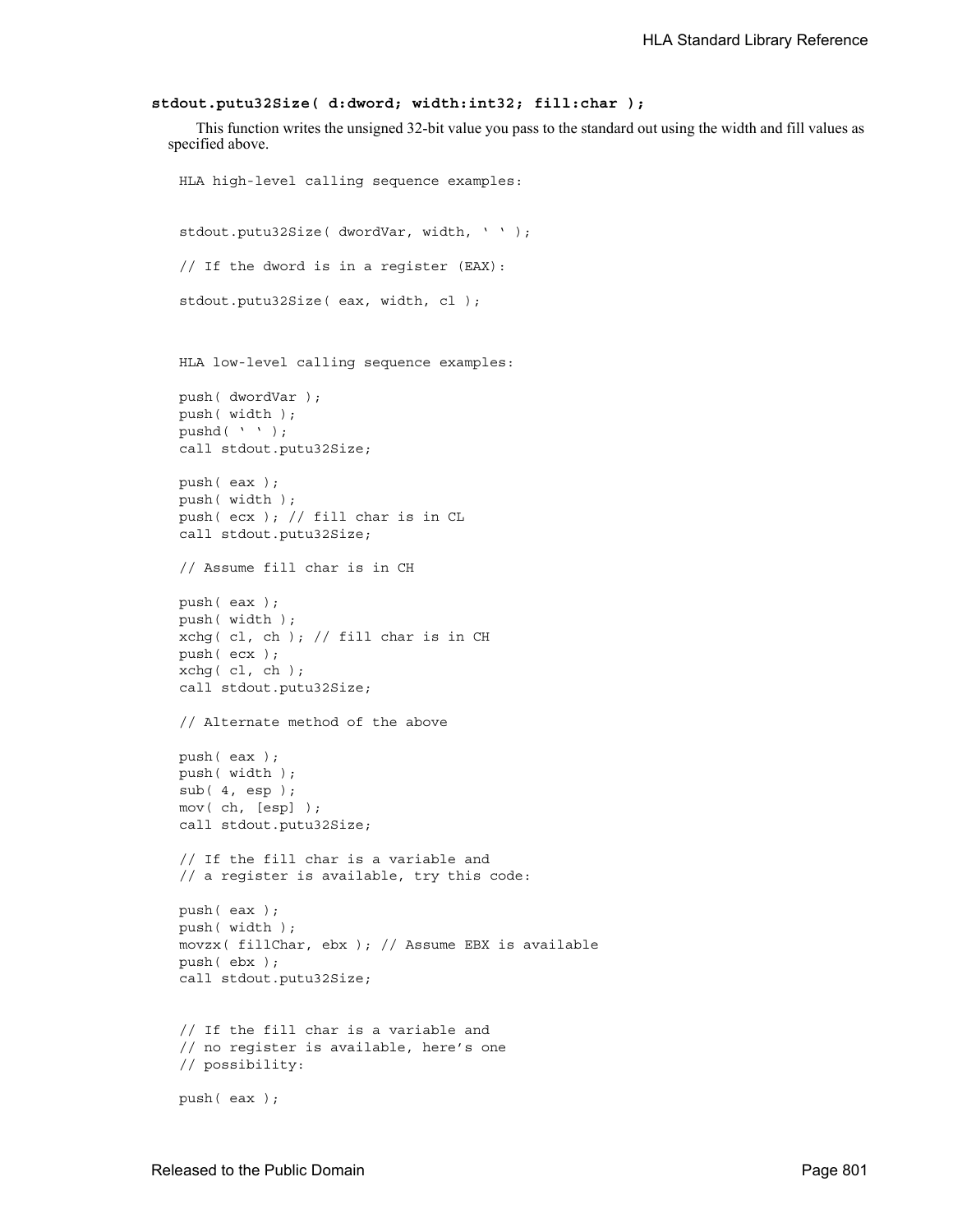```
push( width );
push( (type dword fillChar) ); // Chance of page crossing!
call stdout.putu32Size;
// In the very rare case that the above would
// cause an illegal memory access, use this:
push( eax );
push( width );
sub( 4, esp );
push( eax );
movzx( fillChar, eax );
mov( eax, [esp+4] );
pop( eax );
call stdout.putu32Size;
```


#### **stdout.putu64( q:qword );**

This function converts the 64-bit unsigned integer you pass as a parameter to a string and writes this string to the standard output device using the minimum number of print positions the number requires.

```
HLA high-level calling sequence examples:
stdout.putu64( qwordVar );
HLA low-level calling sequence examples:
push( (type dword qwordVar[4]) ); // H.O. dword first
push( (type dword qwordVar)); // L.O. dword last
call stdout.putu64;
```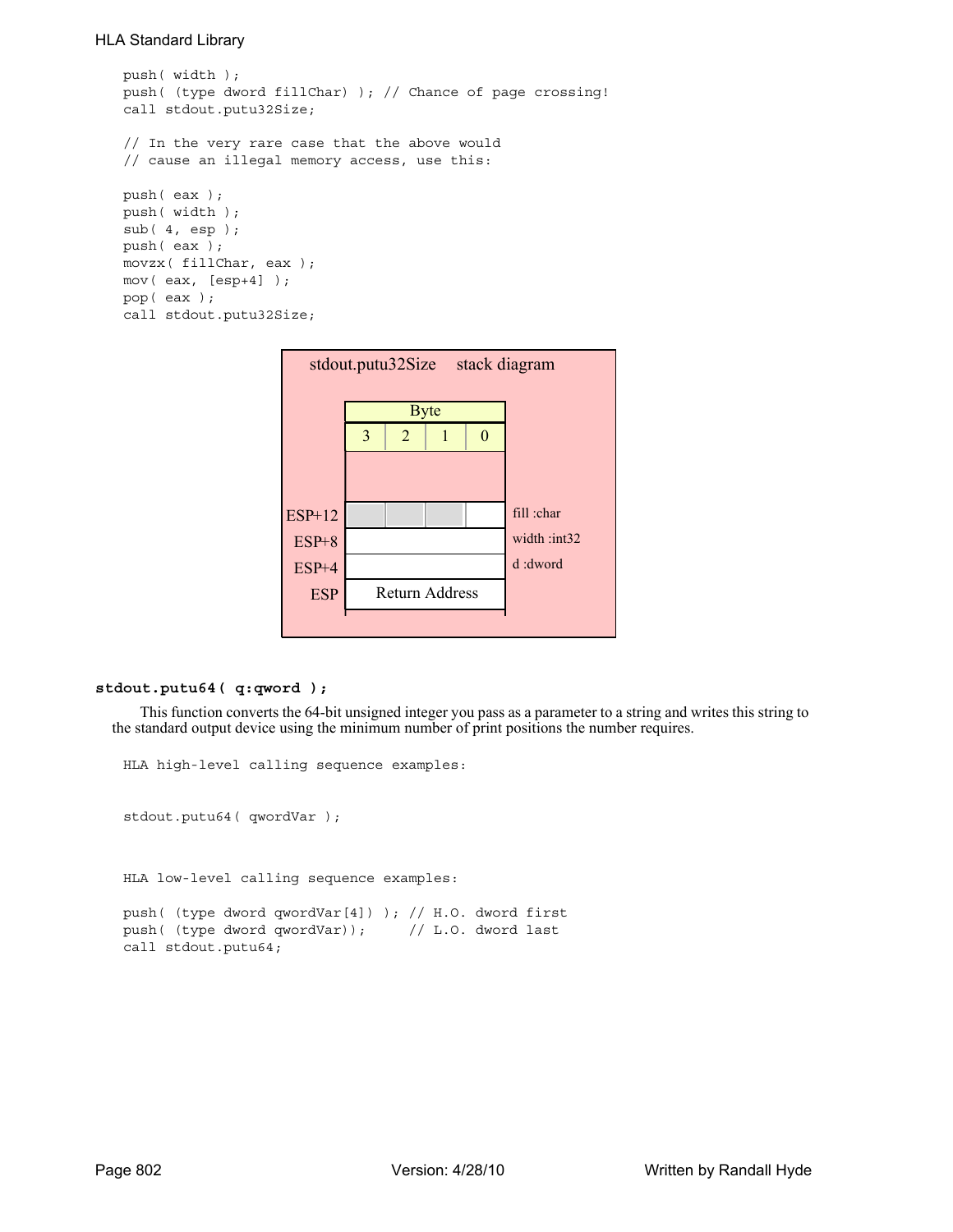

#### **stdout.putu64Size( q:qword; width:int32; fill:char );**

This function writes the unsigned 64-bit value you pass to the output using the width and fill values as specified above.

```
HLA high-level calling sequence examples:
stdout.putu64Size( qwordVar, width, ' ' );
HLA low-level calling sequence examples:
push( (type dword qwordVar[4]) ); // H.O. dword first
push( (type dword qwordVar)); // L.O. dword last
push( width );
pushd(' ' );
call stdout.putu64Size;
push( edx ); // Assume 64-bit value in edx:eax
push( eax );
push( width );
push( ecx ); // fill char is in CL
call stdout.putu64Size;
// Assume fill char is in CH
push( (type dword qwordVar[4]) ); // H.O. dword first
push( (type dword qwordVar)); // L.O. dword last
push( width );
xchg( cl, ch ); // fill char is in CH
push( ecx ); 
xchg( cl, ch );
call stdout.putu64Size;
// Alternate method of the above
push( (type dword qwordVar[4]) ); // H.O. dword first
push( (type dword qwordVar)); // L.O. dword last
```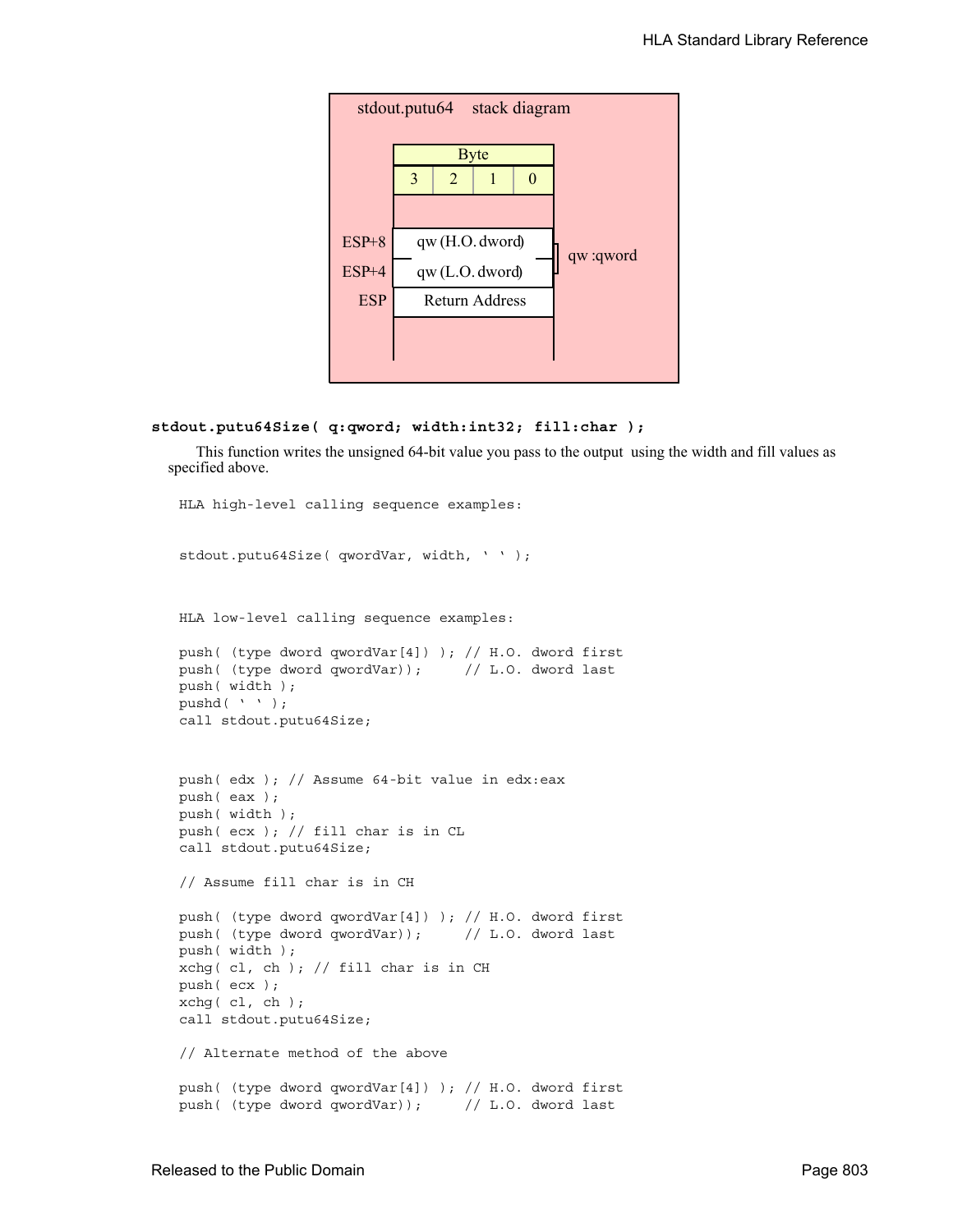```
push( width );
sub( 4, esp );
mov( ch, [esp] );
call stdout.putu64Size;
// If the fill char is a variable and
// a register is available, try this code:
push( (type dword qwordVar[4]) ); // H.O. dword first
push( (type dword qwordVar)); // L.O. dword last
push( width );
movzx( fillChar, ebx ); // Assume EBX is available
push( ebx );
call stdout.putu64Size;
// If the fill char is a variable and
// no register is available, here's one
// possibility:
push( (type dword qwordVar[4]) ); // H.O. dword first
push( (type dword qwordVar)); // L.O. dword last
push( width );
push( (type dword fillChar) ); // Chance of page crossing!
call stdout.putu64Size;
// In the very rare case that the above would
// cause an illegal memory access, use this:
push( (type dword qwordVar[4]) ); // H.O. dword first
push( (type dword qwordVar)); // L.O. dword last
push( width );
sub(4, esp);push( eax );
movzx( fillChar, eax );
mov( eax, [esp+4] );
pop( eax );
call stdout.putu64Size;
```
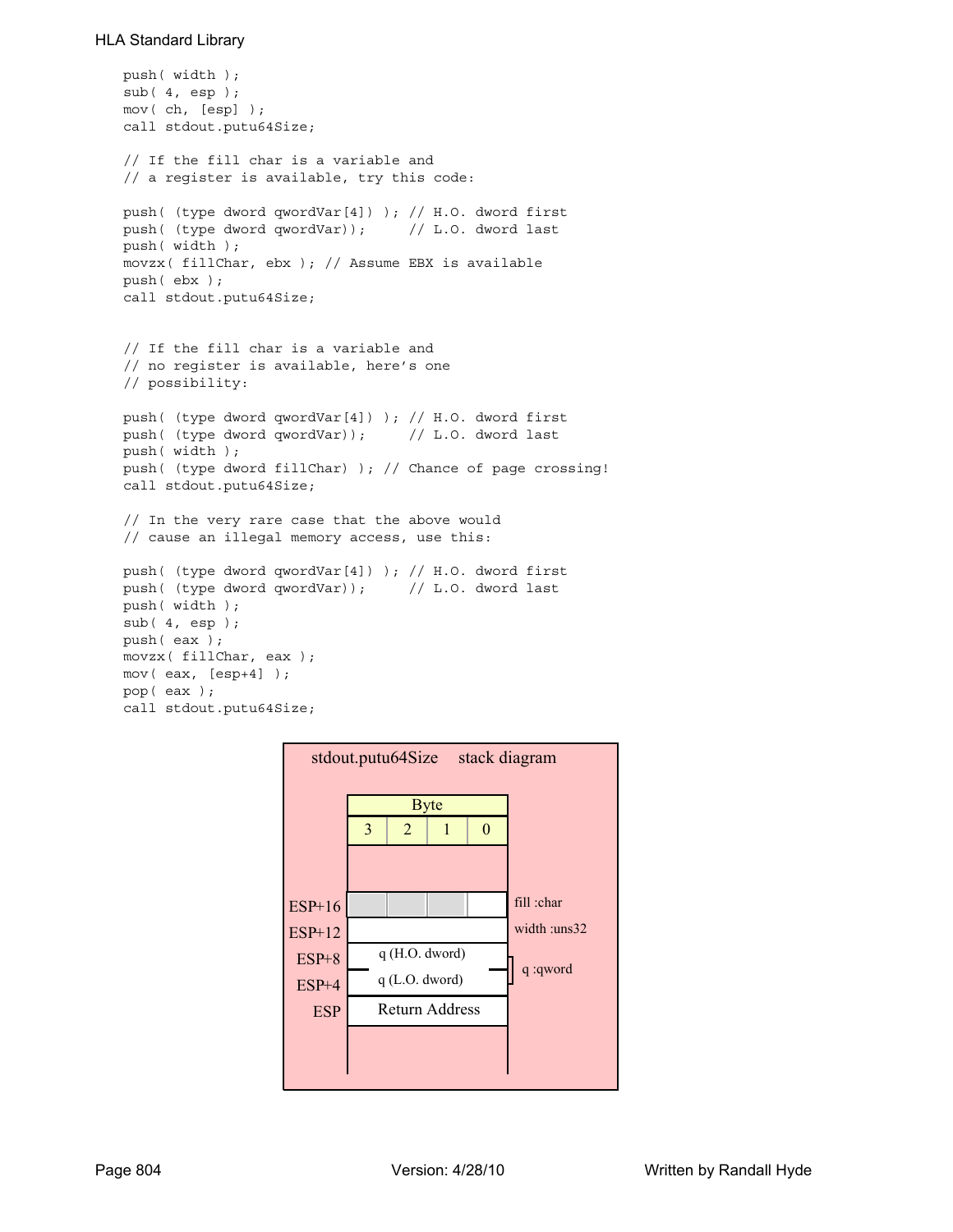#### **stdout.putu128( l:lword );**

This function converts the 128-bit unsigned integer you pass as a parameter to a string and writes this string to the standard out using the minimum number of print positions the number requires.

```
HLA high-level calling sequence examples:
stdout.putu128( lwordVar );
HLA low-level calling sequence examples:
push( (type dword lwordVar[12]) ); // H.O. dword first
```

```
push( (type dword lwordVar[8]) ); 
push( (type dword lwordVar[4]) );
push( (type dword lwordVar)); // L.O. dword last
call stdout.putu128;
```


#### **stdout.putu128Size( l:lword; width:int32; fill:char )**

This function writes the unsigned 128-bit value you pass to the standard out using the width and fill values as specified above.

```
HLA high-level calling sequence examples:
stdout.putu128Size( lwordVar, width, ' ' );
HLA low-level calling sequence examples:
push( (type dword lwordVar[12])); // Push H.O. word first
push( (type dword lwordVar[8]) );
push( (type dword lwordVar[4]) );
push( (type dword lwordVar)); // L.O. dword last
```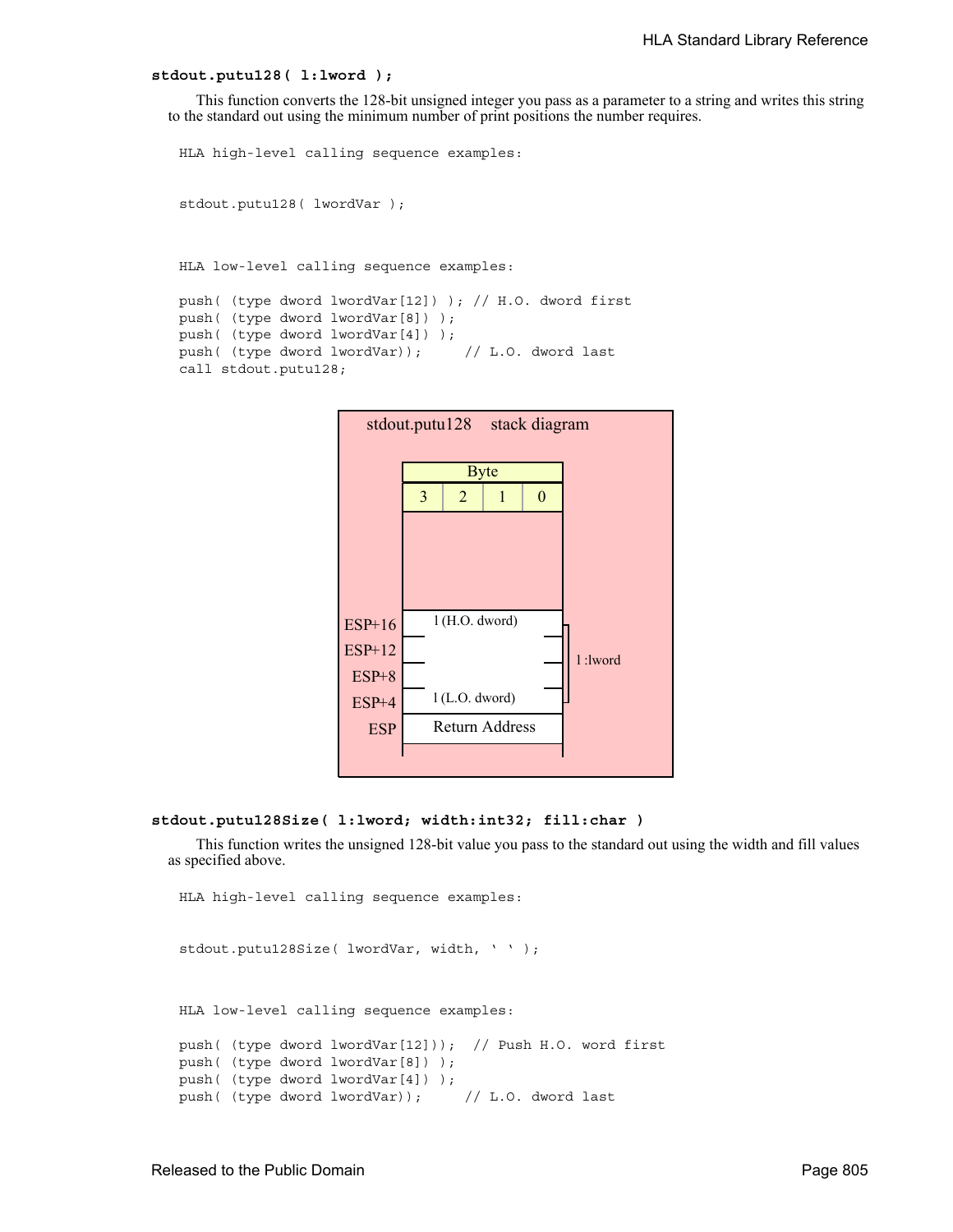```
push( width );
pushd( ' ' );
call stdout.putu128Size;
// Assume fill char is in CH
push( (type dword lwordVar[12])); // Push H.O. word first
push( (type dword lwordVar[8]) );
push( (type dword lwordVar[4]) );
push( (type dword lwordVar)); // L.O. dword last
push( width );
xchg( cl, ch ); // fill char is in CH
push( ecx ); 
xchg( cl, ch );
call stdout.putu128Size;
// Alternate method of the above
push( (type dword lwordVar[12])); // Push H.O. word first
push( (type dword lwordVar[8]) );
push( (type dword lwordVar[4]) );
push( (type dword lwordVar)); // L.O. dword last
push( width );
sub( 4, esp );
mov( ch, [esp] );
call stdout.putu128Size;
// If the fill char is a variable and
// a register is available, try this code:
push( (type dword lwordVar[12])); // Push H.O. word first
push( (type dword lwordVar[8]) );
push( (type dword lwordVar[4]) );
push( (type dword lwordVar)); // L.O. dword last
push( width );
movzx( fillChar, ebx ); // Assume EBX is available
push( ebx );
call stdout.putu128Size;
// If the fill char is a variable and
// no register is available, here's one
// possibility:
push( (type dword lwordVar[12])); // Push H.O. word first
push( (type dword lwordVar[8]) );
push( (type dword lwordVar[4]) );
push( (type dword lwordVar)); // L.O. dword last
push( width );
push( (type dword fillChar) ); // Chance of page crossing!
call stdout.putu128Size;
// In the very rare case that the above would
// cause an illegal memory access, use this:
push( (type dword lwordVar[12])); // Push H.O. word first
push( (type dword lwordVar[8]) );
push( (type dword lwordVar[4]) );
push( (type dword lwordVar)); // L.O. dword last
push( width );
```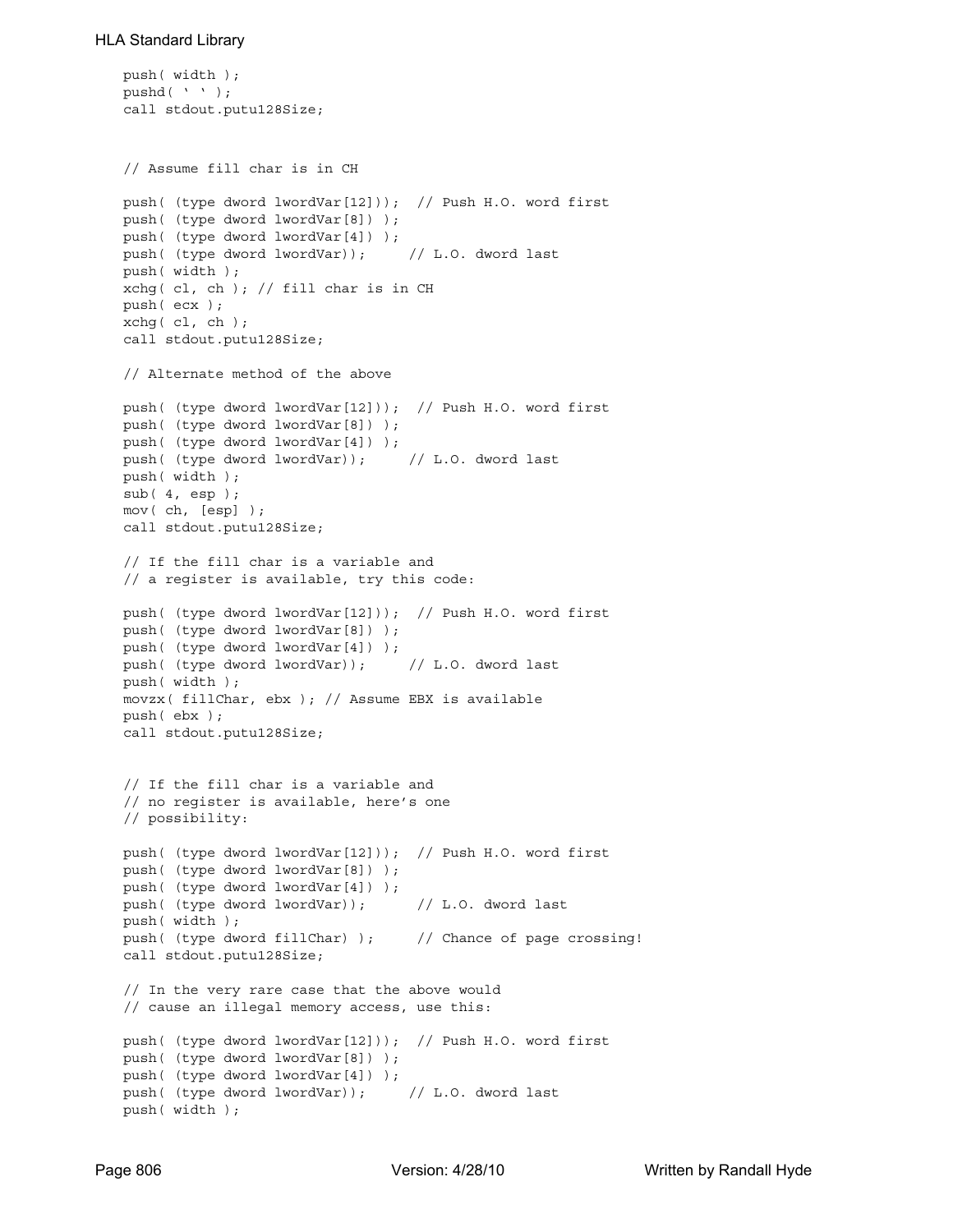```
sub( 4, esp );
push( eax );
movzx( fillChar, eax );
mov( eax, [esp+4] );
pop( eax );
call stdout.putu128Size;
```


# **29.10 Floating Point Output Routines**

The HLA standard output module provides several procedures you can use to write floating point values to the standard output device. The following subsections describe these routines.

# **29.10.1 Real Output Using Scientific Notation**

The floating point numeric output routines translate the three different binary floating point formats to their string representation and then write this string to the standard output. There are two generic classes of these routines: those that convert their values to exponential/scientific notation and those that convert their string to a decimal form.

The stdout.pute80, stdout.pute64, and stdout.pute32 routines convert their values to a string using scientific notation. These three routines each have two parameters: the value to output and the field width of the result. These routines produce a string with the following format:

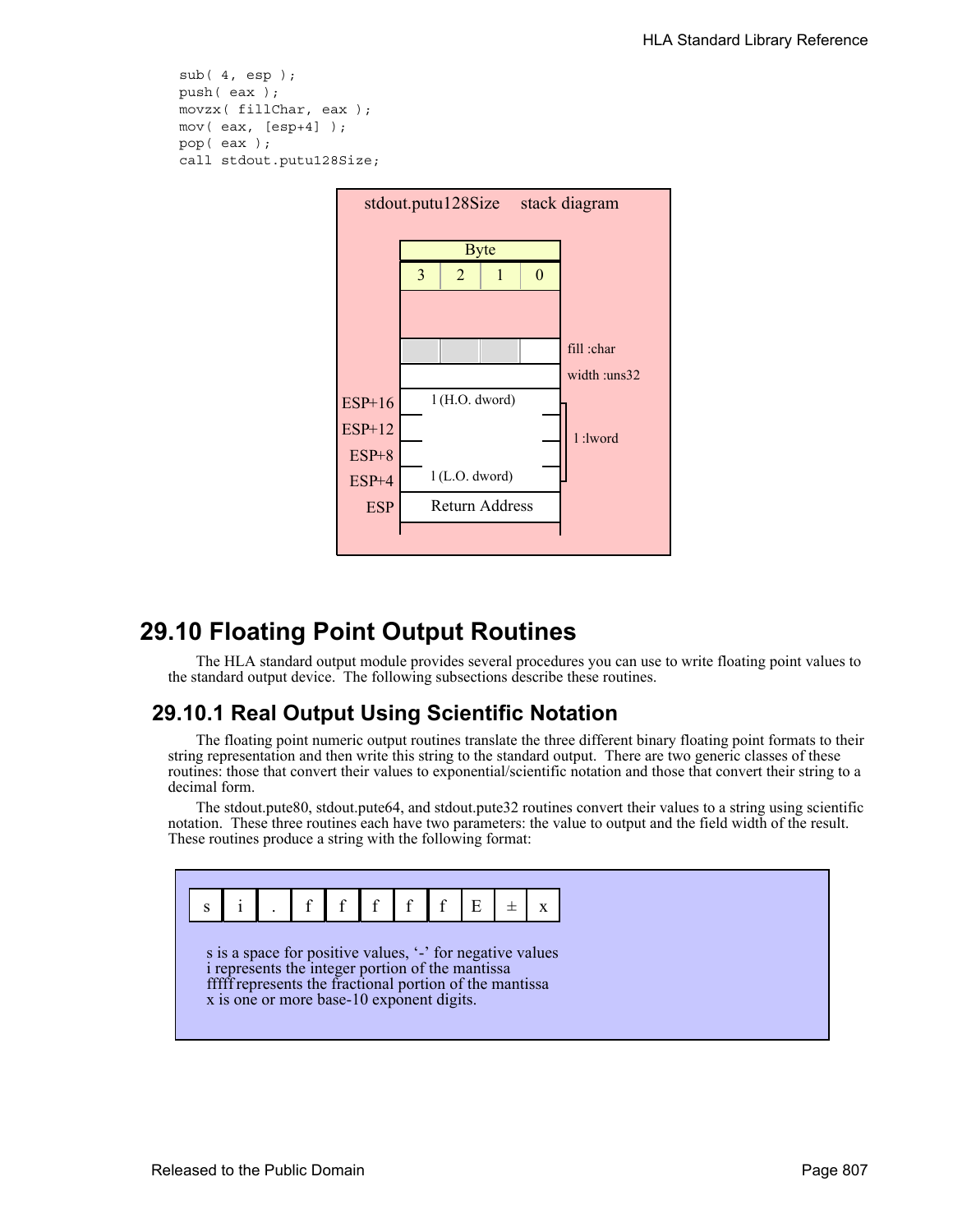# **stdout.pute32( r:real32; width:uns32 );**

This function writes the 32-bit single precision floating point value passed in r to the standard out using scientific/exponential notation. This procedure prints the value using width print positions in the output. width should have a minimum value of five for real numbers in the range 1e-9..1e+9 and a minimum value of six for all other values. Note that 32-bit extended precision floating point values support about 6-7 significant digits. So a width value that yeilds more than seven mantissa digits will produce garbage output in the low order digits of the number.

```
HLA high-level calling sequence examples:
stdout.pute32( r32Var, width );
// If the real32 value is in an FPU register (ST0):
var
  r32Temp:real32;
  .
  .
  .
fstp( r32Temp );
stdout.pute32( r32Temp, 12 );
HLA low-level calling sequence examples:
push( (type dword r32Var) );
push( width );
call stdout.pute32;
sub( 4, esp );
fstp( (type real32 [esp]) );
pushd( 12 );
call stdout.pute32;
```


#### **stdout.pute64( r:real64; width:uns32 );**

This function writes the 64-bit double precision floating point value passed in r to the standard output using scientific/exponential notation. This procedure prints the value using width print positions in the output. width should have a minimum value of five for real numbers in the range 1e-9..1e+9 and a minimum value of six for all other values. Note that 64-bit double precision floating point values support about 15 significant digits. So a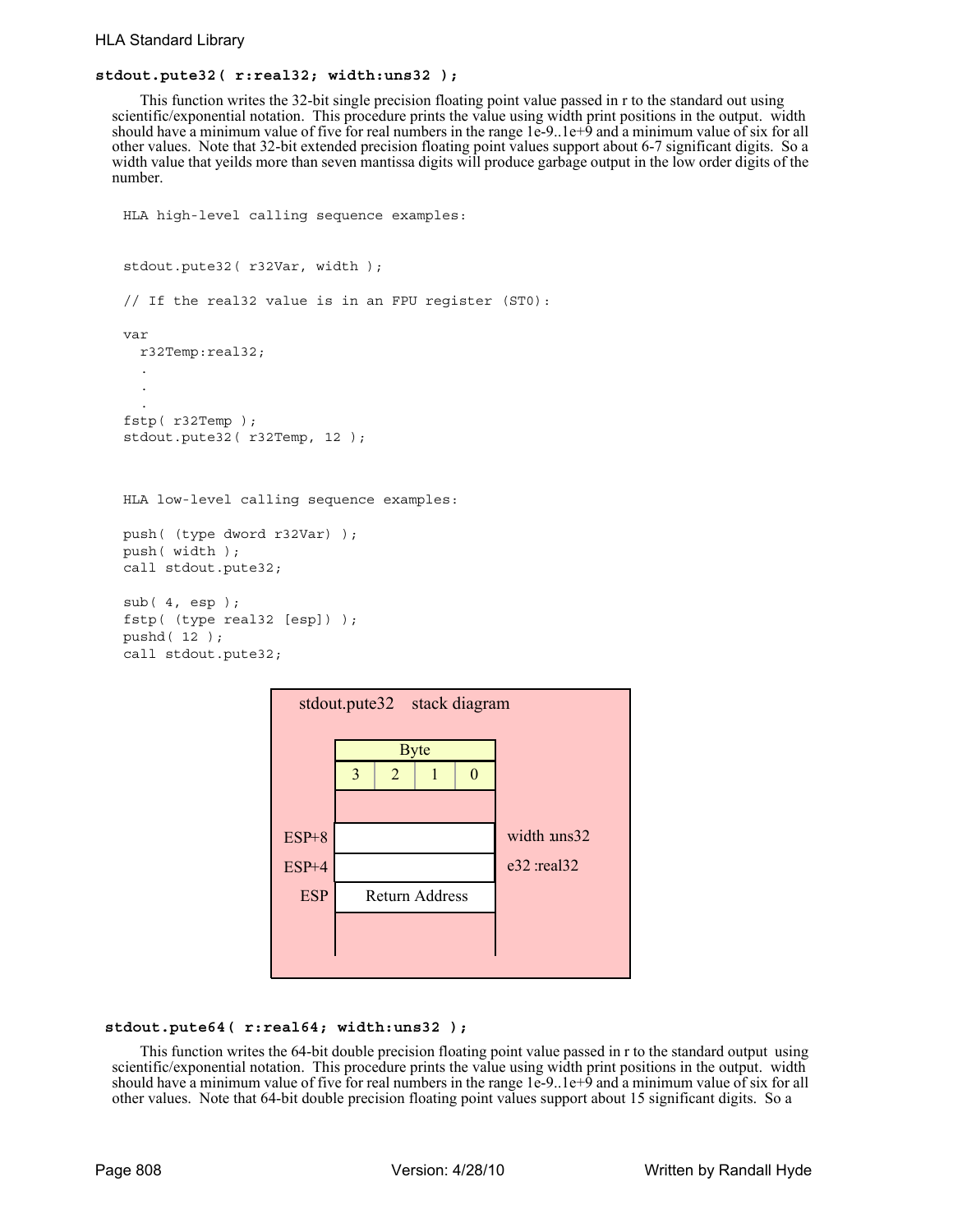width value that yeilds more than 15 mantissa digits will produce garbage output in the low order digits of the number.

```
HLA high-level calling sequence examples:
stdout.pute64( r64Var, width );
// If the real64 value is in an FPU register (ST0):
var
  r64Temp:real64;
  .
  .
  .
fstp( r64Temp );
stdout.pute64( r64Temp, 12 );
HLA low-level calling sequence examples:
push( (type dword r64Var[4]));
push( (type dword r64Var[0]));
push( width );
call stdout.pute64;
sub( 8, esp );
fstp( (type real64 [esp]) );
pushd( 12 );
call stdout.pute64;
```


# **stdout.pute80( r:real80; width:uns32 );**

This function writes the 80-bit extended precision floating point value passed in r to the standard output device using scientific/exponential notation. This procedure prints the value using width print positions in the standard out. width should have a minimum value of five for real numbers in the range 1e-9..1e+9 and a minimum value of six for all other values. Note that 80-bit extended precision floating point values support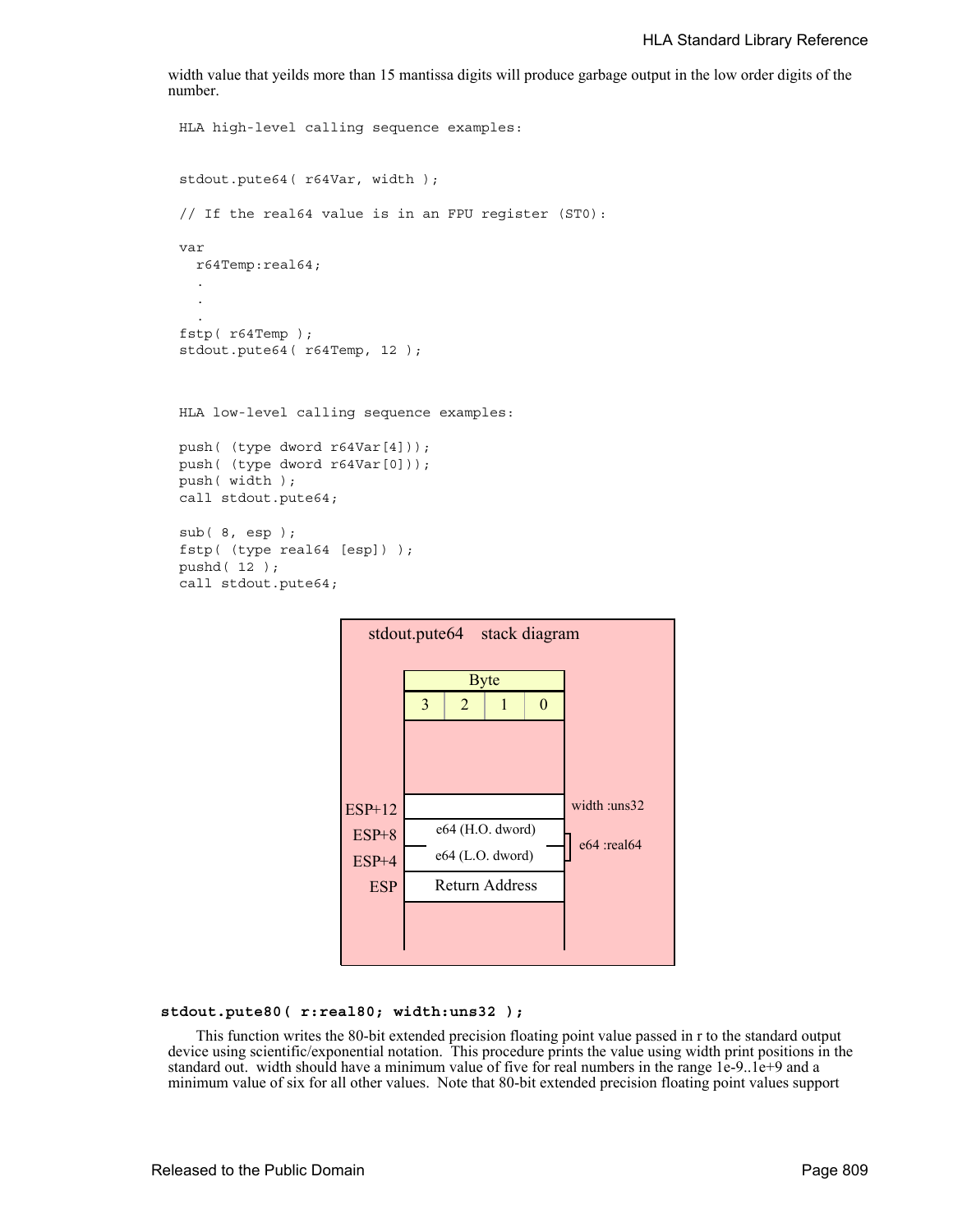about 18 significant digits. So a width value that yeilds more than 18 mantissa digits will produce garbage output in the low order digits of the number.

```
HLA high-level calling sequence examples:
stdout.pute80( r80Var, width );
// If the real80 value is in an FPU register (ST0):
var
  r80Temp:real80;
  .
  .
  .
fstp( r80Temp );
stdout.pute80( r80Temp, 12 );
HLA low-level calling sequence examples:
pushw(0); // A word of padding.
push( (type word r80Var[8]));
push( (type dword r80Var[4]));
push( (type dword r80Var[0]));
push( width );
call stdout.pute80;
sub( 12, esp );
fstp( (type real80 [esp]) );
pushd( 12 );
call stdout.pute80;
```


# **29.10.2 Real Output Using Decimal Notation**

Although scientific (exponential) notation is the most general display format for real numbers, real numbers you display in this format are very difficult to read. Therefore, the HLA stdout module also provides a set of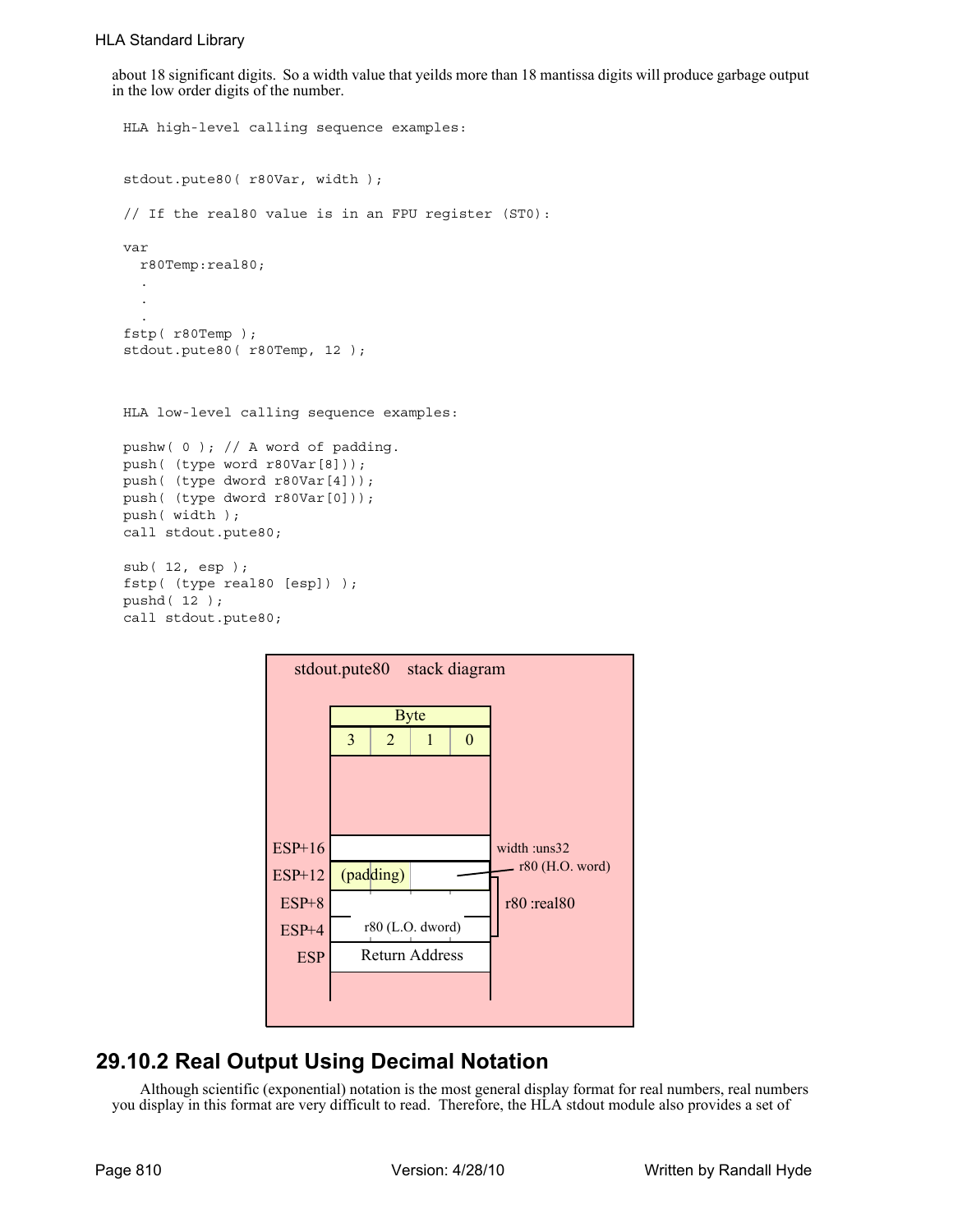functions that output real values using the decimal representation. Although you cannot (practically) use these decimal output routines for all real values, they are applicable to a wide variety of common numbers you will use in your programs.

These functions require four parameters: the real value to convert, the width of the converted value, the number of digit positions to the right of the decimal point, and a padding character. These functions write their values using the following string format:



#### **stdout.putr32( r:real32; width:uns32; decpts:uns32; pad:char );**

This procedure writes a 32-bit single precision floating point value to the standard output as a string. The string consumes exactly width characters in the standard output. If the numeric output, using the specified number of positions to the right of the decimal point, is sufficiently small that the string representation would be less than width characters, then this procedure uses the value of pad as the padding character to fill the output with width characters. The number is right-justified within the output field (that is, this function prints the padding characters before the string representation of the number).

```
HLA high-level calling sequence examples:
stdout.putr32( r32Var, width, decpts, fill );
stdout.putr32( r32Var, 10, 2, '*' );
// If the real32 value is in an FPU register (ST0):
var
  r32Temp :real32;
  .
  .
  .
fstp( r32Temp );
stdout.putr32( r32Temp, 12, 2, al );
HLA low-level calling sequence examples:
push( (type dword r32Var) );
push( width );
push( decpts );
movzx( fill, eax );
push( eax );
call stdout.putr32;
push( (type dword r32Var) );
push( width );
push( decpts );
pushd( (type dword fill) ); // If no memory fault possible
call stdout.putr32;
sub( 4, esp );
fstp( (type real32 [esp]) );
pushd( 12 );
```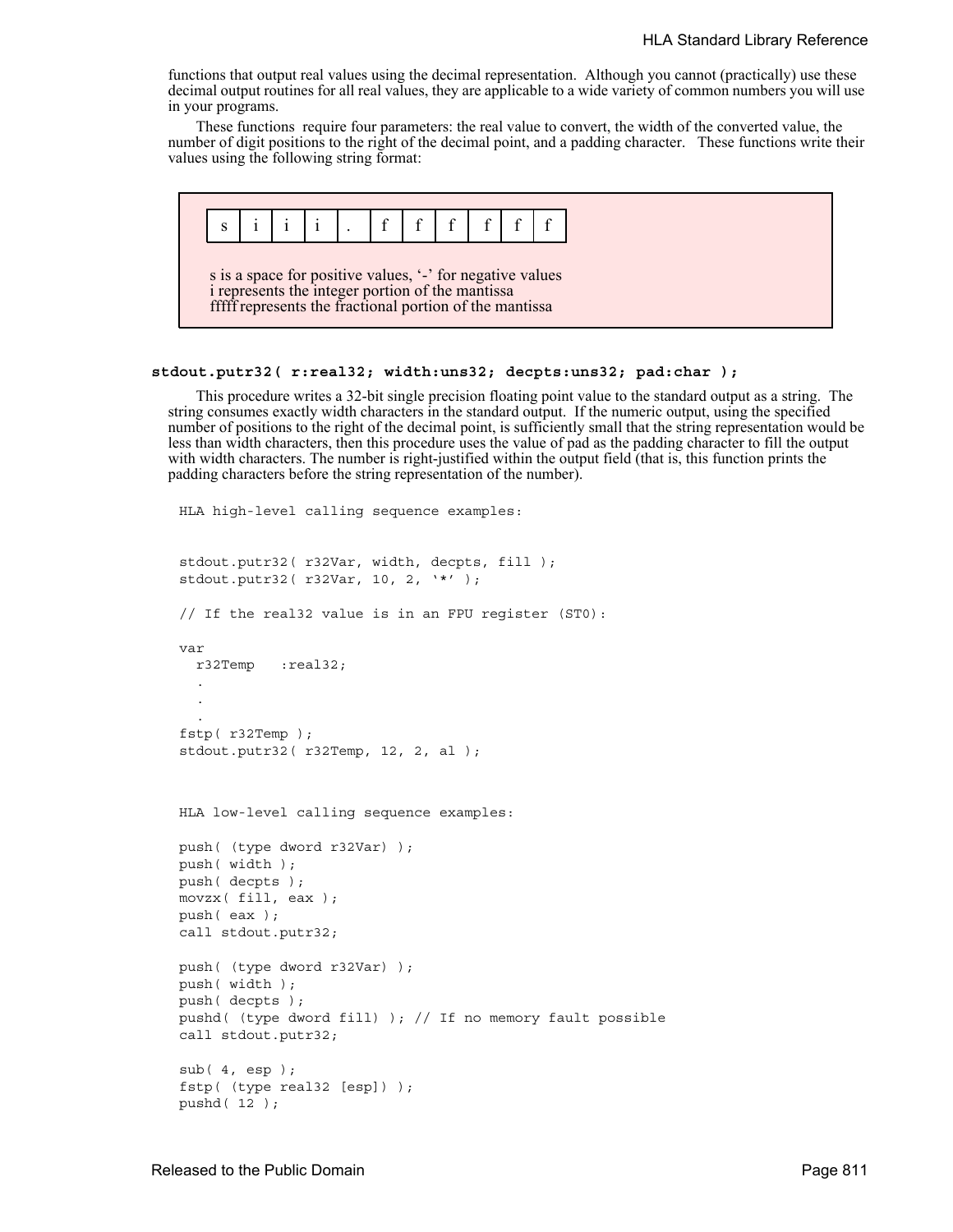```
sub( 4, esp );
push( eax );
movzx( fill, eax ): // If memory fault were possible
mov( eax, [esp+4] ); // in above code.
pop( eax );
call stdout.putr32;
```


# **stdout.putr64(r:real64; width:uns32; decpts:uns32; pad:char);**

This procedure writes a 64-bit double precision floating point value to the standard output device as a string. The string consumes exactly width characters in the output. If the numeric output, using the specified number of positions to the right of the decimal point, is sufficiently small that the string representation would be less than width characters, then this procedure uses the value of pad as the padding character to fill the output with width characters.

```
HLA high-level calling sequence examples:
stdout.putr64( r64Var, width, decpts, fill );
stdout.putr64( r64Var, 10, 2, '*' );
// If the real64 value is in an FPU register (ST0):
var
 r64Temp:real64;
  .
  .
  .
fstp( r64Temp );
stdout.putr64( r64Temp, 12, 2, al );
HLA low-level calling sequence examples:
push( (type dword r64Var[4]) );
push( (type dword r64Var) );
push( width );
push( decpts );
```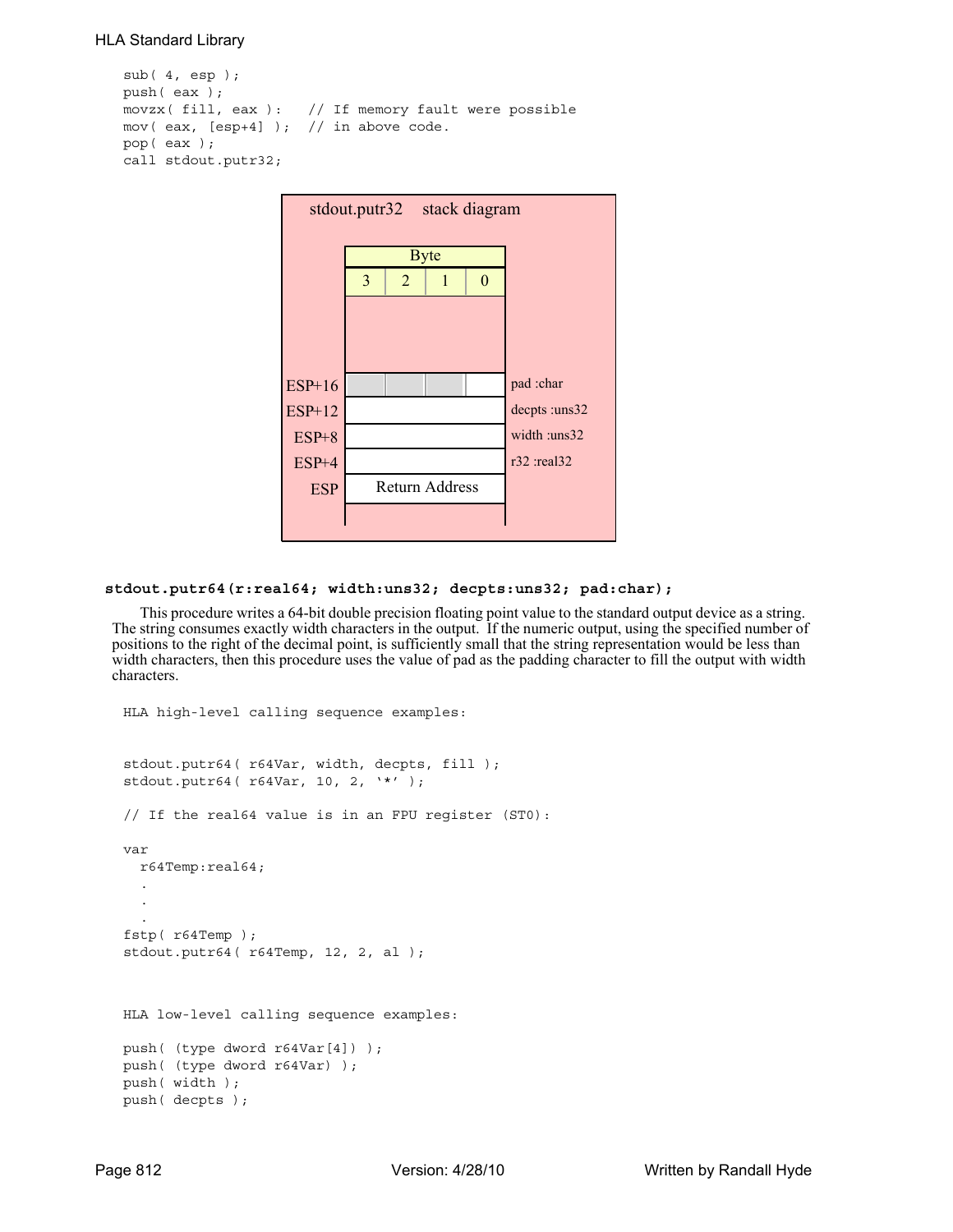```
movzx( fill, eax );
push( eax );
call stdout.putr64;
push( (type dword r64Var[4]) );
push( (type dword r64Var) );
push( width );
push( decpts );
pushd( (type dword fill) ); // If no memory fault possible
call stdout.putr64;
sub( 8, esp );
fstp( (type real64 [esp]) );
pushd( 12 );
sub( 4, esp );
push( eax );
movzx( fill, eax ):// If memory fault were possible
mov( eax, [esp+4] ); // in above code.
pop( eax );
call stdout.putr64;
```


#### **stdout.putr80( r:real80; width:uns32; decpts:uns32; pad:char);**

This procedure writes an 80-bit extended precision floating point value to the output as a string. The string consumes exactly width characters in the output. If the numeric output, using the specified number of positions to the right of the decimal point, is sufficiently small that the string representation would be less than width characters, then this procedure uses the value of pad as the padding character to fill the output with width characters.

```
HLA high-level calling sequence examples:
stdout.putr80( r80Var, width, decpts, fill );
stdout.putr80( r80Var, 10, 2, '*' );
// If the real80 value is in an FPU register (ST0):
var
  r80Temp:real80;
```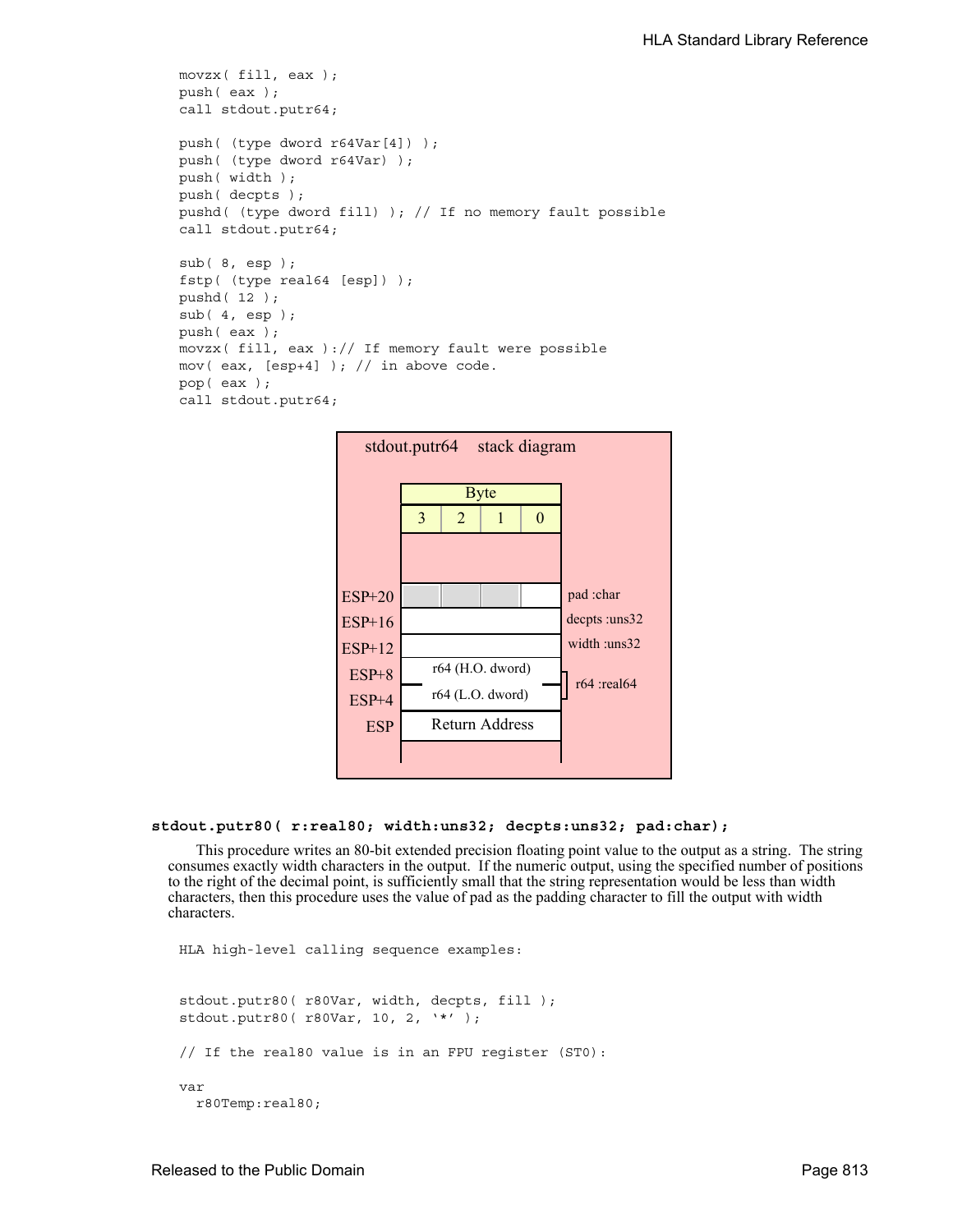```
.
  .
  .
fstp( r80Temp );
stdout.putr80( r80Temp, 12, 2, al );
HLA low-level calling sequence examples:
pushw( 0 );
push( (type word r80Var[8]) );
push( (type dword r80Var[4]) );
push( (type dword r80Var) );
push( width );
push( decpts );
movzx( fill, eax );
push( eax );
call stdout.putr80;
pushw( 0 );
push( (type word r80Var[8]) );
push( (type dword r80Var[4]) );
push( (type dword r80Var) );
push( width );
push( decpts );
pushd( (type dword fill) ); // If no memory fault possible
call stdout.putr80;
sub( 12, esp );
fstp( (type real80 [esp]) );
pushd( 12 );
sub( 4, esp );
push( eax );
movzx( fill, eax ):// If memory fault were possible
mov( eax, [esp+4] ); // in above code.
pop( eax );
call stdout.putr80;
```